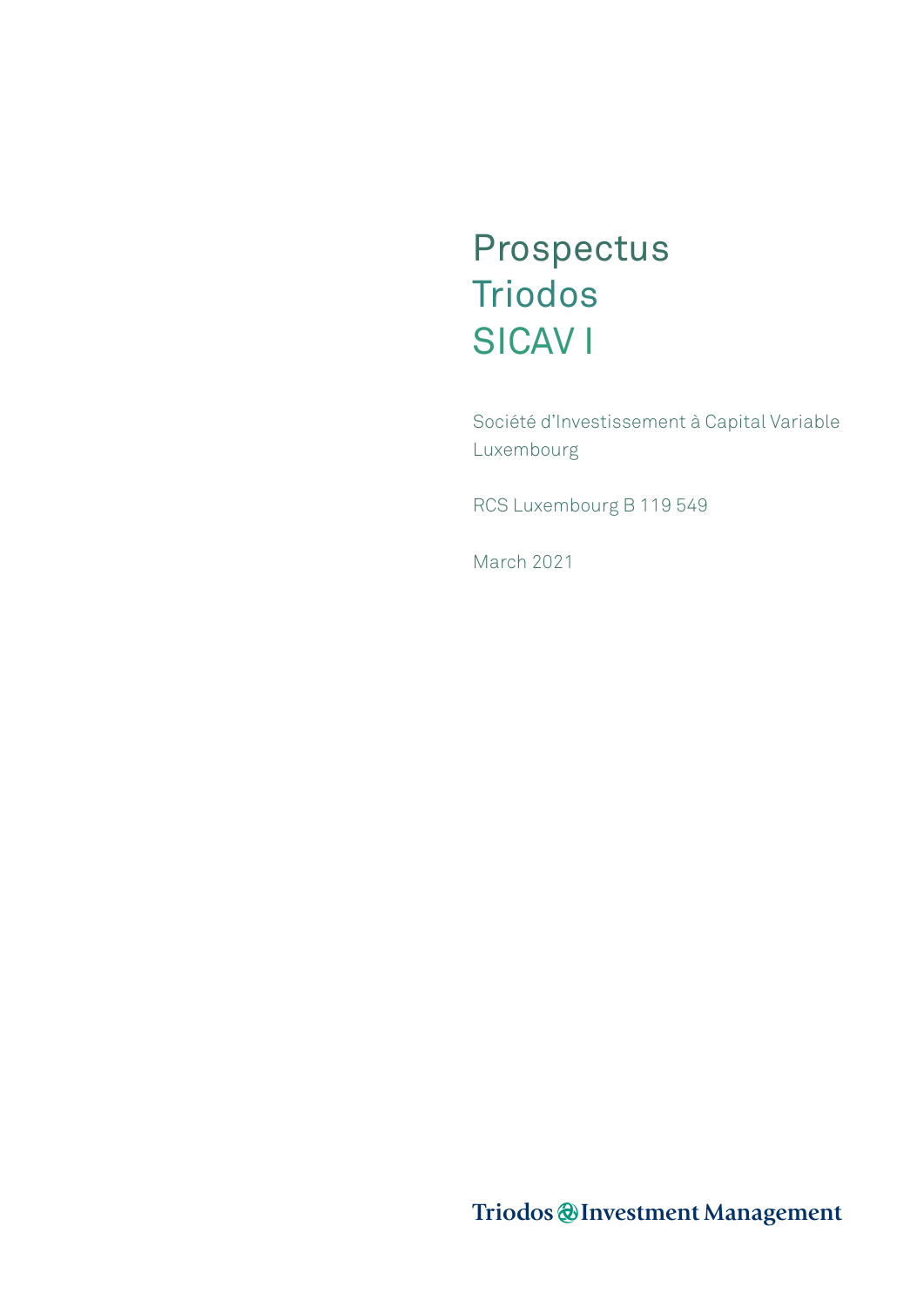Triodos Sicav I (the "Company") is offering shares (the "Shares") of several separate sub-funds (individually a "Sub-Fund" and collectively the "Sub-Funds") on the basis of the information contained in the prospectus (the "Prospectus") and in the documents referred to herein.

The distribution of the Prospectus is valid only if it is accompanied by a copy of the latest annual report containing the audited accounts and by the latest semiannual report if such report is published after the latest annual report. These reports form an integral part of the Prospectus.

No person is authorised to give any information or to make any representation other than those contained in the Prospectus or in the documents referred to in the Prospectus. Such documents are available to the public at the registered office of the Company (the "Registered Office").

The board of directors of the Company (the "Board of Directors") has taken all reasonable care to ensure that the information contained herein is accurate and complete in all material respects. The Board of Directors accepts responsibility accordingly.

Any information given by any person not mentioned in the Prospectus should be regarded as unauthorised. The information contained in the Prospectus is considered to be accurate at the date of its publication. To reflect material changes, this document may be updated from time to time and potential subscribers should enquire of the Company as to the issue of any later Prospectus.

The distribution of this Prospectus and the offering of the Shares may be restricted in certain jurisdictions. The Prospectus does not constitute an offer or solicitation to subscribe to the Shares by any person in any jurisdiction in which such offer or solicitation is unlawful or in which the person making such offer or solicitation is not qualified to do so or to anyone to whom it is unlawful to make such offer or solicitation. It is the responsibility of any person in possession of the Prospectus and any person wishing to make application for Shares pursuant to this Prospectus to inform themselves of and to observe all applicable laws and regulations of relevant jurisdictions.

Luxembourg – The Company is an investment company governed by the laws of the Grand Duchy of Luxembourg and is subject to Part I of the law dated 17 December 2010 on undertakings for collective investment (the "Law of 2010"). The above registration does however not require any Luxembourg authority to approve or disapprove either the adequacy or accuracy of the Prospectus or the assets held in the various Sub-Funds. Any representation to the contrary is unauthorised and unlawful.

The Articles (as defined in the "Glossary of Terms") give powers to the Board of Directors to restrict or prevent the legal or beneficial ownership of shares or prohibit certain practices as disclosed in this Prospectus such as late trading and market timing by any person (individual, corporation, partnership or other entity), if in the opinion of the Board of Directors such ownership or practices may (i) result in a breach of any provisions of the Articles, this Prospectus or law or regulations of any jurisdiction, or (ii) require the Company, its Management Company or its Investment Manager (if any) to be registered under any laws or regulations whether as an investment fund or otherwise, or cause the Company to be required to comply with any registration requirements in respect of any of its Shares, whether in the United States of America or any other jurisdiction; or (iii) may cause the Company, its Management Company, its Investment Manager (if any) or shareholders any legal, regulatory, taxation, administrative or financial disadvantages which they would not have otherwise incurred (such persons being referred to as the "Prohibited Persons"). In addition, a Prohibited Person shall also include any person (individual, corporation, partnership or other entity) which holds more than 10% of the Shares of any Sub-Fund at the time of issue, or any time thereafter without written authorisation by the Board of Directors.

Investors should inform themselves and should take appropriate advice as to possible tax consequences, foreign exchange restrictions or exchange control requirements which they might encounter under the laws of the countries of their citizenship, residence, domicile or other eligible laws and which might be relevant to the subscription, purchase, holding, redemption or disposal of the Shares of the Company.

The Company draws the investors' attention to the fact that any investor will only be able to fully exercise his investor rights directly against the Company, notably the right to participate in general shareholders' meetings, if the investor is registered himself and in his own name in the shareholders' register of the Company. In cases where an investor invests in the Company through an intermediary investing into the Company in his own name but on behalf of the investor, it may not always be possible for the investor to exercise certain shareholder rights directly against the Company. Investors are advised to take advice on their rights.

United States – The Shares have not been and will not be registered under the United States Securities Act of 1933 for offer or sale as part of their distribution and the Company has not been and will not be registered under the United States Investment Company Act of 1940.

However, in compliance with the National Securities Markets Improvement Act of 1996, the Company may privately place its Shares in the United States with an unlimited number of U.S. qualified purchasers, provided that such offer or sale is exempt from registration under the United States Securities Act of 1933 and provided that the Company qualifies for an exemption from the requirement to register under the United States Investment Company Act of 1940.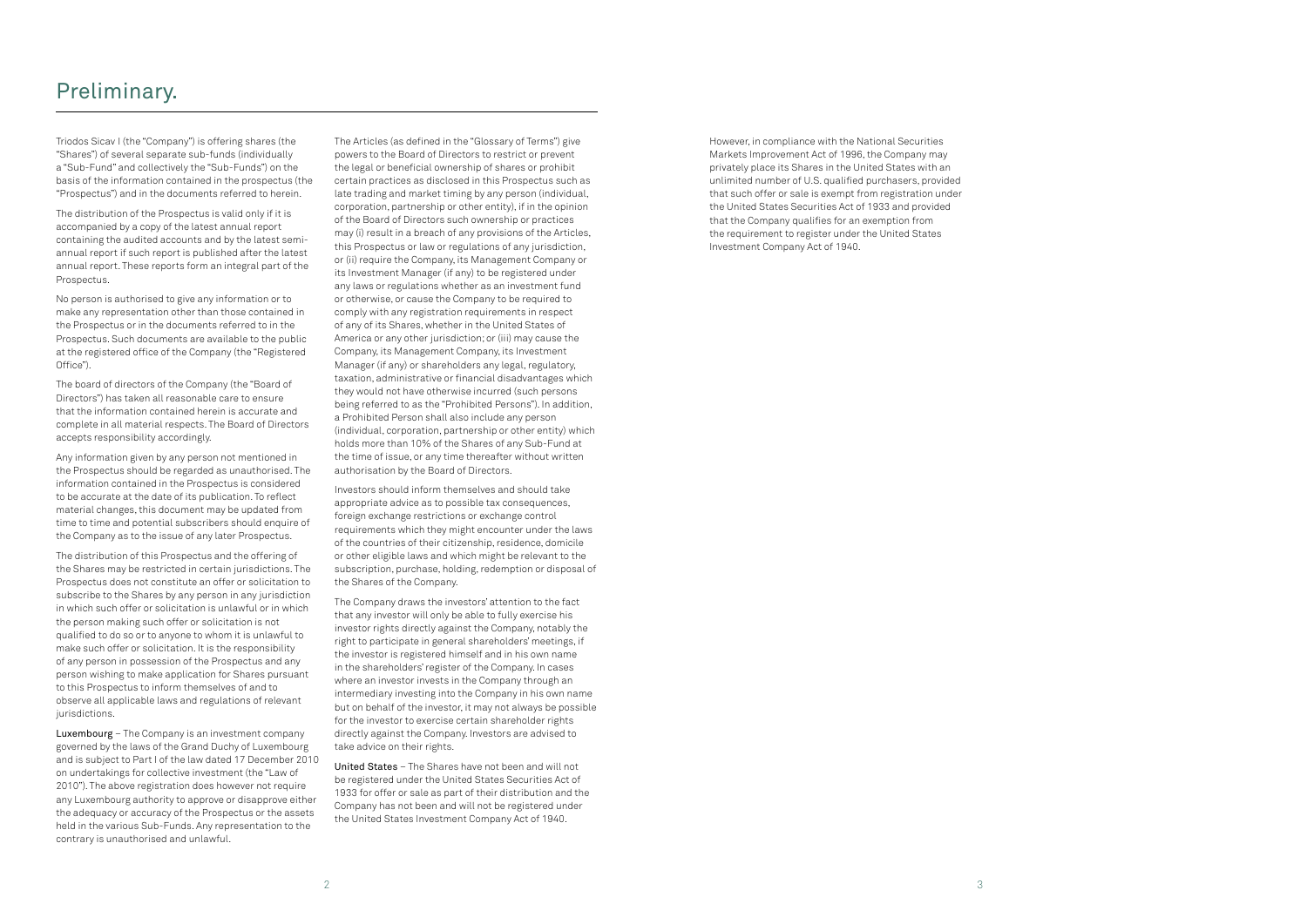## Directory.

| Registered Office of the Company                                                         | 11-13, Boulevard de la Foire<br>L-1528 Luxembourg<br>Grand Duchy of Luxembourg                                                                                                                          |
|------------------------------------------------------------------------------------------|---------------------------------------------------------------------------------------------------------------------------------------------------------------------------------------------------------|
| <b>Board of Directors</b>                                                                | Chairman<br>Garry Pieters, Partner of The Directors' Office Luxembourg                                                                                                                                  |
|                                                                                          | Members<br>Monique Bachner, Independent, Founder of Bachner Legal<br>Dick van Ommeren, Managing Director of Triodos<br>Investment Management<br>Jeroen Smakman, Director Retail Banking of Triodos Bank |
| Management Company, Distributor,<br><b>Investment Manager</b>                            | Triodos Investment Management B.V.<br>Registered office:<br>Nieuweroordweg 1, 3704 EC Zeist<br>The Netherlands<br>Postal address:<br>P.O. Box 55, 3700 AB Zeist<br>The Netherlands                      |
| Depositary, Administrative Agent,<br>Registrar Agent, Paying Agent,<br>Domiciliary Agent | RBC Investor Services Bank S.A.<br>14, Porte de France<br>L-4360 Esch-sur-Alzette<br>Grand Duchy of Luxembourg                                                                                          |
| <b>Independent Auditors</b>                                                              | PricewaterhouseCoopers, Société Coopérative<br>2, rue Gerhard Mercator<br>L-2182 Luxembourg<br>Grand Duchy of Luxembourg                                                                                |
| Legal Advisor                                                                            | Arendt & Medernach S.A.<br>41A, avenue J.F. Kennedy<br>L-2082 Luxembourg<br>Grand Duchy of Luxembourg                                                                                                   |

Copies of the Prospectus and any information relating thereto may be obtained from the Registered Office of the Company at 11-13, Boulevard de la Foire, L-1528 Luxembourg and from the relevant financial service provider.

| Preliminary.                                                                           | $\overline{2}$ |
|----------------------------------------------------------------------------------------|----------------|
| Directory.                                                                             | 4              |
| Table of contents.                                                                     | 5              |
| Glossary of terms.                                                                     | 6              |
| The Company.                                                                           | 11             |
| Investment objective and policies.                                                     | 12             |
| Sustainability policy for the Company.                                                 | 14             |
| Investment restrictions.                                                               | 18             |
| Techniques and instruments.                                                            | 24             |
| Risk factors.                                                                          | 26             |
| Conflicts of interest.                                                                 | 31             |
| Management of the Company.                                                             | 32             |
| Depositary, Administrative Agent, Registrar Agent, Paying Agent and Domiciliary Agent. | 33             |
| Distributor.                                                                           | 35             |
| The shares.                                                                            | 36             |
| Issue and sale of shares.                                                              | 38             |
| Redemption of shares.                                                                  | 41             |
| Conversion of shares.                                                                  | 43             |
| Determination of the Net Asset Value.                                                  | 44             |
| Distribution policy.                                                                   | 46             |
| Data protection.                                                                       | 48             |
| Charges and expenses.                                                                  | 49             |
| Taxation.                                                                              | 51             |
| General information.                                                                   | 56             |
| Triodos Global Equities Impact Fund.                                                   | 59             |
| Triodos Euro Bond Impact Fund.                                                         | 62             |
| Triodos Sterling Bond Impact Fund.                                                     | 65             |
| Triodos Impact Mixed Fund - Defensive.                                                 | 68             |
| Triodos Impact Mixed Fund - Neutral.                                                   | 71             |
| Triodos Impact Mixed Fund - Offensive.                                                 | 74             |
| Triodos Pioneer Impact Fund.                                                           | 77             |
| Appendix I Particulars.                                                                | 81             |
|                                                                                        |                |

|                                         | $\overline{c}$ |
|-----------------------------------------|----------------|
|                                         | $\overline{4}$ |
|                                         | 5              |
|                                         | $\overline{6}$ |
|                                         | 11             |
|                                         | 12             |
|                                         | 14             |
|                                         | 18             |
|                                         | 24             |
|                                         | 26             |
|                                         | 31             |
|                                         | 32             |
| nt and Domiciliary Agent <mark>.</mark> | 33             |
|                                         | 35             |
|                                         | 36             |
|                                         | 38             |
|                                         | 41             |
|                                         | 43             |
|                                         | 44             |
|                                         | 46             |
|                                         | 48             |
|                                         | 49             |
|                                         | 51             |
|                                         | 56             |
|                                         | 59             |
|                                         | 62             |
|                                         | 65             |
|                                         | 68             |
|                                         | 71             |
|                                         | 74             |
|                                         | 77             |
|                                         | 81             |
|                                         |                |
|                                         |                |

# Table of contents.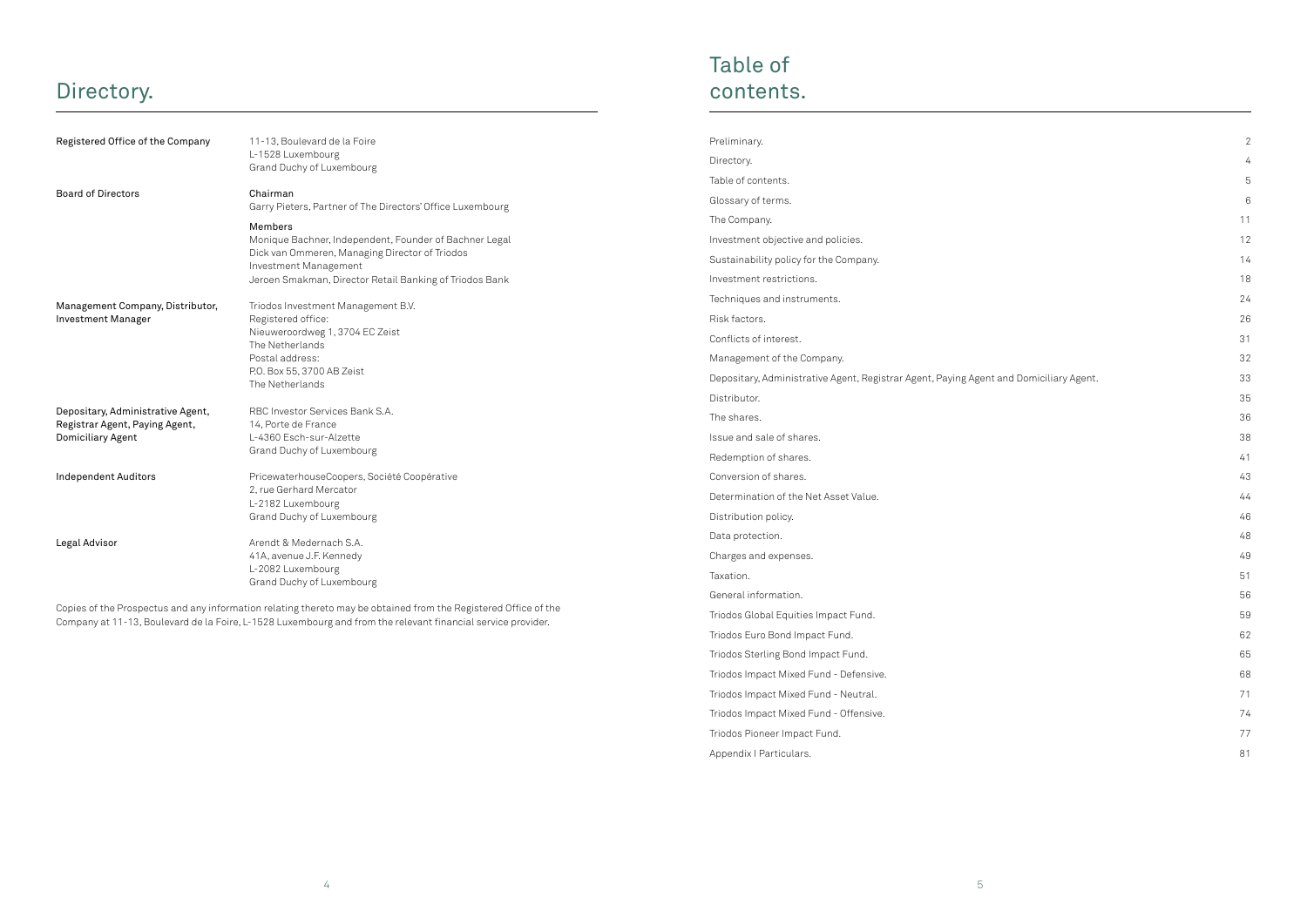## **Glossary** of terms.

| Administrative Agent          | RBC Investor Services Bank S.A.                                                                                                                                                                                                                                                                            | Impact Bonds                         | fixed income instruments<br>finance clearly defined pi                                                         |
|-------------------------------|------------------------------------------------------------------------------------------------------------------------------------------------------------------------------------------------------------------------------------------------------------------------------------------------------------|--------------------------------------|----------------------------------------------------------------------------------------------------------------|
| AFM                           | the Netherlands Authority for the Financial Markets, the Dutch authority (or<br>its successor) in charge of the supervision of the conduct of the financial<br>markets in the Netherlands                                                                                                                  | Initial Offering Period              | in relation to each Sub-F<br>offering of Shares in a Su                                                        |
| <b>ALFI Code of Conduct</b>   | the code of conduct adopted by the Board of Directors on the basis of<br>the corporate governance principles issued by the Association of the<br>Luxembourg Fund Industry, as may be amended or supplemented from time<br>to time                                                                          |                                      | Subscription Price pursu<br>Supplements (it being un<br>restricted to a single day<br>Sub-Fund or Class of Sha |
| Articles                      | the articles of incorporation of the Company dated 23 March 2018 and as<br>may be supplemented or amended from time to time                                                                                                                                                                                | Institutional Investor               | an institutional investor a<br>by the administrative pra                                                       |
| Auditors                      | PricewaterhouseCoopers, Société Coopérative                                                                                                                                                                                                                                                                | <b>Initial Subscription Price</b>    | in relation to each Class<br>stipulated in the Supplen                                                         |
| <b>Board of Directors</b>     | the board of directors of the Company                                                                                                                                                                                                                                                                      |                                      | price per Share for the re<br>Offering Period                                                                  |
| <b>British Pound</b>          | the legal currency of the United Kingdom                                                                                                                                                                                                                                                                   | <b>Investment Manager</b>            | Triodos Investment Mana                                                                                        |
| <b>Business Day</b>           | any day on which banks are open for business in Luxembourg                                                                                                                                                                                                                                                 | KIID                                 | the key investor informat                                                                                      |
| Class                         | each class of Shares within a Sub-Fund                                                                                                                                                                                                                                                                     | Law of 2010                          | the Luxembourg law of 17<br>investment, as may be an                                                           |
| Company                       | Triodos Sicav I, which term shall include any Sub-Fund from time to time<br>thereof and as the context requires                                                                                                                                                                                            | Legal Advisor (as to Luxembourg law) | Arendt & Medernach S.A.                                                                                        |
| Corporate Bonds               | debt securities issued by companies which are not government or sovereign<br>entities or supra national entities                                                                                                                                                                                           | <b>Management Company</b>            | Triodos Investment Mana                                                                                        |
| <b>CSSF</b>                   | the Luxembourg Commission de Surveillance du Secteur Financier                                                                                                                                                                                                                                             | <b>Management Company Agreement</b>  | the Management Compar<br>between the Company an<br>supplemented or amende                                      |
| Depositary                    | RBC Investor Services Bank S.A.                                                                                                                                                                                                                                                                            | <b>Member State</b>                  | a member state of the Eu                                                                                       |
| Distributor                   | the Management Company and/or any distributor appointed by the Company<br>from time to time in replacement of the Management Company                                                                                                                                                                       | Minimum Holding Investment           | means the minimum num<br>must be held by a Shareh                                                              |
| <b>Distribution Agreement</b> | the Novation Distribution Agreement with effect as from 1 January 2015<br>entered into between the Distributor and the Company and as may be<br>supplemented or amended from time to time                                                                                                                  | Minimum Initial Investment           | means the minimum num<br>must be subscribed/conv                                                               |
| Domiciliary Agent             | RBC Investor Services Bank S.A.                                                                                                                                                                                                                                                                            | Minimum Investment Requirement(s)    | each of "Minimum Holdin                                                                                        |
| EU                            | European Union                                                                                                                                                                                                                                                                                             |                                      | "Minimum Subsequent In<br>or Sub-Fund in the Suppl                                                             |
| Euro or EUR                   | legal currency of the European Monetary Union                                                                                                                                                                                                                                                              | Minimum Subsequent Investment        | means the minimum num<br>must be subscribed/conv                                                               |
| <b>Group of Companies</b>     | companies belonging to the same body of undertakings and which must<br>draw up consolidated accounts in accordance with Directive 2013/34/EU of<br>the European Parliament and of the Council of 26 June 2013 on the annual<br>financial statements, consolidated financial statements and related reports | <b>Money Market Instruments</b>      | instruments normally dea<br>have a value which can be                                                          |
|                               | of certain types of undertakings, as amended or according to recognised<br>international accounting rules                                                                                                                                                                                                  | Net Assets                           | the total assets of the Co<br>Shares or Sub-Fund less<br>nt Class of Charge.                                   |

iments, the proceeds of which the issuer will use to ined projects with environmental or social benefits

Sub-Fund and each Class of Shares means the first in a Sub-Fund or Class of Shares made at the Initial pursuant to the terms of the Prospectus and the eing understood that the Initial Offering Period may be le day corresponding to the launch date of the relevant of Shares)

restor as defined for the purposes of the Law of 2010 and ive practice of the CSSF

Class of Shares in each Sub-Fund means the amount upplement relating to such Sub-Fund as the subscription the relevant Class of Shares in connection with the Initial

Management B.V.

formation document

Iw of 17 December 2010 on undertakings for collective y be amended from time to time

Management B.V.

Company Agreement with effect as from 1 January 2015 any and the Management Company and as may be supplemented from time to time

the European Union

m number of Shares or amount (as appropriate) which Shareholder at any time after the Initial Offering Period

m number of Shares or amount (as appropriate) which d/converted for by a new Shareholder

Holding Investment". "Minimum Initial Investment" or uent Investment" as provided for relevant Class of Shares **Supplements** 

m number of Shares or amount (as appropriate) which d/converted for by an existing Shareholder

ally dealt in on the money market which are liquid, and  $\alpha$  can be accurately determined at any time

the Company or attributable to the relevant Class of od less the liabilities of the Company or allocable to the relevant Class of Shares or Sub-Fund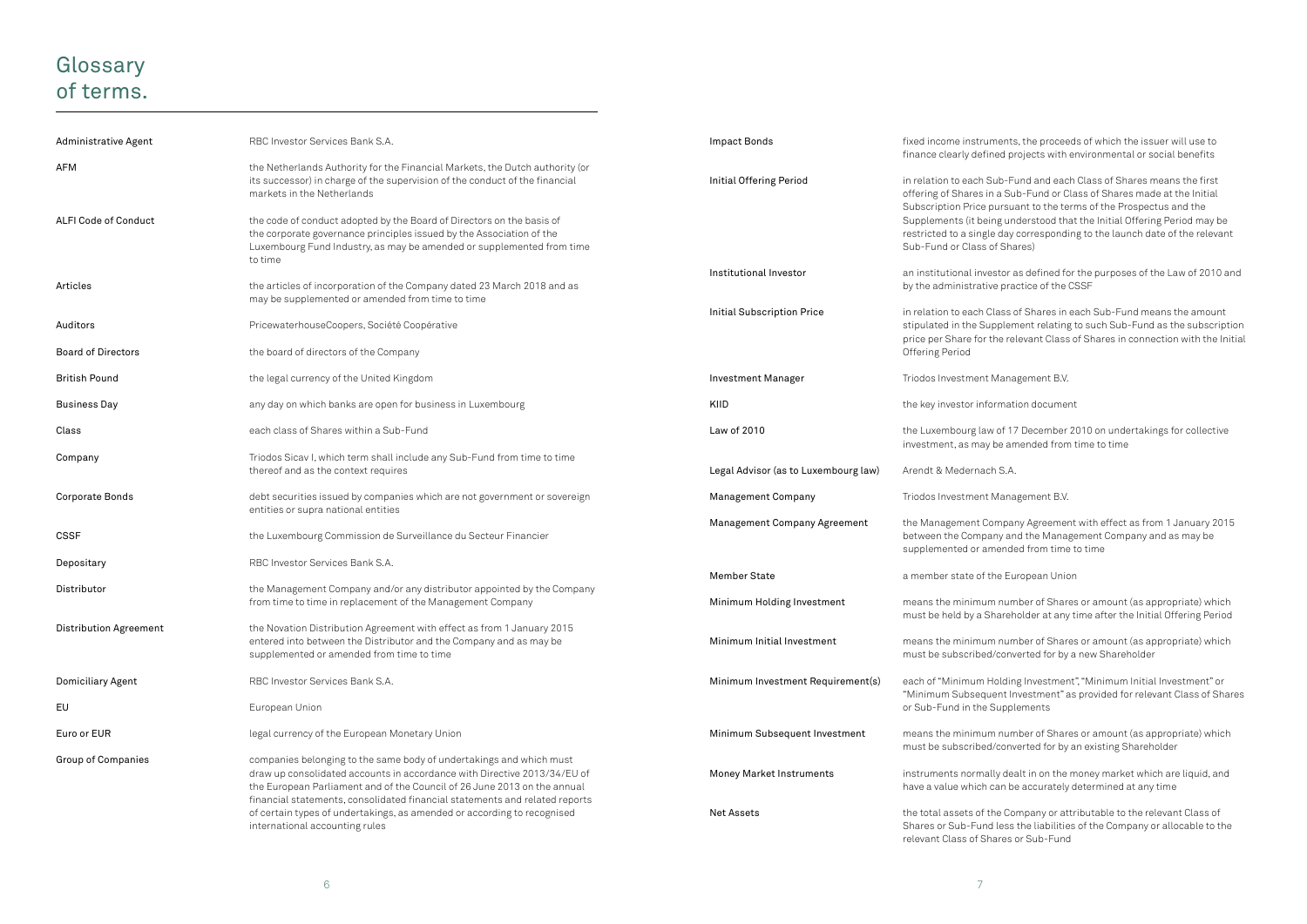2019/2088 of the European Parliament and of the Council 2019 on sustainability-related disclosures in the financial

ing transactions within the meaning of the SFTR

2015/2365 of the European Parliament and of the Council of 15 on transparency of securities financing transactions and be amended from time to time

in any Class of a Sub-Fund

ed as a holder of Shares in the register of shareholders ne Registrar Agent

tissement à Capital Variable

governments

regional or local authorities, by international financial by (semi-)public institutions

tor which has entered into a sub-distribution agreement tor. A full list of sub-distributors is available at the of the Management Company

f the Company

ascribed to that term under section "Issue and sale of

the Prospectus

her securities equivalent to shares ("shares") er debt instruments ("debt securities") otiable securities which carry the right to acquire any such ecurities by subscription or exchange, with the exclusion of id instruments

ne Triodos Group of Companies

 $\overline{\rm E}$ or collective investment

for collective investment in transferable securities governed ective

 $65$ /EC of the European Parliament and of the Council of he coordination of laws, regulations and administrative ng to undertakings for collective investment in transferable ay be amended from time to time

America

| Net Asset Value               | has the meaning ascribed to that term under section "Determination of the<br>Net Asset Value"                                                                                                                                                                                                  | <b>SFDR</b>                    | Regulation (EU) 2<br>of 27 November 2<br>services sector   |
|-------------------------------|------------------------------------------------------------------------------------------------------------------------------------------------------------------------------------------------------------------------------------------------------------------------------------------------|--------------------------------|------------------------------------------------------------|
| <b>Other Regulated Market</b> | market which is regulated, operates regularly and is recognised and open to<br>the public, namely a market:<br>(i) that meets the following cumulative criteria: liquidity, multilateral order                                                                                                 | <b>SFT</b>                     | securities financ                                          |
|                               | matching (general matching of bid and ask prices in order to establish a<br>single price) and transparency (the circulation of complete information<br>in order to give clients the possibility of tracking trades, thereby ensuring<br>that their orders are executed on current conditions); | <b>SFTR</b>                    | Regulation (EU) 2<br>25 November 201<br>of reuse, as may I |
|                               | (ii) on which the securities are dealt in at a certain fixed frequency;<br>(iii) which is recognised by a state or by a public authority which has been                                                                                                                                        | Share                          | each share withir                                          |
|                               | delegated by that state or by another entity which is recognised by that<br>state or by that public authority such as a professional association; and<br>(iv) on which the securities dealt are accessible to the public                                                                       | Shareholder                    | a person recorde<br>maintained by th                       |
|                               |                                                                                                                                                                                                                                                                                                | SICAV                          | a Société d'Inves                                          |
| <b>Ongoing Charges</b>        | the ratio of the gross amount of expenses of a (Class of Shares of the) Sub-<br>Fund to its average Net Assets during the preceding twelve month period                                                                                                                                        | Sovereign Bonds                | bonds issued by                                            |
| <b>Other State</b>            | any State of Europe which is not a Member State, and any State of America,<br>Africa, Asia, Australia and Oceania                                                                                                                                                                              | Sub Sovereign Bonds            | bonds issued by<br>institutions and k                      |
| Paying Agent                  | RBC Investor Services Bank S.A.                                                                                                                                                                                                                                                                | Sub-Distributor                | any sub-distribut<br>with the Distribut                    |
| <b>Prohibited Persons</b>     | has the meaning ascribed to that term under section "Preliminary"                                                                                                                                                                                                                              |                                | registered office                                          |
| Prospectus                    | the present Prospectus dated March 2021, as may be supplemented or<br>amended from time to time                                                                                                                                                                                                | Sub-Fund                       | each sub-fund of                                           |
| <b>Redemption Price</b>       | has the meaning ascribed to that term under section "Redemption of shares"                                                                                                                                                                                                                     | <b>Subscription Price</b>      | has the meaning<br>shares"                                 |
| <b>Reference Currency</b>     | currency of denomination of the relevant Class or Sub-Fund                                                                                                                                                                                                                                     | Supplements                    | supplements to t                                           |
| <b>Registered Office</b>      | the registered office of the Company                                                                                                                                                                                                                                                           | <b>Transferable Securities</b> | - shares and oth<br>- bonds and othe                       |
| Registrar Agent               | RBC Investor Services Bank S.A.                                                                                                                                                                                                                                                                |                                | - any other nego<br>transferable se                        |
| <b>Regulated Market</b>       | a regulated market as defined in the Directive 2014/65/EU of the European<br>Parliament and of the Council of 15 May 2014 on markets in financial                                                                                                                                              |                                | techniques and                                             |
|                               | instruments ("Directive 2014/65/EU"), namely a multilateral system operated<br>and/or managed by a market operator, which brings together or facilitates                                                                                                                                       | <b>Triodos Group</b>           | the entities of the                                        |
|                               | the bringing together of multiple third- party buying and selling interest<br>in financial instruments - in the system and in accordance with its non-                                                                                                                                         | UCI(s)                         | undertaking(s) fo                                          |
|                               | discretionary rules - in a way that results in a contract, in respect of the<br>financial instruments admitted to trading under its rules and/or systems,<br>and which is authorised and functions regularly and in accordance with the                                                        | <b>UCITS</b>                   | an undertaking fo<br>by the UCITS Dire                     |
|                               | provisions of the Directive 2014/65/EU                                                                                                                                                                                                                                                         | <b>UCITS Directive</b>         | Directive 2009/6<br>13 July 2009 on t                      |
| <b>Regulatory Authority</b>   | the Luxembourg authority or its successor in charge of the supervision of the<br>undertakings for collective investment in the Grand Duchy of Luxembourg                                                                                                                                       |                                | provisions relatir<br>securities, as ma                    |
| <b>RESA</b>                   | the Recueil Electronique des Sociétés et Associations, the central electronic<br>platform of the Grand Duchy of Luxembourg                                                                                                                                                                     | U.S.                           | United States of                                           |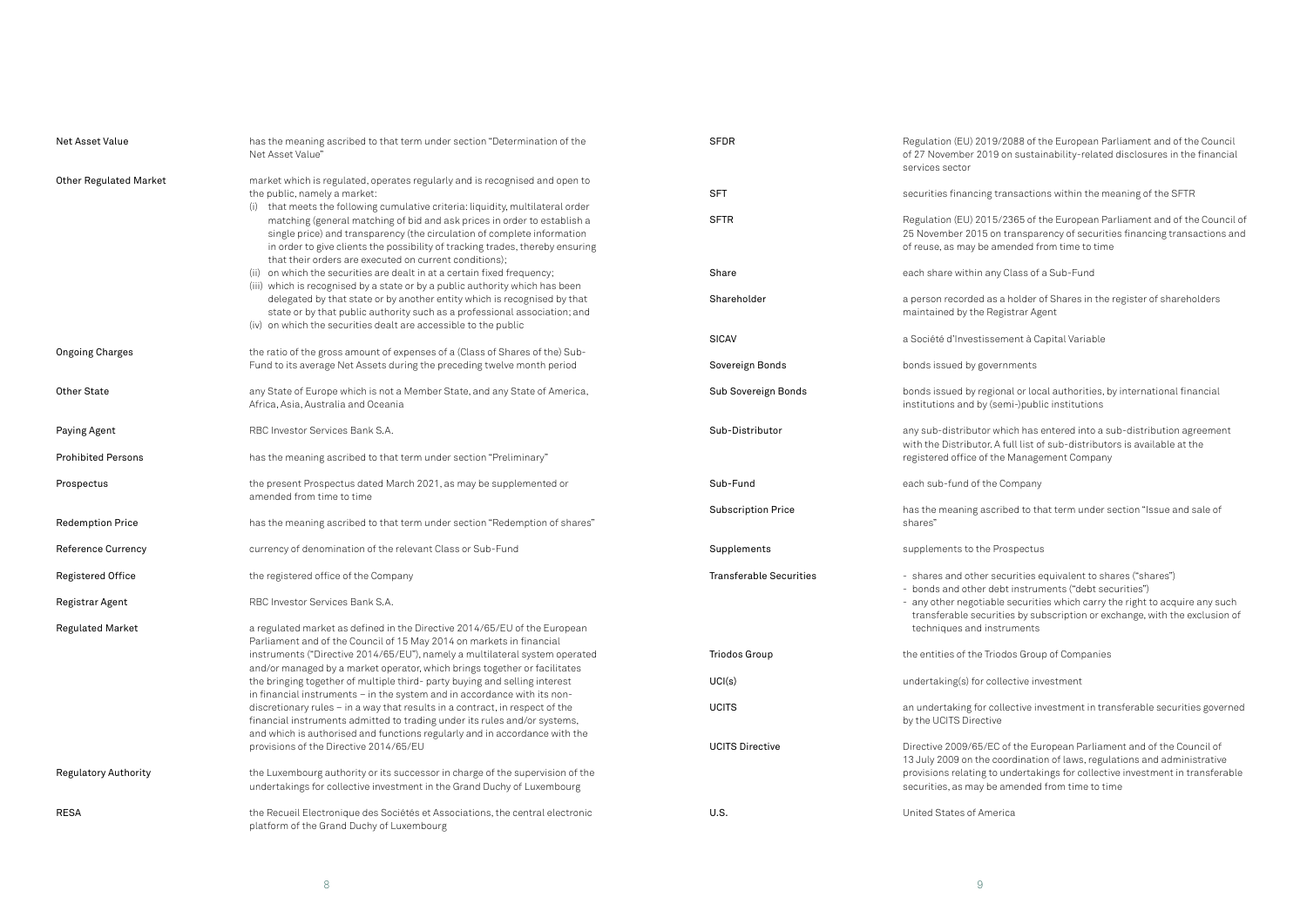U.S. Person **U.S. Person** the term "U.S. Person" is defined in Regulation S adopted under the U.S. Securities Act ("U.S. Person") and includes a natural person resident in the U.S.; any partnership or corporation organised or incorporated in the U.S.; any estate of which any executor or administrator is a U.S. Person; any trust of which any trustee is a U.S. Person; any agency or branch of a non-U.S. entity located in the U.S.; any non-discretionary account or similar account (other than an estate or trust) held by a dealer or other fiduciary for the benefit or account of a U.S. Person; any discretionary account or similar account (other than an estate or trust) held by a dealer or other fiduciary organised, incorporated or (if an individual) resident in the U.S.; and any partnership or corporation if organised or incorporated under the laws of any non-U.S. jurisdiction and formed by a U.S. Person principally for the purpose of investing in securities not registered under the U.S. Securities Act unless organised and owned by accredited investors (as defined in the U.S. Securities Act) who are not natural persons, estates or trusts. A U.S. Person does not include: (i) any discretionary account or similar account (other than an estate or trust) held for the benefit or account of a non-U.S. Person by a dealer or other professional fiduciary organised, incorporated or (if an individual) resident in the U.S.; (ii) any estate of which any professional fiduciary acting as executor or administrator is a U.S. Person, if (A) any executor or administrator of the estate who is not a U.S. Person has sole or shared investment discretion with respect to the assets of the estate, and (B) the estate is governed by non-U.S. law; (iii) any trust of which any professional fiduciary acting as trustee is a U.S. Person, if a trustee who is not a U.S. person has sole or shared investment discretion with respect to the trust assets, and no beneficiary of the trust (and no settlor if the trust is revocable) is a U.S. Person; (iv) an employee benefit plan established and administered in accordance with the law of a country other than the U.S. and customary practices and documentation of such country; (v) any agency or branch of a U.S. Person located outside the U.S. if (A) the agency or branch operates for valid business reasons, and (B) the agency or branch is engaged in the business of insurance or banking and is subject to substantive insurance or banking regulation, respectively, in the jurisdiction here located; and (vi) certain international organisations as specified in Regulation S under the U.S. Securities Act

Valuation Day the Business Day on which the Net Asset Value of a Sub-Fund is calculated, as determined in the relevant Supplement

The Company is an open-ended investment company with a designated Management Company in compliance with article 27 of the Law of 2010, incorporated under the laws of the Grand Duchy of Luxembourg as a société d'investissement à capital variable (SICAV) under the form of a société anonyme. The Company is governed by the law of the Grand Duchy of Luxembourg of 10 August 1915 on commercial companies, as amended, and by Part I of the Law of 2010.

The Company (and each of its Sub-Funds) does not qualify as a "structured UCITS" within the meaning of article 36(1) of Commission Regulation (EU) No 583/2010 of 1 July 2010 implementing Directive 2009/65/EC.

The Company was incorporated on 21 September 2006 for an unlimited period under the name of Triodos Sicav I. The registered office of the Company (the "Registered Office") is established at 11-13, Boulevard de la Foire, L-1528 Luxembourg. The Company is registered with the Luxembourg Registre de Commerce et des Sociétés under the number B 119549. The Articles were last amended at the extraordinary general meeting of Shareholders held on 23 March 2018 and published in the RESA on 18 May 2018. Copies are available on request at the Registered Office.

The minimum capital of the Company, which has been achieved within six months after the date on which the Company has been authorised as an UCI under Luxembourg law, is EUR 1,250,000. The capital of the Company is represented by fully paid-up Shares of no par value.

The Company is open-ended which means that it may, at any time on the request of the Shareholders, redeem its Shares at prices based on the applicable Net Asset Value per Share.

The share capital of the Company will be equal, at any time, to the total value of the Net Assets of all the Sub-Funds.

The Shares to be issued hereunder shall be issued in several separate Sub-Funds of the Company. Further information on the Shares issued can be found under section "The shares" below and each Supplement.

A separate portfolio of assets is maintained for each Sub-Fund and is invested in accordance with the investment objective, as described for each Sub-Fund in the Supplements. As a result, the Company is commonly known as an "umbrella fund" enabling investors to choose between one or more investment objectives by investing in one or more Sub-Funds. Investors may choose which one or more Sub-Fund(s) may be most appropriate for their specific risk and return expectations as well as their diversification needs.

The Sub-Funds which are open for subscription for the time being are those which are listed in the Supplements. Supplements will be added to or removed from the Prospectus from time to time as Sub-Funds are added to the Company or closed, as the case may be.

## The Company.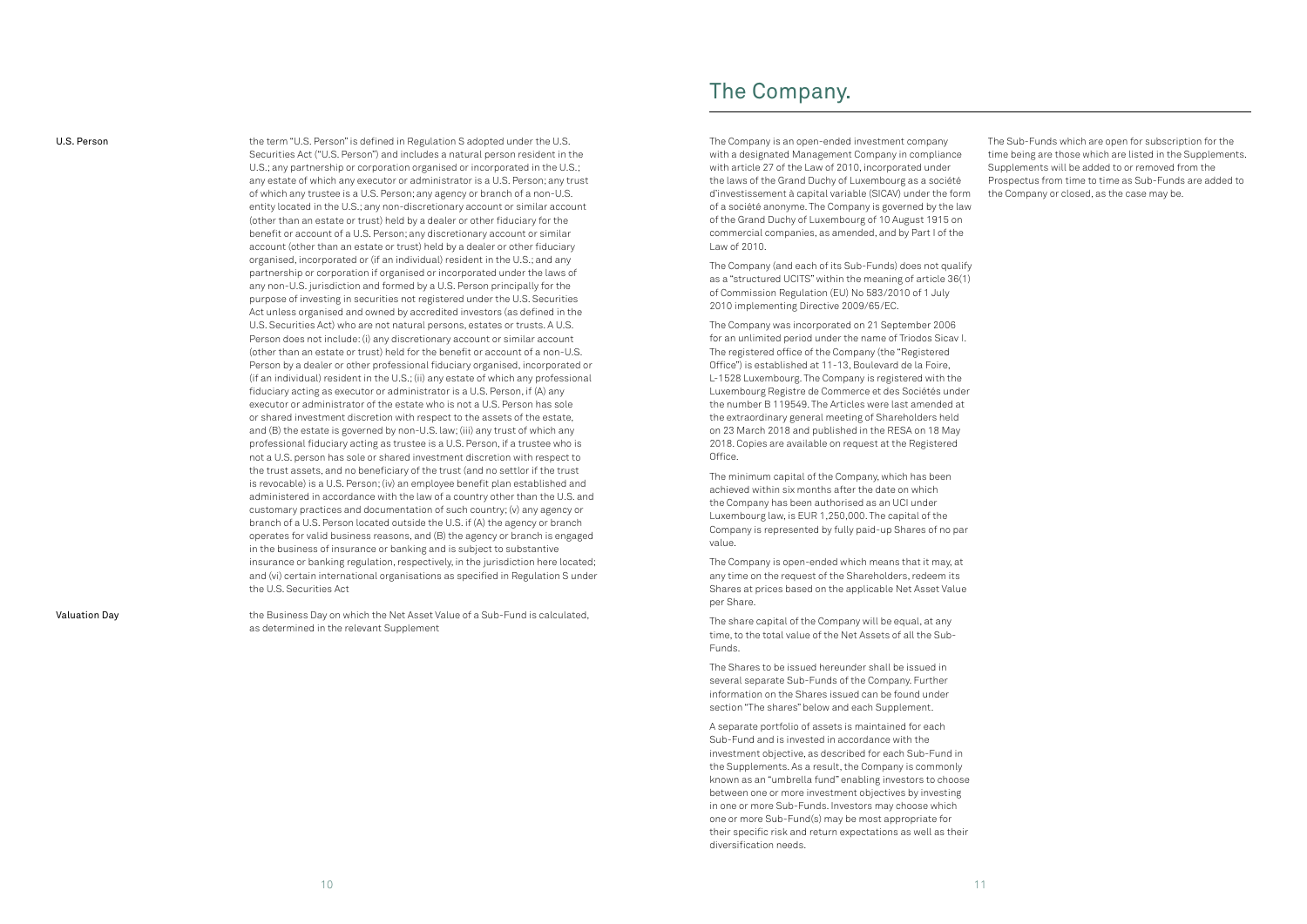### Geographical focus

The Company essentially invests in developed markets (as defined by MSCI and/or Markit iBoxx), primarily in the Member States, the United Kingdom, the United States of America and Japan.

### Investment objective

### The Company has sustainable investment as its objective as in article 9 of the SFDR.

The objective of the Company is to maximise positive impact in alignment with the investment policy. To do so, the Company intends to invest its assets in:

- Shares of listed companies and/or
- Corporate Bonds and/or
- Sovereign Bonds and/or
- Sub Sovereign Bonds and/or
- Impact Bonds and/or
- Units or shares of UCITS and/or UCIs

which (i) are expected to deliver attractive returns, (ii) do not harm society and/or the environment and (iii) comply with the investment strategy as described below.

The Company's objective is to invest all or most of its assets in shares, bonds and other securities in such a way that the related risks are diversified.

### The Company aims to achieve a long-term net asset growth.

The type of securities for investment and the related risk and return profile vary for each Sub-Fund. The assets of each Sub-Fund will be invested separately in accordance with the investment objectives and policies of that Sub-Fund which are set out in the relevant Supplements.

### Investment policy

The investment policy of the Company is based on the evaluation of the factors "People, Planet and Profit", where "Profit" means justifiable return and risk, "People" means decency, responsible relations and the manner in which companies, international financial institutions and (semi-)public institutions fulfil their role in society and "Planet" means attention for sustainability, and responsible behaviour towards the use of natural resources, waste and ecology.

The Company shall select companies and Sub Sovereign Bonds issued by international financial institutions and (semi-)public institutions eligible for investment by carefully selecting companies, international financial institutions and (semi-)public institutions that have a positive impact on environmental, social and governance performance and that meet strict minimum standards.

The Company shall select Sovereign Bonds and Sub Sovereign Bonds issued by regional or local authorities eligible for investment by carefully selecting members of the European Union, the United Kingdom and their

regional or local authorities that meet strict minimum standards.

### Investment strategy

The strategy for selecting companies, Impact Bonds, Sub Sovereign Bonds issued by international financial institutions and (semi-)public institutions, and UCITS or UCIs eligible for investment is essentially determined by the integrated analysis of the factors "People", "Planet" and "Profit" taking strict minimum criteria into account for the factors "People" and "Planet". The strategy for selecting Sovereign Bonds and Sub Sovereign Bonds issued by regional or local authorities, eligible for investment is essentially determined by the risk factors currency, liquidity and credit quality.

The final decision relating to selection of companies, international financial institutions, (semi-)public institutions and (regional or local) governments for investment is based on the integrated analysis of the factors "People", "Planet" and "Profit", in combination with the top-down investment outlook and portfolio construction.

The selection of sustainable companies, international financial institutions and (semi-)public institutions is an intensive process. The Management Company assesses the sustainability on the basis of performance on environmental, social and governance issues on the one hand and minimum standards on the other hand. These are based on (i) the degree to which the sustainability of our society is influenced and (ii) the respect of our cultural heritage, animal wellbeing, ecosystems, human rights, natural resources, social structures and public health. Therefore, the investments do not significantly harm the sustainable investment objective of the Company.

### Sector focus

The Company has no specific sector focus and no sectors are excluded for sustainable investment beforehand. However, the Company will not invest in companies that manufacture or provide goods or services that, in the opinion of the Management Company, have harmful effects on society, as described in section "Investment strategy" above. As a result of this strict selection process, an entire sector may be excluded for sustainable investments if no company in the sector meets the investment criteria. Also, a large majority of companies, institutions and bonds may not be in scope for the Company.

## Investment objective and policies.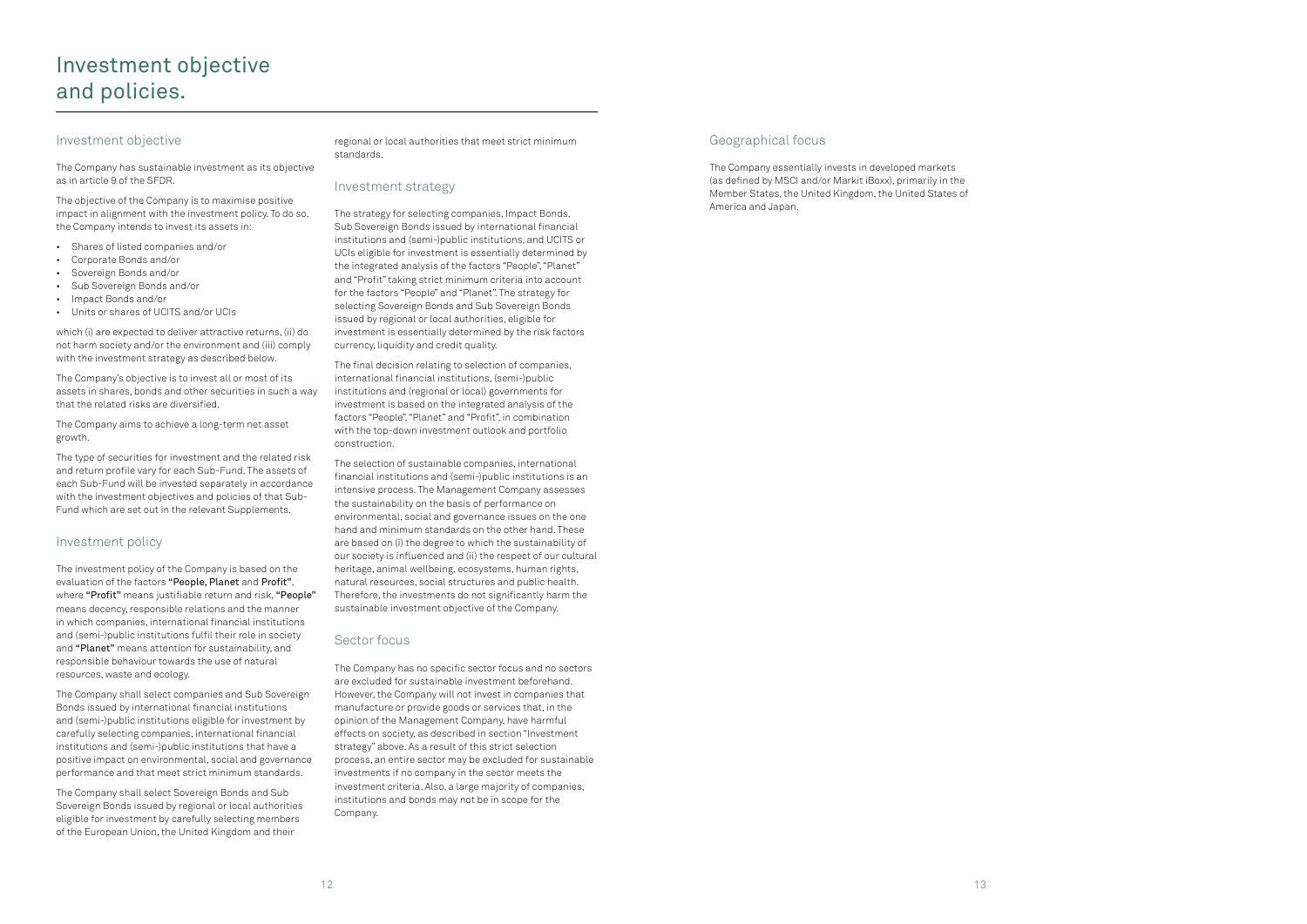that promote sustainable food products and healthy diets. Also, companies that sustain depletable food resources such as fish may qualify. Examples of products and services that are part of this theme are natural and organic food products, vegetarian or vegan food products, sustainable fisheries, nutritious and healthy food products. Companies in this theme may be producers, processers, distributors, retailers or otherwise active in the promotion of food that is healthy for people and the planet.

#### Sustainable Mobility & Infrastructure

The mobility systems of the future are likely to be different from what exists in most of the world today. Efficient mobility solutions that operate on sustainable infrastructures contribute to a sustainable future. Mobility and infrastructure solutions also enhance the quality of life of individuals and communities. However, private and public mobility, and the construction and usage of infrastructure have significant carbon footprints and social, environmental and ecological impacts. The Management Company favours companies that offer sustainable solutions for mobility and infrastructure challenges such as urban mobility, sustainable buildings, sharing solutions for buildings and vehicles, and electric vehicles.

#### Renewable Resources

The Management Company prefers companies which produce renewable resources. The growth of the world's population and its wealth are two trends that increase global consumption and therefore the demand for natural resources. This increases the human environmental footprint well beyond the regenerative capacity of the earth. The challenges that these two trends pose are how to replace finite resources by renewable resources, increase efficiency of their use and preserve their origin. To contribute to these challenges, the Company invests in companies that provide an alternative to fossil fuel based resources, like renewable energy, produce bio-based materials as alternatives to finite resources or contribute to more efficient water infrastructure and responsible water use.

### Circular Economy

An economy that fits within the boundaries of the earth means that our production system needs to transform from linear to circular. This implies a transition from a take-make-waste economy to an economy where products are designed to last as long as possible, where less finite resources are used and where all materials are used as long as possible. The Management Company selects companies that organise their process following principles of the circular economy. Re-use of materials, products and parts of products, reduction of the use of (finite) resources and the recycling of materials are the

main ways to contribute to a circular economy. Examples of companies aligned with this theme can be found in the waste management and recycling sector, among companies using product-as-a-service business models and companies which outperform in eco-efficiency combined with product-life extension.

### Prosperous & Healthy People

Everyone has the right to a standard of living adequate for the health and well-being of himself and of his family – this is one of the human rights laid down in the UN Universal Declaration of Human Rights. In line with this human right, the Management Company prefers companies that contribute to a healthy life for everyone. These companies offer solutions for health issues, such as medical technology and healthcare services. Also captured within the theme are companies that offer products and services that help build healthy lifestyles, such as personal hygiene and leisure. In addition, companies that help maintain a good health by preserving the environment are considered.

### Innovation for Sustainability

The Management Company prefers companies that are technological front-runners in sustainable innovation and technology not captured by previous themes. Innovation is one of the catalysts for a more sustainable future, but only if steered in the right direction. Examples of products and services that fall in this theme are ICT, cybersecurity, telecommunication and robotics.

### Social Inclusion & Empowerment

This theme focuses on the way individuals and groups are able to take part in society, to develop themselves and prosper. Due to technological development, aging, increased inequality, migration and skill shortages, the active participation of all people is under pressure. A company that qualifies in this theme contributes to the participation of all people in society, and to equality and inclusion in this respect. The Company invests in companies that provide education, access to media and information, and access to financial services. Additionally, companies that excel as a role model in advancement of social inclusion and equality may qualify.

### Step 2: Minimum standards

Following step 1, companies and institutions are assessed against Triodos Bank's minimum standards ("Minimum Standards"). The Minimum Standards are categorized as follows:

### Human dignity

Health and safety: alcohol, gambling, pornography, tobacco and weapons

Human rights: conflict minerals, human rights and labour rights

### Triodos investment universe

The Sub-Funds invest exclusively in the Triodos investment universe: shares of listed companies, Corporate Bonds, Sub Sovereign Bonds, Sovereign Bonds and Impact Bonds (or UCITS or UCIs) that meet the Management Company's criteria. This universe is created and maintained by Triodos Investment Management itself. Its objective is to maximise positive impact while achieving financial returns that are in line with the market.

### Sustainability assessment - in general

The investment philosophy of Triodos Investment Management is to pursue sustainable investments that achieve the right balance between their social, environmental and economic performance. As the world is confronted with an increasing number of challenges, such as natural resource scarcity, climate change, biodiversity loss, unstable social systems and inequality, Triodos Investment Management provides investment solutions that address these challenges and contribute to positive change.

Companies and bonds that meet the sustainable investment criteria are included in the Triodos investment universe. This universe is the basis from which investments must be made, the Sub-Funds are not allowed to invest outside the Triodos investment universe. Companies, together with international financial institutions and (semi-)public institutions, are screened using different indicators than the screening of (regional or local) governments. For Impact Bonds, a specific sustainability assessment process is in place too.

The sustainability assessment as described in the Prospectus is conducted in-house by the Management Company. For idea generation and (initial) sustainability assessment, research from external parties is used.

Every company or bond is subjected to an internal thorough analysis and, if included in the Triodos investment universe, continuously monitored to see whether it still meets sustainable investment criteria. If the Management Company finds that a company no longer meets these investment criteria, or is in danger of no longer meeting the criteria, the Management Company can deploy various dialogue methods to call that company to account. If the dialogue does not produce the desired change in behaviour, the company will be removed from the Triodos investment universe and the stock or bonds of the company will be divested from all portfolios within a period of three months after removal from the Triodos investment universe.

The sustainability assessment is further detailed below, specified for

- A. Companies, together with international financial institutions and (semi-)public institutions,
- B. Impact Bonds
- C. Sovereign and Sub Sovereign Bonds issued by regional or local authorities

More information on the sustainability aspects of Triodos SICAV I can be found on www.triodos-im.com.

## A. Sustainability assessment for companies, international financial institutions and (semi-)public institutions

The selection process consists of 2 steps. In order to be admitted to the Triodos investment universe, companies and institutions must 'pass' both steps:

### Step 1: Sustainable activities

The Management Company has identified certain types of products and services that contribute to the transition to a sustainable world. These sustainable activities, which the United Nations have set forth to act on in their 17 Sustainable Development Goals (SDGs), address the global challenges posed by structural trends such as ageing population, resource scarcity, inequality and exclusion. The seven transition themes, as a lens to select investments, are defined as follows: Sustainable Food & Agriculture, Sustainable Mobility & Infrastructure, Renewable Resources, Circular Economy, Prosperous & Healthy People, Innovation for Sustainability and Social Inclusion & Empowerment. The Management Company explores and assesses how these themes provide opportunities for positive change. The Company's objective to maximise positive impact in alignment with the investment policy is incorporated in the transition themes. The Company measures its exposure to the transition themes (positive impact) and quantifies its relative performance on SDGs,  $CO<sub>2</sub>$  footprint, water footprint and waste footprint. The relative performance on the SDGs,  $CO<sub>2</sub>$  footprint, water footprint and waste footprint is an outcome and not an objective.

A company that materially contributes to one or more of the seven transition themes through its products, services or processes, qualifies for step 2. Companies can also be selected for step 2 for their leading role in corporate social responsibility within their industry.

#### Sustainable Food & Agriculture

The Management Company selects companies that contribute to farming systems that preserve soil, water systems, nature and biodiversity as well as companies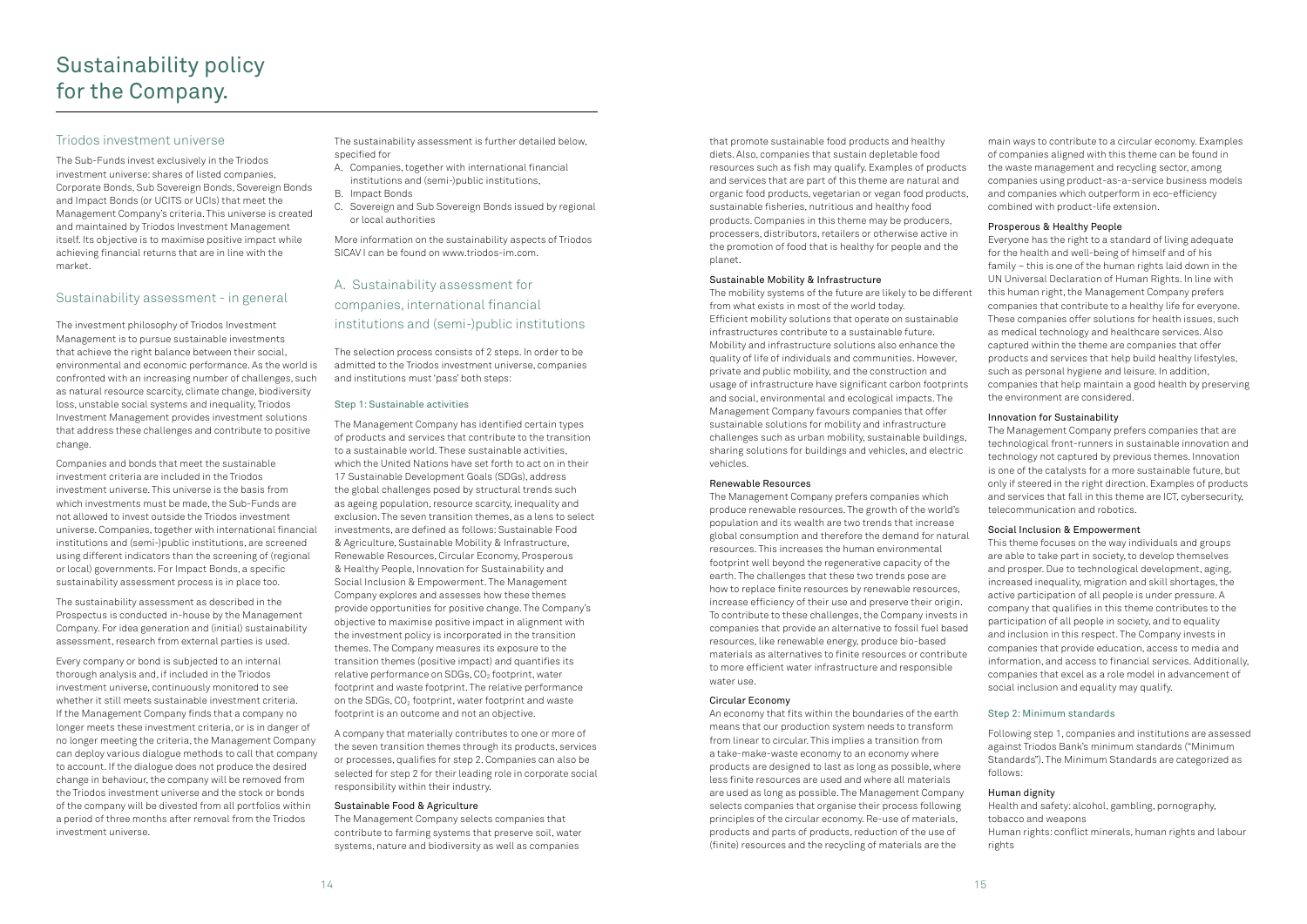• Assurance: activities and practices related to Impact Bonds require annual verification by an external auditor.

Bonds eligible for investment will be followed on a continuous basis to see if they continue to meet the sustainability criteria.

## C. Sustainability assessment for Sovereign and Sub Sovereign Bonds issued by regional or local authorities

In order to manage the risk profile of their investment portfolios, Triodos Euro Bond Impact Fund, Triodos Sterling Bond Impact Fund and the Triodos Impact Mixed Funds may invest in Sovereign Bonds and Sub Sovereign Bonds issued by regional or local authorities. The Sovereign Bonds or Sub Sovereign Bonds issued by regional or local authorities in which Triodos Euro Bond Impact Fund and the Triodos Impact Mixed Funds may invest must be issued by (regional or local authorities of) countries that are a member of the European Union. The Sovereign Bonds or Sub Sovereign Bonds issued by regional or local authorities in which Triodos Sterling Bond Impact Fund may invest must be issued by the United Kingdom or regional or local authorities thereof.

The selection process consists of the following:

#### Step 1: Currency and country risk mitigation

Sovereign Bonds and Sub Sovereign Bonds issued by regional or local authorities are used as a liquid, low-risk investment category to manage the risk profile of the investment portfolio. To prevent exposure to currency risk and country credit risk for these investments, only Euro-denominated Sovereign Bonds of investment grade members of the European Union and Euro-denominated Sub Sovereign Bonds issued by regional or local authorities of those countries are selected for investment by Triodos Euro Bond Impact Fund and the Triodos Impact Mixed Funds. For Triodos Sterling Bond Impact Fund, only British Pound-denominated Sovereign Bonds and Sub Sovereign Bonds rated at least investment grade are selected.

### Step 2: Minimum requirements

Countries (and their regions), eligible for investment for the purpose of currency and country risk mitigation, are also assessed against a set of minimum standards specifically designed for governments. As an indicator, countries need to be free of international (EU and UN) sanctions. Moreover, countries need to ratify the most widely accepted United Nations backed conventions

including the most important ones focusing on human rights and the environment.

Given the dynamic nature of the process of proposing and ratifying these conventions, the application of this criterion will change from time to time. If and when a country does not comply fully with this criterion, the background and the materiality of its non-compliance will be assessed as part of the decision to exclude the country for government bond investments or not.

Important note: To implement the investment strategy, the Management Company relies on publicly available information communicated by the companies and countries themselves and by third parties. The Management Company is therefore unable to ensure that such information is complete and/or accurate. At any time, the Management Company may reconsider previous investments on the basis of newly available information.

#### Planet awareness

Animals: animal testing, factory farming, fisheries, and fur and specialty leather

Environment: biodiversity, deforestation, energy, genetic engineering, hazardous substances and contamination, natural resources and mining, water

#### Governance

Accounting and remuneration, corruption, taxes, violation of legislation, codes and conventions.

Some of the numerous resources and products that companies use, manufacture or sell, are irreconcilable with the Management Company's positive impact ambitions. For these products, the Management Company distinguishes two approaches. For involvement with genuinely unsustainable products, the Management Company applies a zero-tolerance policy (e.g. for weapons and nuclear energy); involvement with such products leads to exclusion from financing or investment. For other undesirable products maximum involvement thresholds are in place to minimise exposure (e.g. for tobacco products). A company that exceeds the set threshold demonstrates to have made a strategic choice for involvement, and is therefore excluded from investment. The Management Company uses a Precautionary Principle to minimise the risk of negative impact. The principle is used to set preconditions for companies that operate in industries with increased sustainability risk, such as human rights violations or high levels of greenhouse gas emissions. The Precautionary Principle requires policies, programmes and performance data through which companies demonstrate their awareness and aim to prevent and manage involvement in controversies and negative effects of their business.

Both the positive selection approach and the Minimum Standards minimise the risk of potential environmental, social or governance events or conditions that may cause an actual or a potential material negative impact on the value of the investments (so-called sustainability risks).

However, sustainability risks are complex and require subjective judgement. A comprehensive assessment of sustainability risks requires a judgement call on both the qualitative measures a company has taken as well as on its quantitative measures. To the extent that a sustainability risk occurs, or occurs in a manner that cannot reasonably be anticipated by the Management Company, there may be an unforeseen actual or potential material negative impact on the value of an investment, hence on the Net Asset Value of a Sub-Fund. As a result of the positive selection approach and the Minimum Standards, the Management Company believes that the likely impact of sustainability risks on the returns of the Sub-Funds is limited. It is our conviction that in the long term, sustainable investments offer more stable

and higher risk-adjusted financial returns than nonsustainable investments.

The latest and more elaborate version of the Triodos Bank's Minimum Standards can be found on [www.triodos-im.com/socially-responsible-investing](http://www.triodos-im.com/socially-responsible-investing)

### B. Sustainability assessment for Impact Bonds

Triodos Euro Bond Impact Fund, Triodos Sterling Bond Impact Fund and the Triodos Impact Mixed Funds may invest in bonds that qualify as Impact Bonds, such as green, social and blue impact bonds, climate awareness bonds and/or bonds issued under the Climate Bond initiative. Impact Bonds shall fulfil the eligibility criteria of the Law of 2010. These bonds are listed, Euro- or British Pound-denominated bonds eligible for investment and they generally have a credit rating of at least investment grade. In addition, Impact Bonds and their issuers must meet the investment criteria, as defined in the following selection process:

### Step 1: Triodos Bank's Minimum Standards for the issuer

The Triodos Bank's Minimum Standards are the starting point. These are absolute criteria Triodos Bank applies to ensure not to fund any business engaged in controversial activities, or activities that are harmful to individuals, society or the environment. The issuer of the Impact Bonds has to comply with these Minimum Standards. See under section A (above) for how the Minimum Standards are applied.

#### Step 2: Measurable impact

The proceeds of the Impact Bonds need to be invested in projects that contribute to sustainable activities in one or more of the seven themes: Food & Agriculture, Mobility & Infrastructure, Renewable Resources, Circular Economy, Prosperous & Healthy People, Social Inclusion & Empowerment and Innovation & Technology. Furthermore, the sustainability of the projects financed through the Impact Bond needs to be measured by the issuer.

#### Step 3: Sustainable process

In order to become eligible for sustainable investment, Impact Bonds need to meet the following process criteria:

- Transparency: issuers must be clear on which activities are financed and the investment decisionmaking process.
- Traceability: the proceeds need to be earmarked, tracked and publicly disclosed (at least) on an annual basis.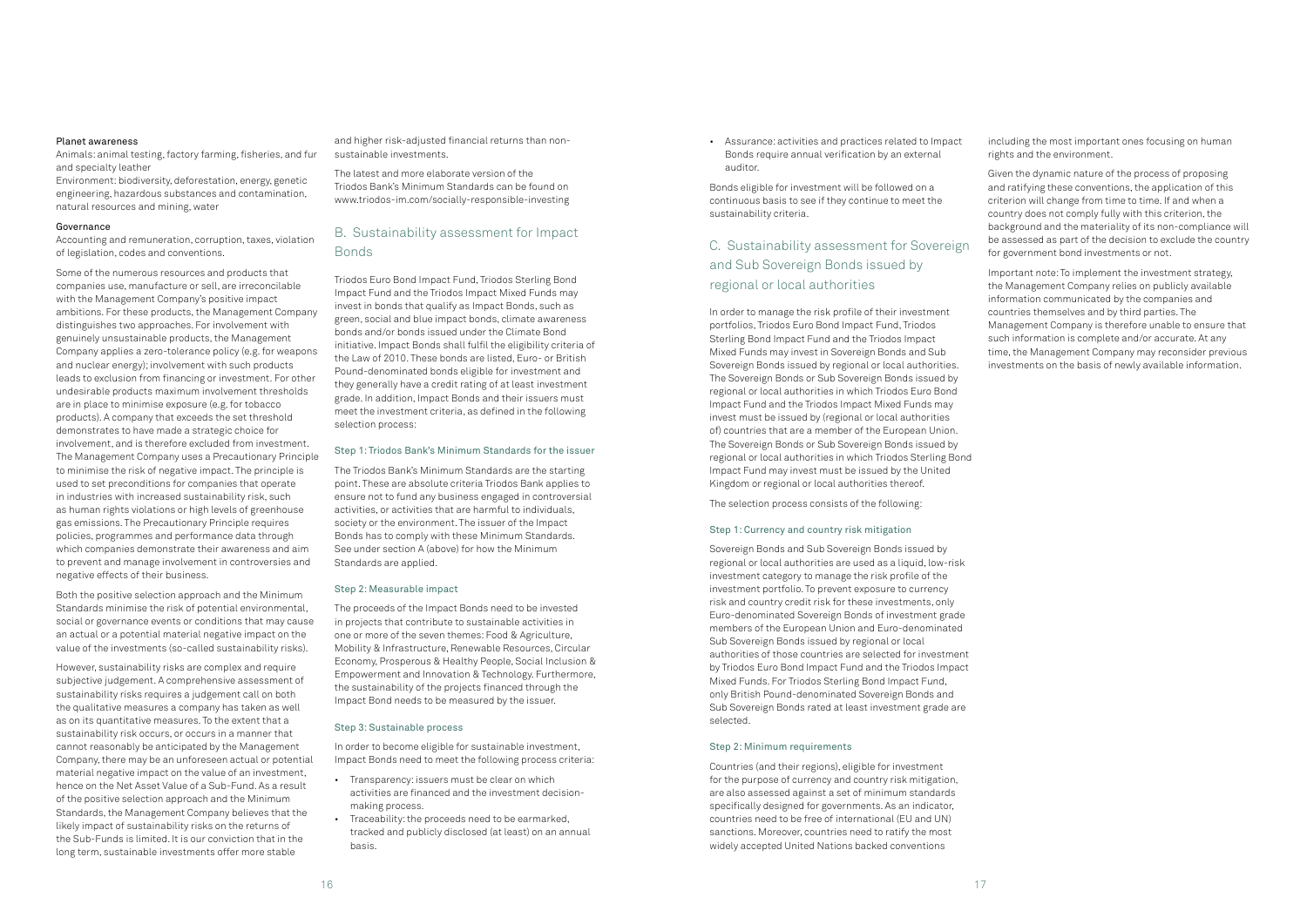- issued or guaranteed by an establishment subject to prudential supervision, in accordance with criteria defined by Community law, or by an establishment which is subject to and complies with prudential rules considered by the Regulatory Authority to be at least as stringent as those laid down by Community law; or
- issued by other bodies belonging to the categories approved by the Regulatory Authority provided that investments in such instruments are subject to investor protection equivalent to that laid down in the first, the second or the third indent and provided that the issuer is a company whose capital and reserves amount to at least ten million Euro (EUR 10,000,000) (or such equivalent in any other currency) and which presents and publishes its annual accounts in accordance with directive 78/660/EEC, as amended, is an entity which, within a Group of Companies which includes one or several listed companies, is dedicated to the financing of the Group of Companies or is an entity which is dedicated to the financing of securitisation vehicles which benefit from a banking liquidity line.

### II. Each Sub-Fund may however:

- (1) invest up to 10% of its Net Assets in Transferable Securities and Money Market Instruments other than those referred to above under I (1) through (4) and (8);
- (2) hold cash and cash equivalents on an ancillary basis as further specified in the Supplement of the Sub-Funds; such restriction may exceptionally and temporarily be exceeded if the Board of Directors considers this to be in the best interest of the Shareholders;
- (3) borrow up to 10% of its Net Assets, provided that such borrowings are made only on a temporary basis. Collateral arrangements with respect to the writing of options or the purchase or sale of forward or futures contracts are not deemed to constitute "borrowings" for the purpose of this restriction;
- (4) acquire foreign currency by means of a back-to-back loan;
- (5) invest in Shares of another Sub-Fund of the Company (the "Target Sub-Fund") provided that:
	- (i) the Target Sub-Fund does not, in turn, invest in the Sub-Fund invested in this Target Sub-Fund;
	- (ii) no more than 10% of the assets of the Target Sub-Fund whose acquisition is contemplated may be invested in aggregate in units of other UCIs;
- (iii) voting rights attached to the relevant Shares are suspended for as long as they are held by the Sub-Fund concerned and without prejudice to the appropriate processing in the accounts and the periodic reports; and
- (iv) in any event, for as long as such Shares are held by the Company, their value will not be taken into consideration for the calculation of the net assets of the Company for the purposes of verifying the minimum threshold of the net assets as set out in Article 5 of the Articles of Incorporation.

III. In addition, the Company shall comply in respect of the Net Assets of each Sub-Fund with the following investment restrictions per issuer:

### III.1. Risk Diversification rules

For the purpose of calculating the restrictions described in (1) to (5) and (8) hereunder, companies which are included in the same Group of Companies are regarded as a single issuer.

To the extent an issuer is a legal entity with multiple sub-funds where the assets of a sub-fund are exclusively reserved to the investors in such sub-fund and to those creditors whose claim has arisen in connection with the creation, operation and liquidation of that sub-fund, each sub-fund is to be considered as a separate issuer for the purpose of the application of the risk spreading rules described under items (1) to (5), (7) to (9) and (12) to (16) hereunder.

### A. Transferable Securities and Money Market Instruments

- (1) No Sub-Fund may purchase additional Transferable Securities and Money Market Instruments of any single issuer if:
	- (i) upon such purchase more than 10% of its Net Assets would consist of Transferable Securities and Money Market Instruments of one single issuer; or
	- (ii) the total value of all Transferable Securities and Money Market Instruments of issuers in which it invests more than 5% of its Net Assets would exceed 40% of the value of its Net Assets. This limitation does not apply to deposits and OTC derivative transactions made with financial institutions subject to prudential supervision.
- (2) A Sub-Fund may invest on a cumulative basis up to 20% of its Net Assets in Transferable Securities and

The assets of each Sub-Fund are managed in accordance with the following investment restrictions. However, a Sub-Fund may be subject to different or additional investment restrictions that will be set forth in the relevant Supplement.

### I. Investments by the Sub-Funds shall comprise only one or more of the following:

- (1) Transferable Securities and Money Market Instruments listed or dealt in on a Regulated Market;
- (2) Transferable Securities and Money Market Instruments dealt in on an Other Regulated Market in a Member State;
- (3) Transferable Securities and Money Market Instruments admitted to official listing on a stock exchange in an Other State or dealt in on an Other Regulated Market in an Other State;
- (4) recently issued Transferable Securities and Money Market Instruments, provided that:
	- the terms of issue include an undertaking that application will be made for admission to official listing on a Regulated Market, a stock exchange in an Other State or on an Other Regulated Market as described under (1)-(3) above;
	- such admission is secured within one year of issue;
- (5) units of UCITS and/or other UCIs within the meaning of the first and second indent of Article 1 (2) of UCITS Directive, whether situated in a Member State or in an Other State, provided that:
	- such other UCIs are authorised under laws which provide that they are subject to supervision considered by the Regulatory Authority to be equivalent to that laid down in Community law, and that cooperation between authorities is sufficiently ensured (currently any Member State, all EFTA member states (this includes Iceland, Liechtenstein, Norway and Switzerland), Isle of Man, Jersey, Guernsey, the United States of America, Canada, Hong Kong, Singapore and Japan);
	- the level of protection for unitholders in such other UCIs is equivalent to that provided for unitholders in a UCITS, and in particular that the rules on assets segregation, borrowing, lending, and uncovered sales of Transferable Securities and Money Market Instruments are equivalent to the requirements of UCITS Directive;
	- the business of the other UCIs is reported in halfyearly and annual reports to enable an assessment of the assets and liabilities, income and operations over the reporting period;
- no more than 10% of the assets of the UCITS or of the other UCIs, whose acquisition is contemplated, can, according to their constitutional documents, in aggregate be invested in units of other UCITS or other UCIs;
- (6) deposits with credit institutions which are repayable on demand or have the right to be withdrawn, and maturing in no more than 12 months, provided that the credit institution has its registered office in a Member State or, if the registered office of the credit institution is situated in an Other State, provided that it is subject to prudential rules considered by the Regulatory Authority as equivalent to those laid down in Community law;
- (7) financial derivative instruments, i.e. in particular options, futures, including equivalent cash-settled instruments, dealt in on a Regulated Market or on an Other Regulated Market referred to in (1), (2) and (3) above, and/or financial derivative instruments dealt in over-the-counter ("OTC derivatives"), provided that:
	- the underlying consists of instruments covered by this section I, financial indices, interest rates, foreign exchange rates or currencies, in which the Sub-Fund may invest according to its investment objectives;
	- the counterparties to OTC derivative transactions are institutions subject to prudential supervision, and belonging to the categories approved by the Regulatory Authority; and
	- the OTC derivatives are subject to reliable and verifiable valuation on a daily basis and can be sold, liquidated or closed by an offsetting transaction at any time at their fair value at the Company's initiative.

Under no circumstance shall these operations lead the Company to diverge from its investment objectives.

- (8) Money Market Instruments other than those dealt in on a Regulated Market or on an Other Regulated Market, to the extent that the issue or the issuer of such instruments is itself regulated for the purpose of protecting investors and savings, and provided that such instruments are:
	- issued or guaranteed by a central, regional or local authority or by a central bank of a Member State, the European Central Bank, the EU or the European Investment Bank, an Other State or, in case of a federal state, by one of the members making up the federation, or by a public international body to which one or more Member States belong; or
	- issued by an undertaking any securities of which are dealt in on Regulated Markets or on Other Regulated Markets referred to in (1), (2) or (3) above; or

## Investment restrictions.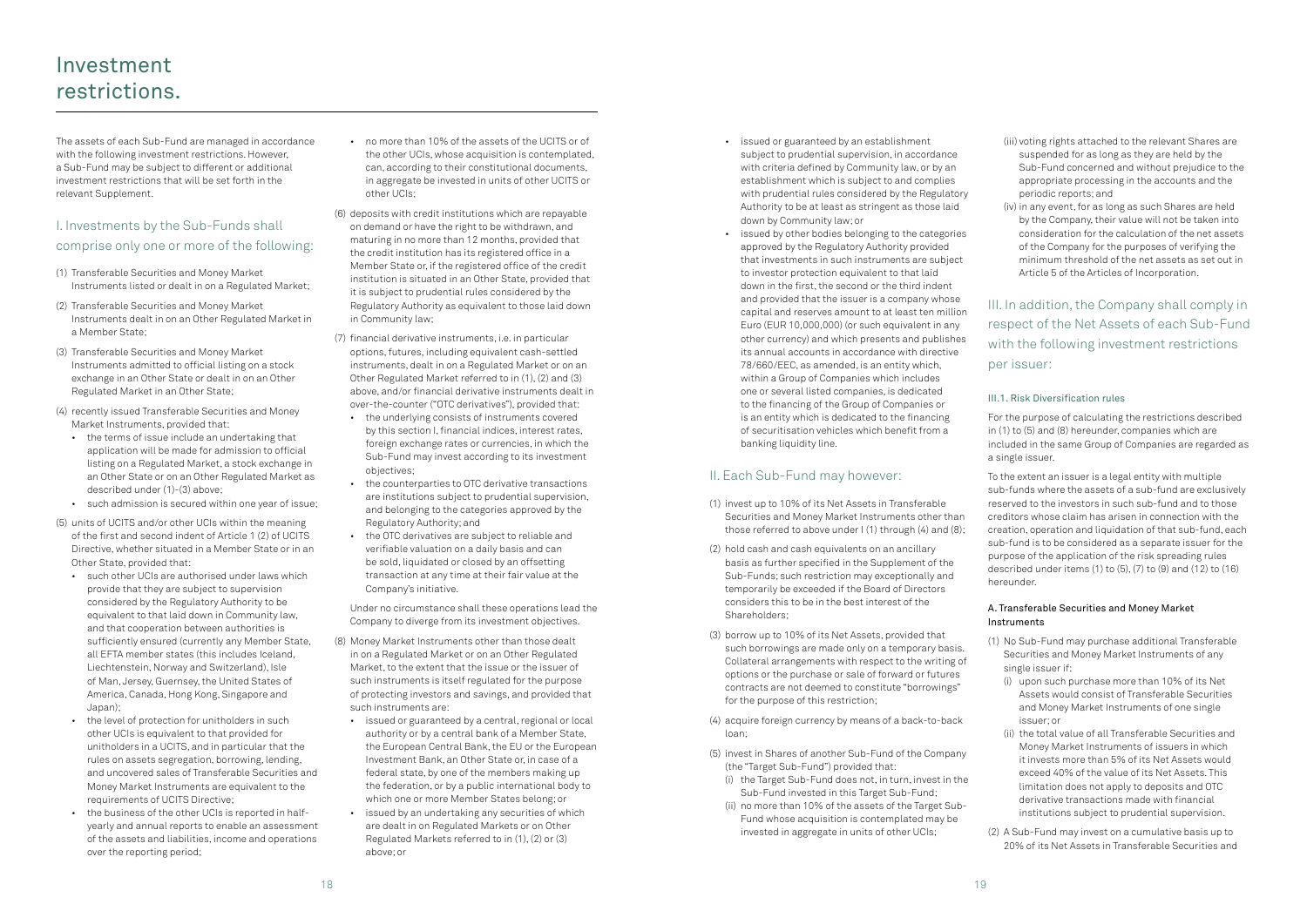### E. Combined limits

- (15) Notwithstanding the individual limits laid down in (1), (8) and (9) above, a Sub-Fund may not combine:
	- investments in Transferable Securities or Money Market Instruments issued by,
	- deposits made with, and/or
	- exposures arising from OTC derivative transactions undertaken with, and/or
	- exposures arising from efficient portfolio management techniques with a single body in excess of 20% of its Net Assets.
- (16) The limits set out in (1), (3), (4), (8), (9) and (15) above may not be combined, and thus investments in Transferable Securities or Money Market Instruments issued by the same body, in deposits or derivative instruments made with this body carried out in accordance with  $(1)$ ,  $(3)$ ,  $(4)$ ,  $(8)$ ,  $(9)$  and  $(15)$  above may not exceed a total of 35 % of the Net Assets of the Sub-Fund.

### III.2. Limitations on Control

- (17) No Sub-Fund may acquire such amount of shares carrying voting rights which would enable the Company to exercise a significant influence over the management of the issuer.
- (18) Neither any Sub-Fund nor the Company as a whole may acquire (i) more than 10% of the outstanding non-voting shares of any one issuer; (ii) more than 10% of the outstanding debt securities of any one issuer; (iii) more than 10% of the Money Market Instruments of any one issuer; or (iv) more than 25% of the outstanding shares or units of any one UCI.

The limits set forth in (ii) to (iv) may be disregarded at the time of acquisition if at that time the gross amount of bonds or of the Money Market Instruments or the net amount of the instruments in issue cannot be calculated.

- (19) The ceilings set forth above under (17) and (18) do not apply in respect of:
	- Transferable Securities and Money Market Instruments issued or guaranteed by a Member State or by its local authorities;
	- Transferable Securities and Money Market Instruments issued or guaranteed by any Other State:
	- Transferable Securities and Money Market Instruments issued by a public international body of which one or more Member State(s) are member(s);
	- shares in the capital of a company which is incorporated under or organised pursuant to the laws of an Other State provided that

(i) such company invests its assets principally in securities issued by issuers of that State, (ii) pursuant to the laws of that State a participation by the relevant Sub-Fund in the equity of such company constitutes the only possible way to purchase securities of issuers of that State, and (iii) such company observes in its investments policy the restrictions set forth under III, items (1) to (5), (8), (9) and (12) to (18); and

• shares in the capital of subsidiary companies which, exclusively on its or their behalf carry on only the business of management, advice or marketing in the country where the subsidiary is located, in regard to the redemption of shares at the request of shareholders.

IV. In addition, the Company shall comply in respect of its Net Assets with the following investment restrictions per instrument:

Each Sub-Fund shall ensure that its global exposure relating to derivative instruments does not exceed the total net value of its portfolio.

The exposure is calculated taking into account the current value of the underlying assets, the counterparty risk, foreseeable market movements and the time available to liquidate the positions.

## V. Finally, the Company shall comply in respect of the assets of each Sub-Fund with the following investment restrictions:

- (1) No Sub-Fund may acquire commodities or precious metals or certificates representative thereof.
- (2) No Sub-Fund may invest in real estate provided that investments may be made in securities secured by real estate or interests therein or issued by companies which invest in real estate or interests therein.
- (3) No Sub-Fund may use its assets to underwrite any securities.
- (4) No Sub-Fund may issue warrants or other rights to subscribe for Shares in such Sub-Fund.
- (5) A Sub-Fund may not grant loans or guarantees in favour of a third party, provided that such restriction shall not prevent each Sub-Fund from investing in non-fully paid-up Transferable Securities, Money Market Instruments or other financial instruments, as mentioned under I, (5), (7) and (8).

Money Market Instruments issued by the same Group of Companies.

- (3) The limit of 10% set forth above under (1) (i) is increased to 35% in respect of Transferable Securities and Money Market Instruments issued or guaranteed by a Member State, by its local authorities, by any Other State or by a public international body of which one or more Member State(s) are member(s).
- (4) The limit of 10% set forth above under (1) (i) is increased up to 25% in respect of qualifying debt securities issued by a credit institution which has its registered office in a Member State and which, under applicable law, is submitted to specific public control in order to protect the holders of such qualifying debt securities. For the purposes hereof, "qualifying debt securities" are securities the proceeds of which are invested in accordance with applicable law in assets providing a return which will cover the debt service through to the maturity date of the securities and which will be applied on a priority basis to the payment of principal and interest in the event of a default by the issuer. To the extent that a relevant Sub-Fund invests more than 5% of its Net Assets in debt securities issued by such an issuer, the total value of such investments may not exceed 80% of the Net Assets of such Sub-Fund.
- (5) The securities specified above under (3) and (4) are not to be included for purposes of computing the ceiling of 40% set forth above under (1) (ii).
- (6) Notwithstanding the ceilings set forth above, each Sub-Fund is authorised to invest, in accordance with the principle of risk spreading, up to 100% of its Net Assets in Transferable Securities and Money Market Instruments issued or guaranteed by a Member State, by its local authorities, by any other Member State of the Organisation for Economic Cooperation and Development ("OECD") such as the U.S. or by a public international body of which one or more Member State(s) are member(s), provided that (i) such securities are part of at least six different issues and (ii) the securities from any such issue do not account for more than 30% of the Net Assets of such Sub-Fund.
- (7) Without prejudice to the limits set forth hereunder under III.2., the limits set forth in (1) are raised to a maximum of 20% for investments in shares and/ or bonds issued by the same body when the aim of the Sub-Fund's investment policy is to replicate the composition of a certain stock or bond index which is recognised by the Regulatory Authority, on the following basis:
- the composition of the index is sufficiently diversified,
- the index represents an adequate benchmark for the market to which it refers,
- it is published in an appropriate manner.

The limit of 20% is raised to 35% where that proves to be iustified by exceptional market conditions in particular in Regulated Markets where certain Transferable Securities or Money Market Instruments are highly dominant. The investment up to this limit is only permitted for a single issuer.

### B. Bank Deposits

(8) A Sub-Fund may not hold more than 20% of its Net Assets in deposits with the same body.

### C. Derivative Instruments

- (9) The risk exposure to a counterparty in an OTC derivative transaction may not exceed 10% of the Sub-Fund's Net Assets when the counterparty is a credit institution referred to in I (6) above or 5% of its Net Assets in other cases.
- (10) Investments in financial derivative instruments shall only be made provided that the exposure to the underlying assets does not exceed in aggregate the investment limits set forth in  $(1)$  to  $(5)$ ,  $(8)$ ,  $(9)$ ,  $(15)$ and (16). When the Sub-Fund invests in index-based financial derivative instruments, these investments do not have to be combined to the limits set forth in (1) to (5), (8), (9), (15) and (16).
- (11) When a Transferable Security or Money Market Instrument embeds a derivative, the latter must be taken into account when complying with the requirements of I (7) and III (1) above as well as with the risk exposure and information requirements laid down in the Prospectus.

### D. Units of Open-Ended Funds

- (12) No Sub-Fund may invest more than 20% of its Net Assets in the units of a single UCITS or other UCI.
- (13) Investments made in units of UCIs other than UCITS may not in the aggregate exceed 30% of the Net Assets of each Sub-Fund.
- (14) If any UCITS and/or UCI in which a Sub-Fund invests is linked to the Sub-Fund by common management or control or by a substantial direct or indirect holding, investment in the securities of such UCITS and/or UCI shall be permitted only if no subscription or redemption fees are charged to the Sub-Fund on account of such investment.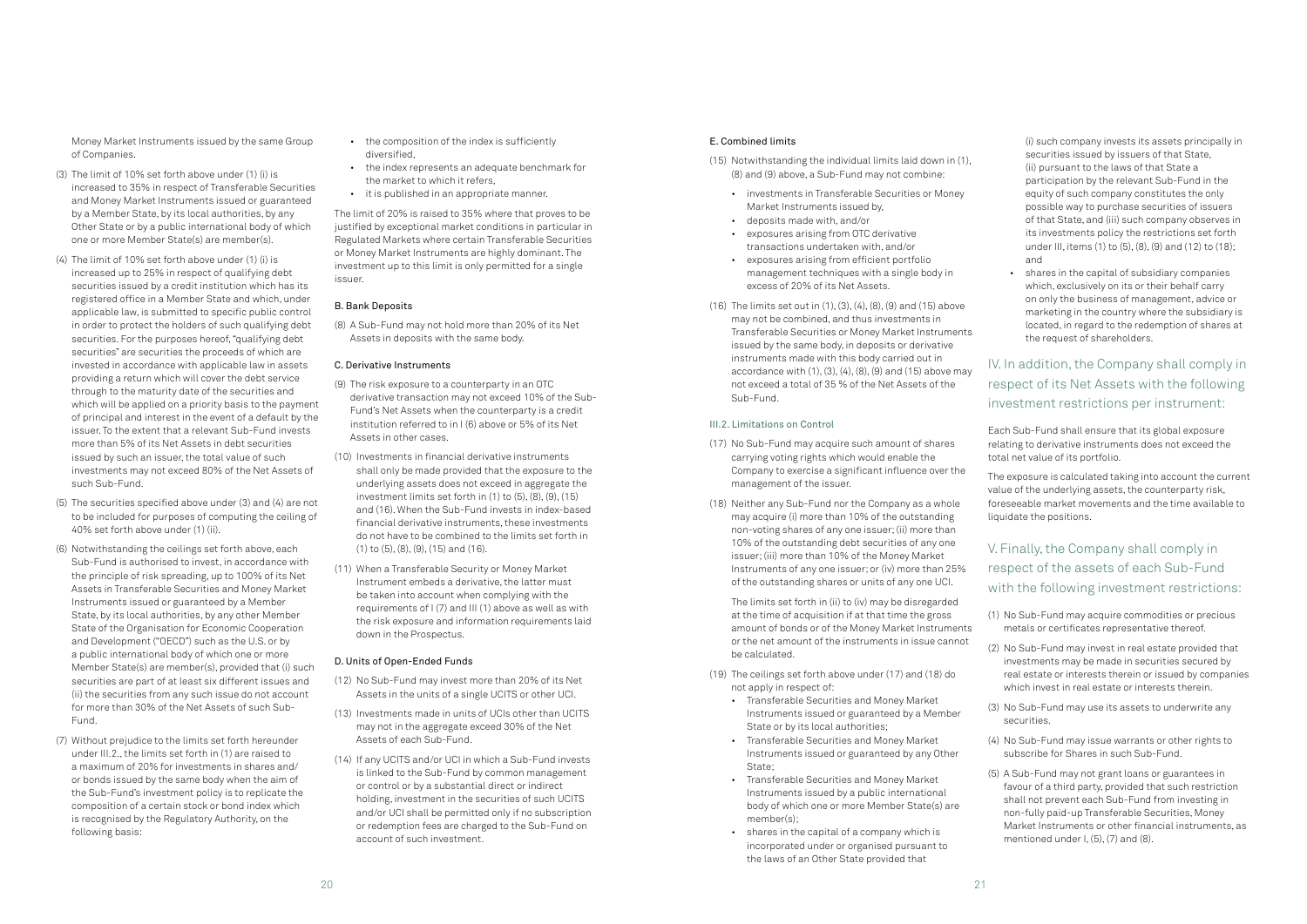which does not use leverage (the "Benchmark") that reflects the Sub-Fund's investment strategy and complies with the criteria set out below under "Benchmark". The relative VaR approach requires that, on any day, the VaR of the relevant Sub-Fund may not be greater than twice the VaR of the Benchmark.

### Benchmark

The Benchmark shall be selected by the Management Company taking into account both the Sub-Fund's investment policy, as set forth in the Prospectus, and the Sub-Fund's actual composition. The Benchmark should comply with the following criteria: (a) the Benchmark should be unleveraged and should, in particular, not contain any financial derivative instruments or embedded derivatives, except that (i) a Sub-Fund engaging in a long/short strategy may select a Benchmark which uses financial derivative instruments to gain the short exposure; and (ii) a Sub-Fund that intends to hold currency hedged assets may select a currency hedged index as a Benchmark; and (b) the risk profile of the Benchmark should be consistent with the investment objectives, policies and limits of the Sub-Fund.

Shareholders should refer to the relevant Supplement for information on the Benchmark.

### (2) Absolute VaR approach

The absolute VaR approach will be used if the risk/ return profile of a Sub-Fund changes frequently or if the definition of a Benchmark is not possible. The absolute VaR approach requires that, on any day, the VaR of the Sub-Fund cannot be greater than 20% of the Net Asset Value of the Sub-Fund. If different VaR Parameters are being used to calculate VaR, the maximum absolute VaR limit of 20% should be rescaled to reflect the new VaR Parameters. Shareholders should refer to the relevant Supplement for the expected level of leverage and method used for the determination of the expected level of leverage.

### VII. 2. Expected level of leverage

Shareholders should refer to the relevant Supplement for the expected level of leverage employed and method used for the determination of the expected level of leverage.

The assets of each Sub-Fund are managed in accordance with the limits laid down in section "Investment restrictions". These limits laid down in section "Investment restrictions" are being monitored on a daily basis by the Management Company or the Investment Manager (if any) and the Administrative Agent according to the relevant agreements in place with these organisations.

(6) The Company may not enter into uncovered sales of Transferable Securities, Money Market Instruments or other financial instruments as listed under I, (5), (7) and (8).

### VI. Notwithstanding anything to the contrary herein contained:

- (1) The ceilings set forth above may be disregarded by each Sub-Fund when exercising subscription rights attaching to securities in such Sub-Fund's portfolio.
- (2) If such ceilings are exceeded for reasons beyond the control of a Sub-Fund or as a result of the exercise of subscription rights, such Sub-Fund must adopt as its priority objective in its sale transactions the remedying of such situation, taking due account of the interests of its Shareholders.
- The Board of Directors has the right to determine additional investment restrictions to the extent that those restrictions are necessary to comply with the laws and regulations of countries where Shares of the Company are offered or sold.

### VII. Global exposure

In accordance with the Law of 2010, the Regulatory Authority Regulation 10-4 on organisational requirements, conflicts of interest, conduct of business, risk management and content of the agreement between a depositary and a management company, and Regulatory Authority Circular 11/512, both as may be amended from time to time, the Management Company uses for each Sub-Fund a risk management process which enables it to assess the exposure of the Sub-Fund to market liquidity and counterparty risks, and to all other risks, including operational risks.

### VII. 1. Market risk exposure and risk management

As part of the risk management process, the Management Company uses for each Sub-Fund one of the following methodologies to monitor and measure its global exposure, each as disclosed below: (i) the commitment approach, (ii) the relative VaR approach; or (iii) the absolute VaR approach.

The selection of the appropriate methodology for calculating global exposure is made by the Management Company based upon a consideration of the following factors: (i) whether the Sub-Fund engages in complex investment strategies which represent a significant part of the Sub-Fund's investment policy; (ii) whether the Sub-Fund has a significant exposure to exotic derivatives;

and/or (iii) whether the commitment approach adequately captures the market risk of the Sub-Fund's portfolio.

Shareholders should refer to the relevant Supplement for the methodology employed by the Management Company for the relevant Sub-Fund in order to calculate its global exposure.

### A. Commitment approach

Where the Management Company determines the global exposure that is related to positions on derivative financial instruments (including those embedded in Transferable Securities or Money Market Instruments) on the basis of the commitment approach, the positions on derivative financial instruments are converted into equivalent positions on the underlying assets. A Sub-Fund's total commitment to derivative financial instruments is then calculated as the sum of the absolute values of the individual commitments, after consideration of the effects of netting and coverage.

### B. VaR

VaR is a measure of the maximum potential loss on all the positions held by the Sub-Fund due to market risk rather than leverage. More particularly, VaR measures the maximum potential loss at a given confidence level (probability) over a specific time period (holding period) under normal market conditions.

The calculation of VaR should be carried out in accordance with the following parameters (the "VaR Parameters"):

(a) one-sided confidence interval of 99 %;

- (b) holding period equivalent to 1 month (20 Business Days);
- (c) effective observation period (history) of risk factors of at least 1 year (250 Business Days) unless a shorter observation period is justified by a significant increase in price volatility (for instance extreme market conditions);
- (d) updates to the data set on a quarterly basis, or more frequent when market prices are subject to material changes; and
- (e) at least daily calculation.

A confidence interval and/or a holding period differing from the VaR Parameters in (a) and (b) above may be used by a Sub-Fund provided the confidence interval is not below 95% and the holding period does not exceed 1 month (20 Business Days).

### (1) Relative VaR approach

The relative VaR approach will be used by the Management Company for all Sub-Funds for which it is possible or appropriate to identify a reference portfolio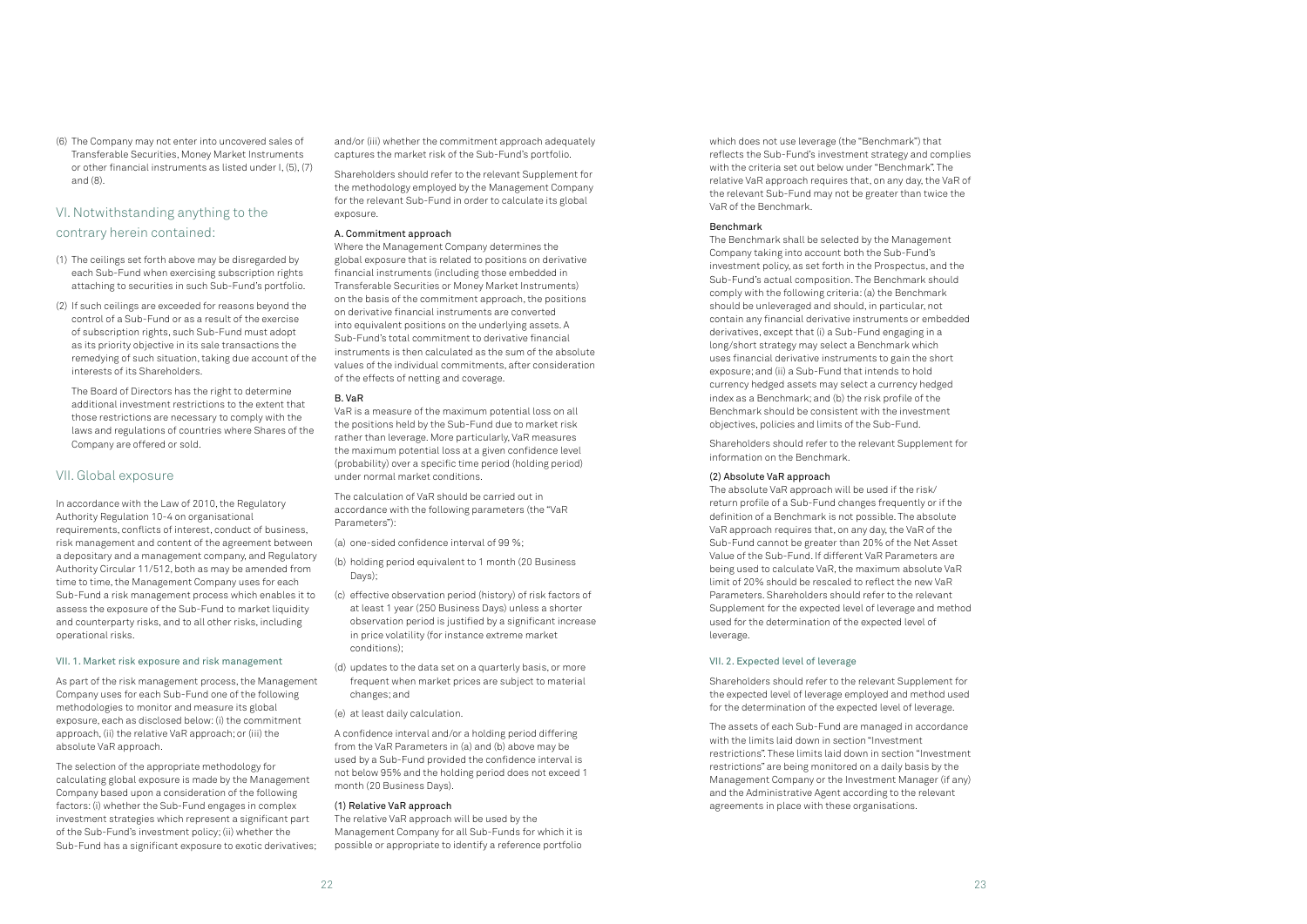- (ii) During the term of a repurchase agreement contract, the Company cannot sell the securities which are the object of the contract, either before the right to repurchase these securities has been exercised by the counterparty, or the repurchase term has expired, except to the extent it has borrowed similar securities in compliance with the provisions set forth here above in respect of securities borrowing transactions.
- (iii) As the Company is exposed to redemptions of its own Shares, it must take care to ensure that the level of its exposure to repurchase agreement transactions is such that it is able, at all times, to meet its redemption obligations.

As of the date of this Prospectus, the Company does not intend to use efficient portfolio management techniques (those techniques including the securities lending and borrowing as well as repurchase agreement transactions described herein) or to enter into securities financing transactions (which includes repurchase transactions, securities or commodities lending and securities or commodities borrowings, buy-sell back transactions or sell-buy back transactions, margin lending transactions and total return swaps) within the meaning of the SFTR. As of the date of this Prospectus, the Company does not intend to use derivative instruments (including OTC derivative). The Prospectus shall be updated accordingly, should the use of the above mentioned efficient portfolio management techniques or derivative instruments be envisaged in the future.

### 1. General

The Management Company may employ techniques and instruments relating to Transferable Securities and Money Market Instruments under the conditions and within the limits laid down in this Prospectus and provided that such techniques and instruments are used for efficient portfolio management and hedging purposes.

When these operations concern the use of derivative instruments, the conditions and limits shall conform to the provisions laid down in section "Investment restrictions".

Under no circumstances shall these operations cause a Sub-Fund to diverge from its investment objectives as laid down under section "Investment objectives and policies" and in the relevant Supplement.

### 2. Securities lending and borrowing

The Company may enter into securities lending and borrowing transactions provided that it complies with the following regulations:

- (i) The Company may only lend or borrow securities through a standardised system organised by a recognised clearing institution or through a first class financial institution specialising in this type of transaction.
- (ii) As part of lending transactions, the Company must in principle receive a guarantee, the value of which must constantly during the contract be at least equal to the global valuation of the securities lent.

This guarantee must be given in the form of:

- liquid assets and/or
- securities issued or guaranteed by a Member State of the OECD or by their local authorities or by international financial institutions and undertakings of a community, regional or worldwide nature or by an on demand guarantee furnished by a first class financial institution, and blocked in the name of the Company until the expiry of the loan contract and/or
- shares listed on an EU stock exchange and enjoying the highest rating entered in an escrow account in the name of the Company until the expiry date of the loan contract and/or
- a guarantee of a highly rated financial institution blocked in favour of the Company until the expiry date of the loan contract.

Such a guarantee shall not be required if the securities lending is made through recognised clearing institutions or through any other organisation assuring to the lender a reimbursement of the value of the securities lent, by way of a guarantee or otherwise.

- (iii) Securities lending transactions may not exceed 50% of the global valuation of the securities portfolio of each Sub-Fund. Securities lending and borrowing transactions may not extend beyond a period of 30 days. These limitations do not apply where the Company is entitled at all times to the cancellation of the contract and the restitution of the securities lent.
- (iv) The securities borrowed by the Company may not be disposed of during the time they are held by the Company, unless they are covered by sufficient financial instruments which enable the Company to return the borrowed securities at the close of the transaction.
- (v) Borrowing transactions may not exceed 50% of the global valuation of the securities portfolio of each Sub-Fund.
- (vi) The Company may borrow securities under the following circumstances in connection with the settlement of a sale transaction: (a) during a period the securities have been sent out for re-registration; (b) when the securities have been loaned and not returned in time; (c) to cover for failed settlement of portfolio securities; and (d) as a technique to meet its obligation to deliver the securities being the object of a repurchase agreement when the counterparty to such agreement exercises its right to repurchase these securities, to the extent such securities have been previously sold by the Company.

### 3. Repurchase agreement transactions

The Company may on an ancillary basis enter into repurchase agreement transactions which consist of the purchase and sale of securities with a clause reserving the seller the right or the obligation to repurchase from the acquirer the securities sold at a price and a time agreed by the two parties in their contractual arrangement.

The Company may act as either purchaser or seller in repurchase agreement transactions or a series of continuing repurchase transactions. However, its involvement in such transactions is subject to the following regulations:

(i) The Company may not buy or sell securities using a repurchase agreement transaction unless the counterparty in such transactions is a first-class financial institution specialising in this type of transaction.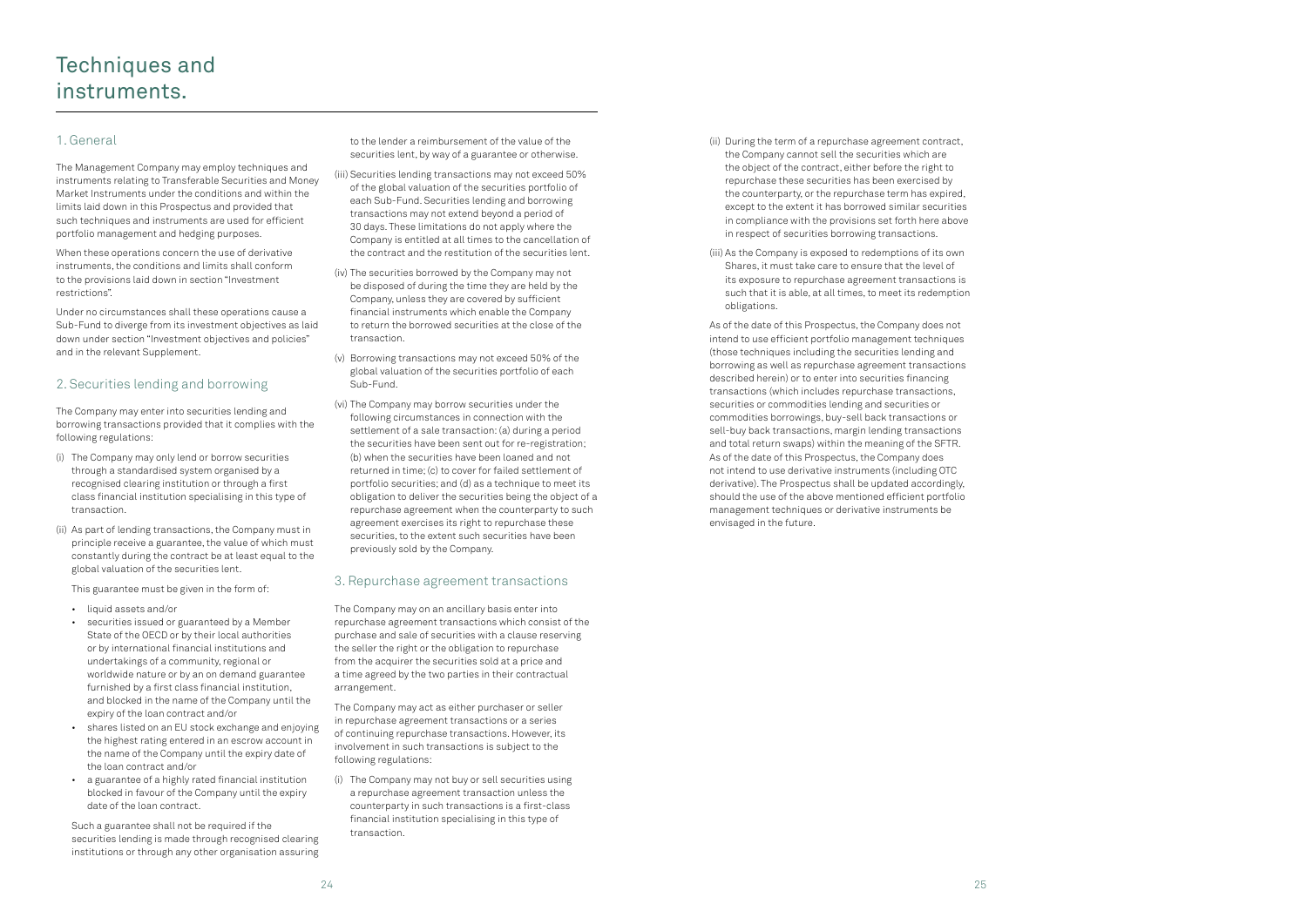of any adjustments, including a full break-up, an exit of individual countries or other circumstances that may result in the emergence or re-introduction of national currencies, each Sub-Fund runs the risks that the value of its investments is reduced and/or the liquidity of its investments is (temporary) reduced, regardless of the measures the Management Company may seek to reduce this risk.

In the event of one or more countries leaving the Eurozone, Shareholders should be aware of the redenomination risk as the Sub-Fund's assets and obligations denominated in euro will be redenominated into either new national currencies or a new European currency unit.

Redenomination risk may be affected by a number of factors including the governing law of the financial instrument in question, the method by which one or more countries leave the Eurozone, the mechanism and framework imposed by national governments and regulators as well as supranational organisations, and interpretation by different courts of law. Any such redenomination might also be coupled with payment and/ or capital controls and may have a material impact on the ability and/or willingness of entities to continue to make payments in euro even where they may be contractually bound to do so, and enforcement of such debts may in practice become problematic even where legal terms appear to be favourable.

### Market risk

All Sub-Funds only invest in Transferable Securities listed on Regulated Markets. The securities in the investment portfolios of the Sub-Funds are exposed to the risk of free market price fluctuations. Market risk includes to a large extent interest rate risk, currency risk, credit risk and country risk since publically transferable asset classes can continuously valuate risks into the price volatility of the publically traded security. The underlying financial or operational risks in companies or in other entities in which a Sub-Fund holds an equity or debt interest must also be considered an integral part of the market risk for the Sub-Fund. The separate Sub-Funds invest in different asset classes, each with their own market risk characteristics.

Interest rate risk: the Sub-Funds are exposed to interest rate risk by investing in fixed income instruments that are not valuated at nominal value but at market value. The market value of a bond is largely based on the bond's present value of future cash flows. The present value is largely based on the yield curve and the bond's risk premium. The market value of bonds generally will vary inversely with changes in interest rates and such variation affects bond prices accordingly.

Currency risk: the reference currency for the Sub-Funds is the Euro, unless set out differently in the relevant Supplement, whereas investments by the Sub-Funds may be denominated either in Euro or in foreign currencies. Currency exchange rates may fluctuate significantly over short periods of time causing, along with other factors, a Sub-Fund's Net Asset Value to fluctuate as well. The currency exposure will affect the Sub-Fund's performance independently from the performance of issuing parties of these securities. A Sub-Fund may concentrate its investments in any currency, currencies or currency basket selected by the Management Company or the Investment Manager (if any) in accordance with the Sub-Fund's investment objective and policies. Concentration in a particular currency will increase a Sub-Fund's exposure to adverse developments affecting the value of such currency.

Currency exchange rates generally are determined by the forces of supply and demand in the currency exchange markets, actual or anticipated changes in interest rates and other complex factors, as seen from an international perspective. Currency exchange rates can also be affected unpredictably by intervention or failure to intervene by governments or central banks or by currency controls or political developments throughout the world. To the extent that a substantial portion of a Sub-Fund's total assets, adjusted to reflect the Sub-Fund's net position after giving effect to currency transactions, is denominated in the currencies of particular countries, the Sub-Fund will be more susceptible to the risk of adverse economic and political developments within those countries.

Credit risk: the Sub-Funds invest in bonds and are therefore exposed to credit risk. Credit risk includes credit default risk and concentration risk. Credit default risk is the risk that the issuer of a bond fails to meet its obligation to repay the principal upon maturity of the bond.

Country risk: The country risk of investing in issuers that are generally subject to different accounting, auditing and financial reporting standards in different countries throughout the world is deemed represented in the price of a security exposed to such country risk.

### General risks inherent to the investment objective and investment strategy

Investment in securities of issuers from different countries and denominated in different currencies offer potential benefits not available from investments solely in securities of issuers from a single country, but also involve certain significant risks. Among the risks involved are fluctuations in currency exchange rates and the possible

### General

Each Sub-Fund is intended for long-term investors who can accept the risks associated with investing primarily in the securities of the type held in that Sub-Fund. In addition, investors should be aware of the risks associated with the active management techniques that are expected to be employed by the Management Company. An investment in Shares of a Sub-Fund does not constitute a complete investment program. Investors may wish to complement an investment in a Sub-Fund with other types of investments.

### Risk management framework

The Management Company has implemented an integral risk management framework throughout its organisation in order to adequately monitor and manage the risks related to the Sub-Funds. The risk management framework is based on the COSO (The Committee of Sponsoring Organisations of the Treadway Commission) framework for integral risk management. It contains a permanent, independent risk management function, as well as policies and procedures designed in accordance with European regulations and best market practices. The risk management framework describes, amongst others, the roles and responsibilities of the risk management function, risk governance (the 'threelines-of–defence' model) and the risk management process to identify, measure, mitigate, monitor, report and evaluate all relevant risks related to the Sub-Funds. The risk management function is responsible for the implementation and execution of the risk management process and policies. The risk management function is functionally and hierarchically separated from the portfolio management function.

## Operational risks within the Management Company

Operational risks include the risks that arise from human error, process or system failure and from external events. It includes the improper handling of confidential information and the so-called compliance risk of regulatory requirements not being met. The primary responsibility for the effective identification, management and monitoring of operational risk lies with the Management Company. The Management Company identifies, monitors and mitigates operational risks through a risk management program that includes a periodic 'risk and control self-assessment'. For further details and a breakdown of the operational risks within the Management Company, we refer to the annual report

of the Management Company which can be found on [www.triodos-im.com.](http://www.triodos-im.com/)

### Main risks of the Company

The general risks that apply to the Company are described below.

### Counterparty risk

A counterparty of a Sub-Fund may fail to fulfil its obligations towards this Sub-Fund. This risk is limited as much as possible by taking every possible care in the selection of counterparties.

The Company will only enter into transactions with counterparties which it believes to be creditworthy, and may reduce the exposure incurred in connection with such transactions through the receipt of letters of credit or collateral from certain counterparties in accordance with the Luxembourg laws and regulations. Regardless of the measures the Management Company may seek to implement to reduce counterparty risk, however, there can be no assurance that a counterparty will not default nor that a Sub-Fund will not sustain losses as a result.

### Liquidity risk

As the Company is an open-ended fund, each Sub-Fund may in theory be faced with a large number of redemptions on each Valuation Day. In such an event, investments need to be sold quickly in order to comply with the repayment obligation towards the redeeming Shareholders.

In the extreme scenario that a position held on behalf of a Sub-Fund cannot be liquidated in time and at a reasonable price, the Company can resort to the suspension or restriction of purchase and issue of the Sub-Fund's Shares. The minimum liquidity requirement for the Sub-Funds is 0% of the Net Asset Value. The Sub-Funds aim to be fully invested and therefore have an upper liquidity limit as described in each Supplement. This limit may only be exceeded for tactical purposes.

From time to time, the counterparties of a Sub-Fund with which a Sub-Fund effects transactions might cease making markets or quoting prices in certain instruments. In such instances, a Sub-Fund might be unable to enter into a desired transaction or to enter into an offsetting transaction with respect to an open position, which might adversely affect its performance.

### Euro currency risk

All or part of the assets of the Sub-Funds may be invested in securities denominated in Euro. In the event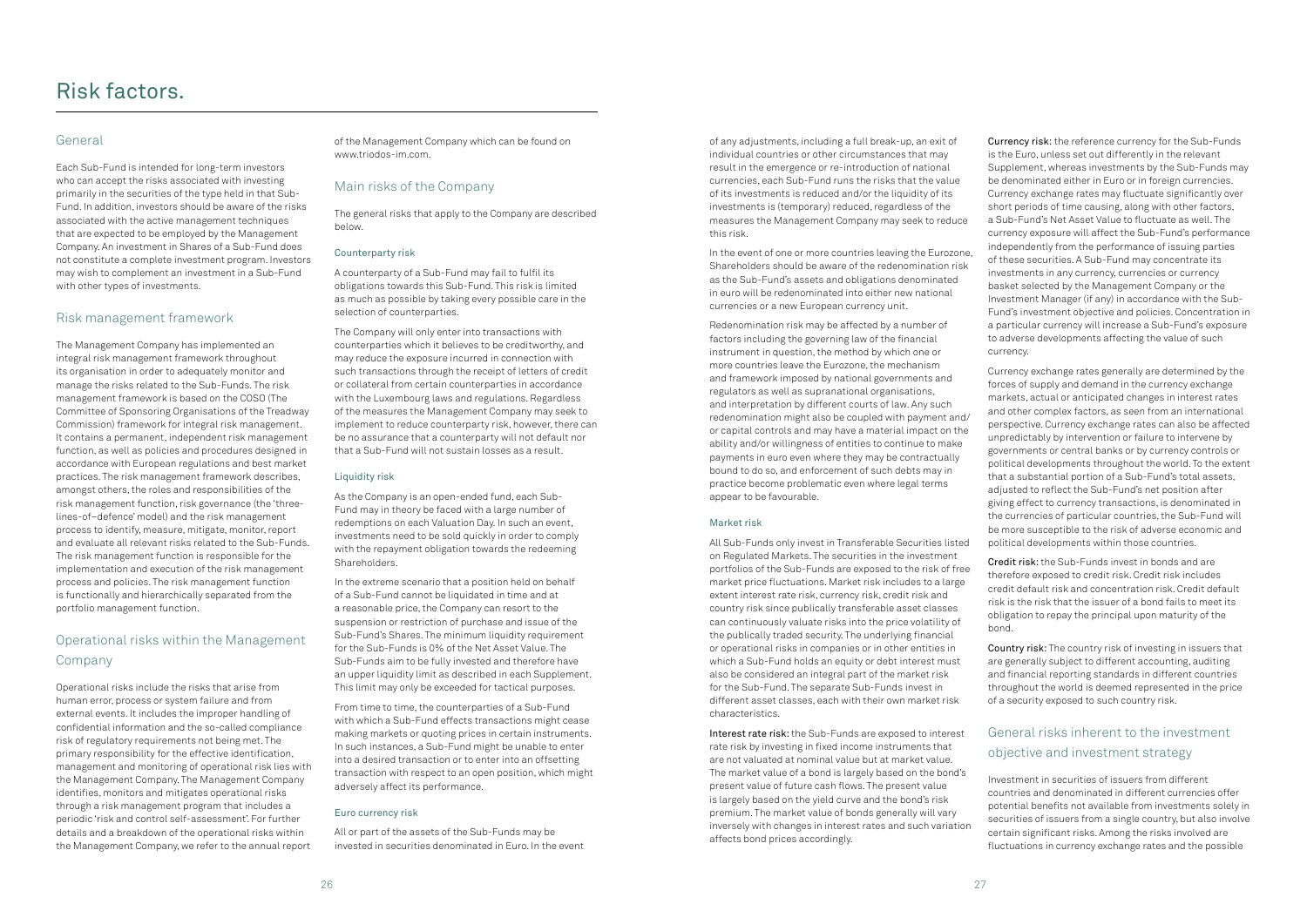types of (government) policies that could emerge going forward. Also, physical and transition risk could interact in a myriad of ways. For example, a rapid transition could result in increased transition risk but reduced physical risk, while unanticipated realisations of physical risk could go hand in hand with greater transition risk.

The key for the Management Company is to identify companies that conduct their business with bestpractice climate policies, and to encourage laggards to align their operations with 'science based' emissions reduction targets, in line with the goal of the Paris Climate Agreement, as a way to mitigate potential impact. This means that the Management Company manages climate transition risks, such as re-pricing risk and stranded assets, and litigation risk, in the pre-investment phase in order to minimise the exposure to climate-related risks. Hereby, the Management Company selects investments which tend to be more resilient to climate-related risks. The Management Company continues to minimise these risks throughout the investment lifecycle by means of continuous monitoring and active engagement with investee companies. As a result of their investment strategy, the indirect contribution of the Sub-Funds to climate-related risks is limited.

### Epidemics / pandemics / outbreaks risk

The performance of the Shares depends on the performance of the investments of the Sub-Funds, which could also be adversely affected by the effects of epidemics, pandemics or outbreaks of communicable diseases. In response to intensifying efforts to contain epidemics, pandemics or outbreaks of communicable diseases, governments around the world may take a number of actions, such as prohibiting residents' freedom of movement, encouraging or ordering employees to work remotely from home, and banning public activities and events, among others. Any prolonged disruption of businesses could negatively impact financial conditions. The performance of the Shares could be adversely affected to the extent that any of these epidemics, pandemics or outbreaks harms the economy in general.

The Sub-Funds are highly diversified. Therefore, the Management Company believes that these Sub-Funds will be exposed to a broad range of sustainability risks, which will differ from company to company. Some markets and sectors will have greater exposure to sustainability risks than others. However, it is not anticipated that any single sustainability risk will drive a material negative financial impact on the value of the Sub-Funds. Nevertheless, if the Management Company believes such risk might exist, it will be disclosed on a sub-fund level.

### Legal risk

The Company may be subject to a number of unusual risks, including inadequate investor protection, contradictory legislation, incomplete, unclear and changing laws, ignorance or breaches of regulations on the part of other market participants, lack of established or effective avenues for legal redress, lack of standard practices and confidentiality customs characteristic of developed markets and lack of enforcement of existing regulations. There can be no assurance that this difficulty in protecting and enforcing rights will not have a material adverse effect on the Company and its operations.

Specifically, investors should note that, in compliance with the relevant provisions of the UCITS Directive governing the provision of services on a cross-border basis by authorised management companies, the Company is managed by a management company authorised under Dutch law and regulated by the AFM whereas the Company is authorised under the Law of 2010 and regulated by the Regulatory Authority. In general terms, as further detailed in the UCITS Directive, Dutch law governs matters relating to the organisation of the Management Company whereas the Law of 2010 governs matters relating to the constitution and functioning of the Company. However, specific situations may occur where it may be unclear whether Dutch law or Luxembourg law applies to, and/or whether the AFM or the Regulatory Authority has jurisdiction over, the activities of the Management Company and the Company, thereby leading to legal uncertainty.

### Unclarity of standardised taxonomy

The unclarity of common or harmonised definitions and labels integrating ESG and sustainability criteria at EU level, especially with regard to investments that have a social objective, may result in different approaches by managers when setting ESG objectives and determining that these objectives have been met by the funds they manage.

This also means that it may be difficult to compare strategies integrating ESG and sustainability criteria to the extent that the selection and weightings applied to select investments may to a certain extent be subjective or based on metrics that may share the same name but have different underlying meanings. Investors should note that the subjective value that they may or may not assign to certain types of ESG criteria may differ substantially from the Management Company's methodology. The lack of harmonised definitions may also potentially result in certain investments not benefitting from preferential tax

imposition of exchange control regulations or other laws or restrictions applicable to such investments.

The volume of trading, the volatility of prices and the liquidity of issuers may vary in the markets of different countries. In addition, the level of government supervision and regulation of securities exchanges, securities dealers and listed companies is different throughout the world.

The laws of some countries may limit a Sub-Fund's ability to invest in securities of certain issuers located in those countries.

Different markets also have different clearing and settlement procedures. Dependent on the volume of a trade, a delay of settlement can result in the Sub-Fund being temporarily underinvested. This delay in settlement can result in a liquidity level for the Sub-Fund that is higher than desired and it can have an impact on the return on that investment. The inability of a Sub-Fund to make intended security purchases due to settlement problems could cause the Sub-Fund to miss attractive investment opportunities. Inability to dispose of portfolio securities due to settlement problems could result either in losses to the Sub-Fund due to subsequent declines in value of the portfolio security, or, if the Sub-Fund has entered into a contract to sell the security, could result in possible liability to the purchaser. Certain markets may require payment for securities to be made before delivery with the accompanying credit risk for the Sub-Fund concerned.

With respect to certain countries, there is a possibility of expropriation or confiscatory taxation, imposition of withholding taxes on dividend or interest payments, limitations on the removal of funds or other assets of a Sub-Fund, political or social instability or diplomatic developments that could affect investments in those countries.

### Sustainability risks

The performance of the Shares depends on the performance of the investments of the Sub-Funds, which could also be adversely affected by sustainability risks. Sustainability risks are an environmental, social or governance event or condition that, if it occurs, could cause an actual or potential material negative impact on the value of the investments of the Sub-Funds.

Investors should be aware of the fact that the approach to sustainable finance and sustainability can be subjective, and may evolve and develop over time, also due to legal and regulatory requirements. Therefore, comparability between various sustainable products may be difficult, and the Management Company can only be held accountable for what is stated in this Prospectus.

Also, despite the thorough screening process, there is a risk that an investment is made in a company that does not meet the sustainable investment criteria (anymore). The Management Company has a process in place to mitigate such a situation, and to ensure that the Sub-Fund complies with the investment strategy at the shortest time possible.

To implement the investment strategy, the Management Company relies on publicly available information communicated by the companies and countries themselves and by third parties. The Management Company cannot ensure that such information is always complete and/or accurate.

Sustainability risks comprise a.o.:

### Climate-related risks

The performance of the investments of the Sub-Funds may be subject to climate-related risks. Three key areas of risk to financial stability resulting from climate change are:

- Physical risk: the risk of losses (realised and unrealised) as a result of direct physical impact of climate change, including impacts on insurance liabilities and the value of financial assets that arise from climate- and weather-related events such as rising sea levels, forest fires, heat waves, floods and storms that damage property or disrupt trade or production. Physical risk may affect companies both directly through damage or loss of assets and indirectly through its effects on supply chains.
- Transition risk: the financial risks that could result from the process of adjustment towards a lowercarbon economy. Sudden or disorderly changes in policy, technology and physical risks could prompt a reassessment of the value of a large range of assets (i.e. re-pricing risk, stranded assets) as costs and opportunities become apparent.
- Litigation risk: the impact that could arise in the future if parties that have suffered loss or damage from the effects of climate change seek compensation from those they hold responsible. These types of claims are likely to impact most severely on carbon extractors and emitters, and their insurers.

Investors should be aware of the fact that climate risks are difficult to assess as they might be distinct from other systematic sources of risk but might affect pre-existing risks (such as market, credit and liquidity risk). Also, the approach to climate risk may evolve and develop over time, also due to legal and regulatory requirements. Furthermore, historical data are of limited use for analysing climate risk since they neither include realisations of extreme climate change effects nor the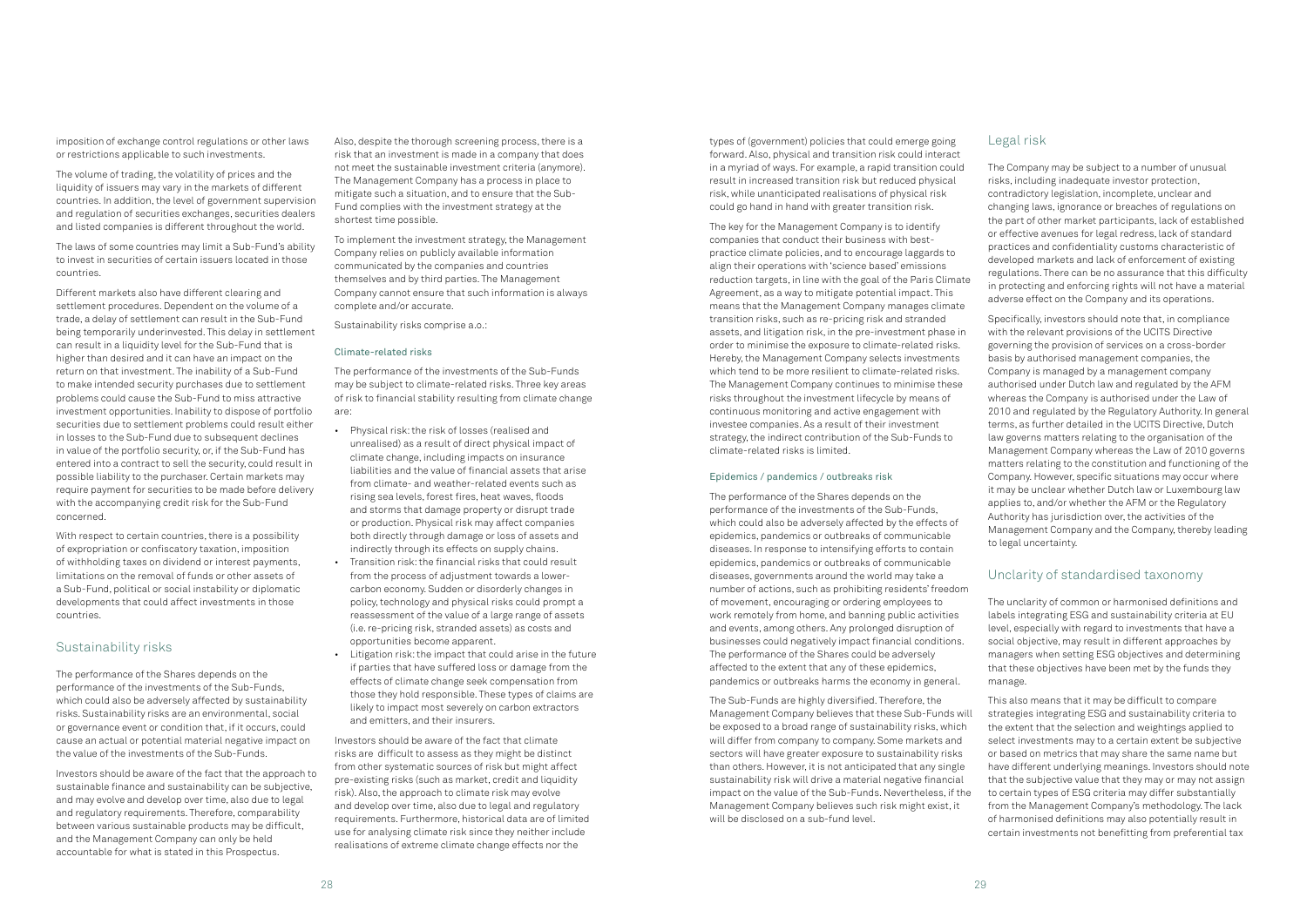treatments or credits because ESG criteria are assessed differently than initially thought.

The growing demand for products integrating ESG and sustainability criteria has called for more standardisation, which should eventually result in greater comparability between investments. The effects of such standardisation are difficult to assess but could result, among others, in a reassessment of the ESG profile of certain companies.

### Risks related to FATCA and CRS

Under the terms of the FATCA Law and the CRS Law (as defined below), the Company is likely to be treated as a Reporting (Foreign) Financial Institution. As such, the Company may require all Shareholders to provide documentary evidence of their tax residence and all other information deemed necessary to comply with the above mentioned regulations.

Should the Company become subject to a withholding tax and/or penalties as a result of a non-compliance under the FATCA Law and/or penalties as a result of a noncompliance under the CRS Law, the value of the Shares held by all Shareholders may be materially affected.

Furthermore, the Company may also be required to withhold tax on certain payments to its Shareholders who would not be compliant with FATCA (i.e. the so-called foreign passthru payments withholding tax obligation).

### Risk related to the withdrawal of the United Kingdom from the European Union

As at the date of this Prospectus, the exit by the United Kingdom from the European Union ("Brexit") has resulted in global economic and political uncertainty and it is unknown what the impact shall be on the economic or political environment of each of the United Kingdom and the European Union.

On 29 March 2017, the United Kingdom's government gave notice of its intention to withdraw from the European Union pursuant to Article 50 on the Treaty of the European Union. On 31st January 2020 at 11 p.m. (London Time), the United Kingdom has exited from the European Union. On the basis of the agreement for an orderly withdrawal of the United Kingdom from the European Union, the United Kingdom benefits from a transitionary period, pursuant to which all EU Treaties and EU legislation still apply to the United Kingdom. This transitionary period ends on 31st December 2020. At the end of this transitionary period and in the absence of agreement determining the terms of the United Kingdom's relationship with the European Union, the United Kingdom will be considered a third country as of 1st January 2021. Negotiations have

commenced seeking to determine the terms of the United Kingdom's relationship with the European Union, including the terms of trade between the United Kingdom and the European Union, after such transitionary period. In addition, the United Kingdom will be required to negotiate with other countries with which the United Kingdom previously traded on the basis of agreements concluded with the European Union (having been members thereof).

The United Kingdom's exit from the European Union may result in regulatory change for the United Kingdom since a significant portion of the UK regulatory regime is derived from European Union directives and regulations. More particularly, such regulatory changes may affect the Management Company since it is not clear what legal and cooperation agreements will be put in place after Brexit.

### General

Prospective investors should note that the Management Company, the Depositary and their respective affiliates, directors, officers and shareholders may be involved in other financial, investment and professional activities which may cause conflicts of interest in their relationships with the management and administration of the Company. The following considerations are given on a non-exhaustive basis.

## **Conflicts** of interest.

Shareholders should be aware that management of conflicts of interest can lead to a loss of investment opportunity or to the Management Company having to act differently than it would have acted in the absence of the conflict of interest. This may have a negative impact on the performance of the Company and its Sub-Funds.

Save as otherwise provided by the law of 10 August 1915 on commercial companies, as amended, any director of the Company who has, directly or indirectly, a financial interest conflicting with the interest of the Company in connection with a transaction falling within the competence of the board of directors, must inform the Board of Directors of such conflict of interest and must have his declaration recorded in the minutes of the Board of Directors meeting. The relevant director may not take part in the discussions relating to such transaction or vote on such transaction. Any such conflict of interest must be reported to the next general meeting of Shareholders prior to such meeting taking any resolution on any other item. The conflict of interest rules shall not apply where the decision of the Board of Directors relates to day-to-day transactions entered into under normal conditions.

Where conflicts of interest cannot be avoided and there exists a risk of damage to Shareholders' interests, the Management Company shall inform the Shareholders of the general nature or causes of the conflicts of interest and develop appropriate policies and procedures in order to mitigate such conflicts while ensuring equal treatment between the Shareholders and ensuring that the Company is treated in an equitable manner. Such information will be disclosed on [www.triodos-im.com.](http://www.triodos-im.com/)

### Conflicts of interest between the Management Company and the Company

The Management Company shall act in the best interests of the Company. Any possible conflict of interest will be flagged and monitored, to safeguard the interest of all parties involved. The Management Company shall take all reasonable steps to identify and prevent potential conflicts of interest and to manage and monitor conflicts of interest that may arise between the Company, the

Management Company and/or any company within the Triodos Group. The Management Company shall immediately inform the Company of any aforementioned potential conflict of interest and generally of any circumstance where the Company would participate in a transaction in which the Management Company or any of its affiliates have directly or indirectly a material interest or a relationship with another party which may involve a conflict with the Management Company's duty to the Company. Any such transaction will be specifically reported in the Company's annual report.

Conflicts of interest between the Company and other companies within the Triodos Group managed or serviced by the Management Company

The Management Company may also act as the management company for and/or provide other regulated services to other companies within the Triodos Group that have investment programmes that are similar to the Company's. Such relation may give rise to conflicts of interest.

### Conflicts of interest between the Company and its Shareholders

No Shareholder will be required or expected to disclose or make available to the Company investment opportunities it may pursue for its own account or in the capacity of a Shareholder or manager or advisor of any other UCI, including investment opportunities suitable to or under consideration by the Company.

In the course of their regular business activities, Shareholders may possess, or come into possession of, information directly relevant to investment decisions of the Company and of the Management Company. No such Shareholders will be required or expected to disclose or otherwise reveal any such information to third parties, including the Company and the Management Company.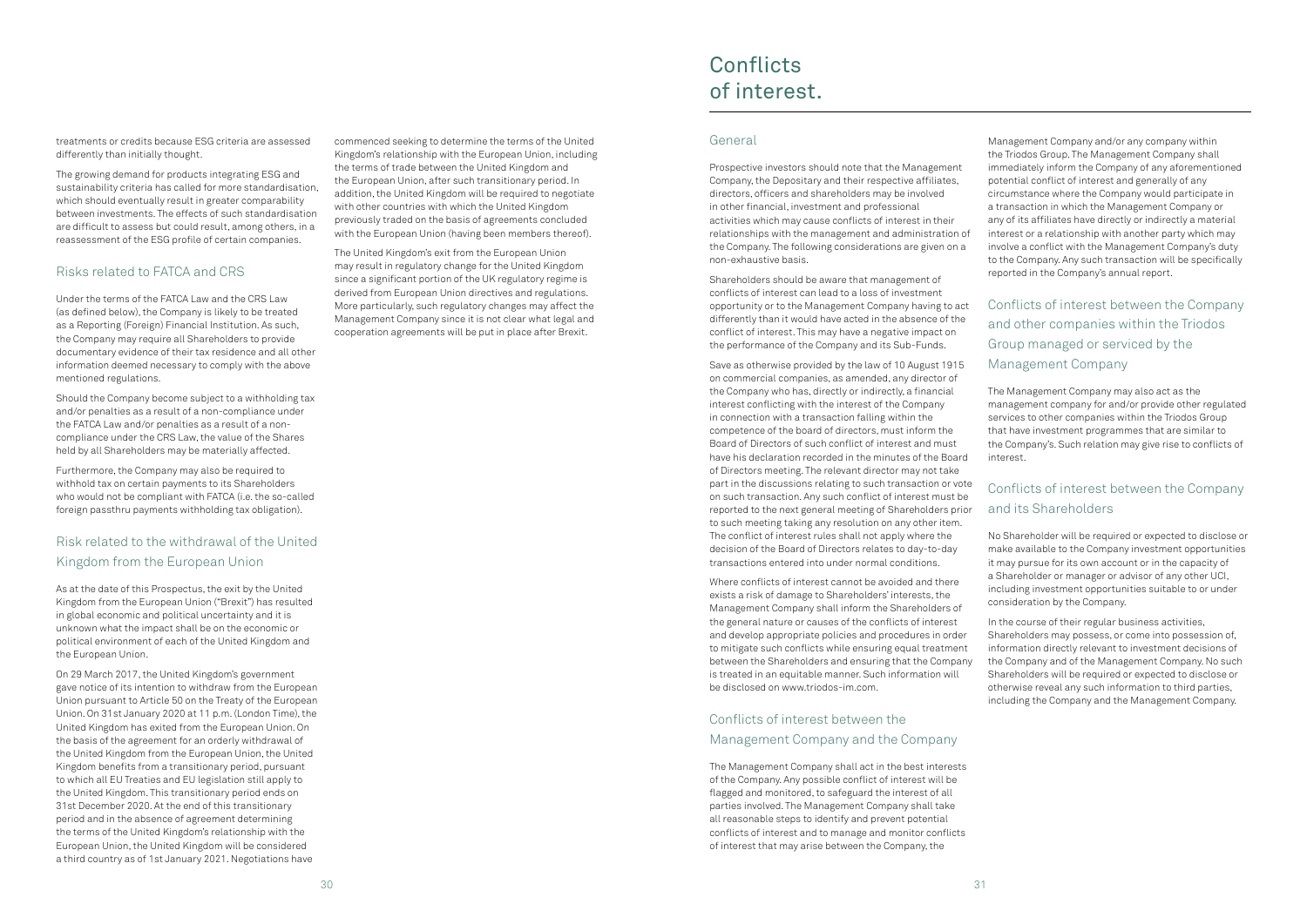The Board of Directors shall have the broadest powers to act in any circumstances on behalf of the Company, subject to the powers expressly assigned by law to the general meetings of Shareholders.

The Board of Directors is responsible for determining the investment objectives and policies of each Sub-Fund and for the supervision of the management and administration of the Company.

The Board of Directors adheres to the principles of the ALFI Code of Conduct for Luxembourg Investment Funds.

### Management Company

The Board of Directors has appointed Triodos Investment Management B.V. to serve as its designated Management Company under the freedom to provide services' regime provided by the UCITS Directive. In compliance with the relevant articles of the Law of 2010, the Management Company shall meet the requirements imposed by Dutch laws as regards its organisation, the delegation requirements, risk management procedures, prudential and supervision rules, rules of conduct applicable to it for the portfolio management of UCITS and the reporting requirements. The Management Company shall further comply with the Luxembourg rules as regards the constitution and functioning of the Company.

Pursuant to a Management Company Agreement entered into between the Management Company and the Company effective as from 1 January 2015, as may be amended from time to time, the Management Company shall provide (i) investment management services, (ii) administrative agency, registrar and transfer agency services and (iii) marketing, principal distribution and sales services to the Company, subject to the overall supervision of the Board of Directors.

The Management Company Agreement is concluded for an unlimited period of time and may be terminated by either party upon a 3 month prior notice or forthwith by the Company when it is in the best interest of the Shareholders.

The Management Company shall at all-time act in the best interest of the Shareholders and according to the provisions set forth by the Law of 2010, the Articles and the Prospectus.

The Board of Directors may, subject to the approval of the Regulatory Authority, authorise the Management Company to wholly or partly delegate some of its functions, the costs and liability of which shall be borne by the Management Company or the Company.

The Management Company has delegated the central administration function to a third party.

The Management Company shall act as Distributor without prejudice to its capacity to sub-delegate the distribution of Shares to one or several Sub-Distributor(s), as further described under section "Distributor" below.

The Management Company shall also act as Investment Manager for the Sub-Funds, as further specified in section "Investment Manager" below.

The Management Company will receive periodic reports from the services providers in relation to the services they provide. The Management Company shall also submit its own reports to the Board of Directors on a periodic basis and inform the Board of Directors without delay of any non-compliance of the Company.

With reference to the Management Company Agreement, in the event that a majority participation in the Company is held by an entity that is not part of the Triodos Group or the Management Company ceases to be a member of the Triodos Group, the Company agrees that it will, on request of Triodos Bank N.V., change its name to another name omitting the word "Triodos" and not including any brand name of any company within the Triodos Group.

The Management Company adheres to a remuneration policy, designed and implemented on Triodos Group level. The remuneration policy is consistent with and promotes sound and effective risk management by having a business model which by its nature does not promote excessive risk taking, in line with the risk profile of the Company. The remuneration policy to which the Management Company adheres, integrates governance, a balanced pay structure between fixed and variable components as well as risk and long-term performance alignment rules, that are designed to be consistent with the business strategy, objectives, values and interests of the Management Company, and the Company and the Shareholders, and includes measures to avoid conflicts of interest. Triodos Group chooses not to have bonuses (such as variable remuneration based on predetermined targets or achievements). The details of the up-to-date remuneration policy, including, but not limited to, a description of how remuneration and benefits are calculated and the identity of persons responsible for awarding the remuneration and benefits are available on [www.triodos-im.com. A](http://www.triodos-im.com/) paper copy of the details of such remuneration policy is available to investors free of charge upon request at the registered office of the Management Company.

### Investment Manager

As of the date of this Prospectus, the Management Company shall act as Investment Manager for the Sub-Funds and in this capacity will be in charge of the portfolio management of these Sub-Funds.

## Management of the Company.

The Company has appointed RBC Investor Services Bank S.A. ("RBC"), having its registered office at 14, Porte de France, L-4360 Esch-sur-Alzette, Grand Duchy of Luxembourg, as depositary bank and principal paying agent of the Company with responsibility for the

(a) safekeeping of the assets; (b) oversight duties; (c) cash flow monitoring; and (d) principal paying agent functions

in accordance with the Law of 2010, and the Depositary Bank and Principal Paying Agent Agreement dated 13 December 2016 and entered into between the Company and RBC (the "Depositary Bank and Principal Paying Agent Agreement") for an unlimited period of time from the date of its signature. The Depositary Bank and Principal Paying Agent Agreement governs the rights and duties of the Depositary Bank and Paying Agent.

RBC Investor Services Bank S.A. is registered with the Luxembourg Register for Trade and Companies (RCS) under number B-47192 and was incorporated in 1994 under the name "First European Transfer Agent". It is licensed to carry out banking activities under the terms of the Luxembourg law of 5 April 1993 on the financial services sector and specialises in custody, fund administration and related services. Its equity capital as at 31 October 2017 amounted to approximately EUR 1,120,326,088.

The Depositary has been authorised by the Company to delegate its safekeeping duties (i) to delegates in relation to other assets and (ii) to sub-custodians in relation to financial instruments and to open accounts with such sub-custodians.

An up to date description of any safekeeping functions delegated by the Depositary and an up to date list of the delegates and sub-custodians may be obtained, upon request, from the Depositary or via the following website link: https://apps.rbcits.com/RFP/gmi/updates/ Appointed%20subcustodians.pdf.

The Depositary shall act honestly, fairly, professionally, independently and solely in the interests of the Company and the Shareholders in the execution of its duties under the Law of 2010 and the Depositary Bank and Principal Paying Agent Agreement.

Under its oversight duties, the Depositary will:

- ensure that the sale, issue, repurchase, redemption and cancellation of Shares effected on behalf of the Company are carried out in accordance with the applicable national law and with the Articles,
- ensure that the value of Shares is calculated in accordance with the applicable national law and the Articles,
- carry out the instructions of the Company or the Management Company acting on behalf of the Company, unless they conflict with the applicable national law or the Articles,
- ensure that in transactions involving the Company's assets, the consideration is remitted to the Company within the usual time limits,
- ensure that the income of the Company is applied in accordance with the applicable national law and the Articles.

The Depositary will also ensure that cash flows are properly monitored in accordance with the Law of 2010 and the Depositary Bank and Principal Paying Agent Agreement.

RBC Investor Services Bank S.A. was also appointed by the Management Company as Registrar Agent and Administrative Agent of the Company. In such capacities, it will be responsible for the safe keeping of the register of Shareholders of the Company and for all administrative duties required by Luxembourg law, in particular for the bookkeeping and calculation of the Net Asset Value of the Shares, for handling the processing of subscriptions for Shares, dealing with requests for redemption and conversion and accepting transfers of funds.

The rights and duties of the Administrative Agent and Registrar Agent are governed by an Administration Agency Agreement entered into between the Management Company, the Company and the Administrative Agent with effect as from 1 January 2015 for an unlimited period of time from the date of its signature.

RBC Investor Services Bank S.A. is empowered to delegate, under its full responsibility, all or part of its duties as Administrative Agent and Registrar Agent to a third-party Luxembourg entity, with prior consent of the Management Company.

The rights and duties of the Domiciliary Agent are governed by a Domiciliary and Corporate Agency Agreement with effect as from 1 January 2015 for an unlimited period of time from the date of its signature.

Such agreements may be terminated by each party by notice in writing, delivered by registered mail to the other party, not less than 90 days prior to the date upon which such termination becomes effective. The Depositary shall continue to act as depositary pending replacement, which shall occur within two months of the Depositary's resignation or removal, and until all assets of the Company have been transferred to the successor depositary.

# Depositary, Administrative Agent, Registrar Agent, Paying Agent and Domiciliary Agent.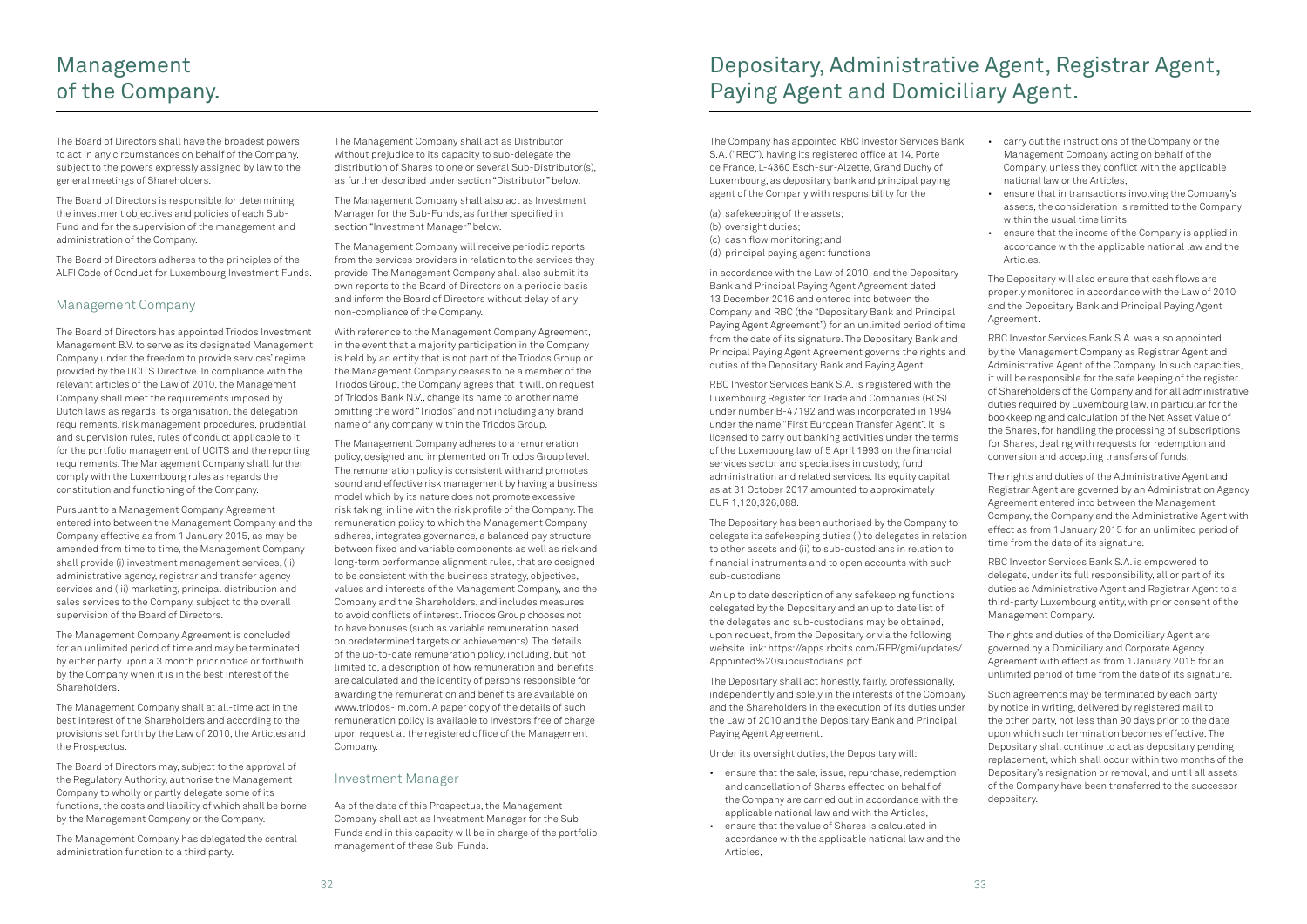### Depositary Bank's conflicts of interest

From time to time conflicts of interest may arise between the Depositary and its delegates, for example where an appointed delegate is an affiliated group company which receives remuneration for another custodial service it provides to the Company. On an ongoing basis, the Depositary analyses, based on applicable laws and regulations, any potential conflict of interest that may arise while carrying out its functions. Any identified potential conflict of interest is managed in accordance with the RBC's conflicts of interest policy which is subject to applicable laws and regulation for a credit institution according to and under the terms of the Luxembourg law of 5 April 1993 on the financial services sector.

Further, potential conflicts of interest may arise from the provision by the Depositary and/or its affiliates of other services to the Company and/or other parties. For example, the Depositary and/or its affiliates may act as the depositary, custodian and/or administrator of other funds. It is therefore possible that the Depositary (or any of its affiliates) may in the course of its business have conflicts or potential conflicts of interest with those of the Company and/or other funds for which the Depositary (or any of its affiliates) act.

RBC has implemented and maintains a management of conflicts of interest's policy, aiming namely at:

- identifying and analysing potential situations of conflicts of interest;
- recording, managing and monitoring the conflicts of interest situations in:
	- implementing a functional and hierarchical segregation making sure that operations are carried out at arm's length from the Depositary business;
	- implementing preventive measures to decline any activity giving rise to the conflict of interest such as:
		- RBC and any third party to whom the custodian functions have been delegated do not accept any investment management mandates;
		- RBC does not accept any delegation of the compliance and risk management functions;
		- RBC has a strong escalation process in place to ensure that regulatory breaches are notified to compliance which reports material breaches to senior management and the board of directors of RBC;
		- a dedicated permanent internal audit department provides independent, objective risk assessment and evaluation of the adequacy and effectiveness of internal controls and governance processes.

RBC confirms that based on the above no potential situation of conflicts of interest could be identified.

An up to date information on conflicts of interest policy referred to above may be obtained, upon request, from the Depositary or via the following website link: https://www. rbcits.com/en/who-we-are/governance/information-onconflicts-of-interest-policy.page

The Company has appointed the Management Company as Distributor. The role of the Distributor is to market and promote the Company's Shares in each Sub-Fund.

The appointment of the Management Company as distributor was made pursuant to the Distribution Agreement between the Company and the Management Company, concluded for an unlimited period. It may be terminated by the Company or the Management Company on giving a 90-day prior written notice.

The Distributor may conclude contractual arrangements with dealers as its agents for the distribution of Shares. The Distributor may delegate the distribution of Shares to one or several Sub-Distributor(s), the list of which shall be made available at all times at the Registered Office. In such case, the Sub-Distributor(s) will have to comply with the applicable provisions concerning the prevention of money laundering as well as market-timing and late trading practices.

The Distributor or any of its agents may be involved in the collection of subscription, conversion and redemption orders on behalf of the Company and any of the Sub-Funds and may, in that case, provide a nominee service for investors purchasing Shares through it. Investors may elect to make use of such nominee service pursuant to which the nominee will hold the Shares in its name for and on behalf of the Shareholders who shall be entitled at any time to claim direct title to the Shares and who, in order to empower the nominee to vote at any general meeting of Shareholders, shall provide the nominee with specific or general voting instructions to that effect.

## Distributor.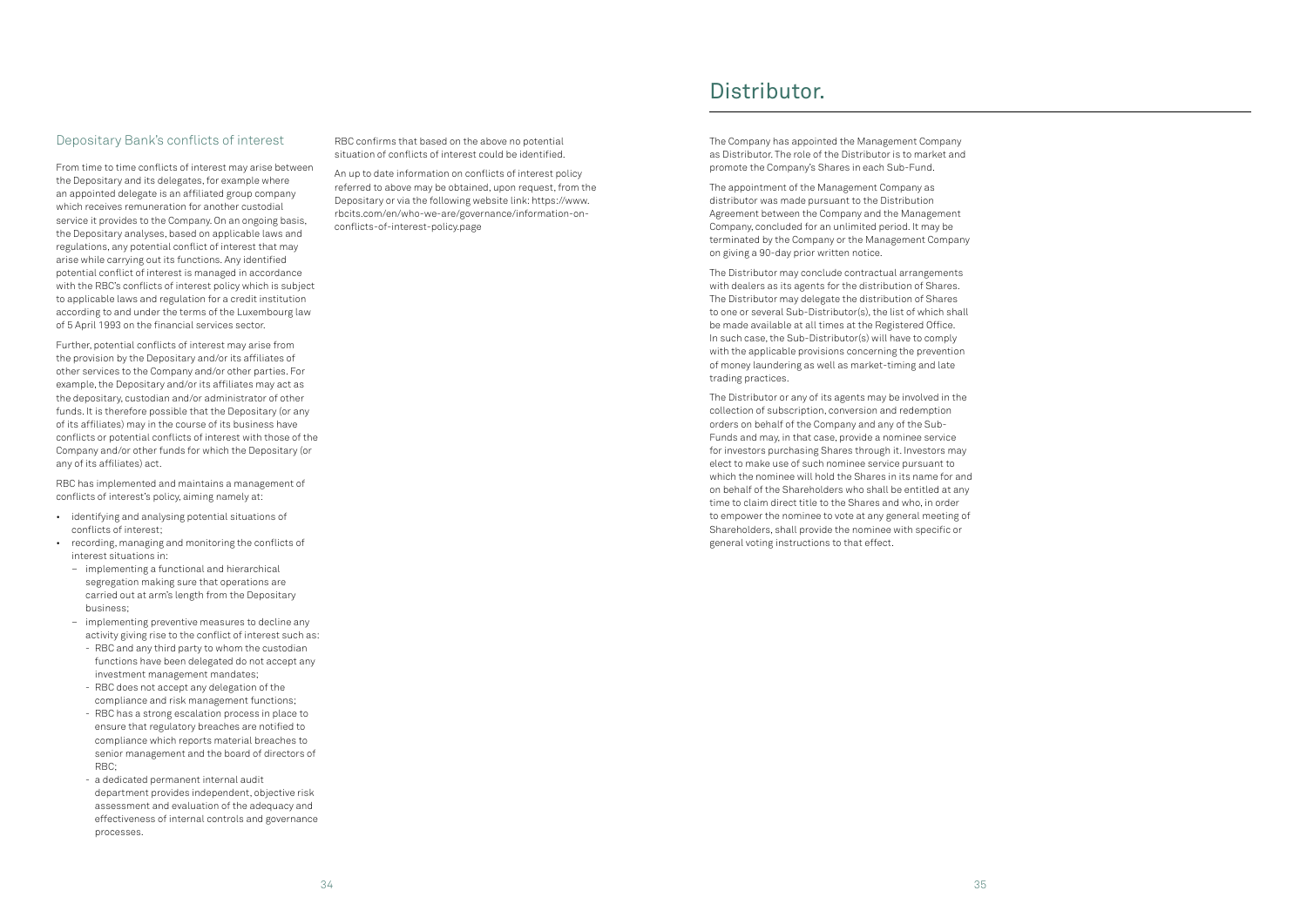In accordance with the Articles, the Board of Directors may issue Shares of different classes (individually a "Class" and collectively the "Classes") in each Sub-Fund.

The Board of Directors may create each Class of Shares for an unlimited or limited duration as specified in the Articles.

Each Class may, as more fully described in the relevant Supplement for each Sub-Fund, (i) have a different currency of denomination, (ii) be targeted to different types of investors, (iii) have different Minimum Investment Requirements, (iv) have a different fee and cost structure, (v) have a different distribution policy or (vi) have a different distribution channel or have any other feature as may be determined by the Board of Directors from time to time.

Shares of the different Classes if any, within the different Sub-Funds, may be issued, redeemed and converted at prices computed on the basis of the Net Asset Value per Share of the relevant Class within the relevant Sub-Fund, as defined in the Articles.

The proceeds of the issue of each Class of Shares shall be invested in securities of any kind and other assets permitted by law pursuant to the investment policy determined by the Board of Directors for the Sub-Fund established in respect of the relevant Class or Classes of Shares, subject to the investment restrictions provided by law or determined by the Board of Directors.

The Company shall be considered as one single legal entity. As between Shareholders, each portfolio of assets shall be invested for the exclusive benefit of the relevant Sub-Fund. With regard to third parties, each Sub-Fund shall be exclusively responsible for all liabilities attributable to it.

Shares of the Company shall be issued in registered form only.

A register of registered Shares shall be kept at the Registered Office, where it shall be available for inspection by any Shareholder. The register shall contain all the information required by the law of 10 August 1915 on commercial companies, as amended, such as the name of each owner of registered Shares, his residence or elected domicile as indicated to the Company, the number of registered Shares held by him and the amount paid up on each of such Shares. Ownership of shares is established by registration in said share register.

Certificates of such registration shall be issued upon request and at the expense of the relevant Shareholder.

The share certificates, if applicable, shall be signed by two directors. Such signatures shall be either manual, or printed, or in facsimile. However, one of such signatures

may be made by a person duly authorised thereto by the Board of Directors; in the latter case, it shall be manual. The Company may issue temporary share certificates in such form as the Board of Directors may determine.

All Shares must be fully paid up. They are of no nominal value and carry no preferential or pre-emption rights. Each Share of whatever Class is entitled to one vote, in compliance with the law and the Articles.

The Shares are, as a rule, freely transferable in accordance with the provisions of the law subject however to the provisions of the Articles and to any additional restriction disclosed in this Prospectus. Transfer of Shares to Prohibited Persons is not permitted, as further described in the Articles.

The Company may decide to issue fractional Shares. Such fractional Shares shall not be entitled to vote but shall be entitled to participate in the net assets attributable to the relevant Class of Shares on a pro rata basis. If the sum of the fractional shares so held by the same Shareholder in the same Class of Shares represents one or more entire Share(s), such Shareholder benefits from the corresponding voting right.

### Classes of Shares

The Sub-Funds may offer Shares of the following Classes:

- Euro-denominated Class P Capitalisation
- Euro-denominated Class R Capitalisation
- Euro-denominated Class R Distribution
- Euro-denominated Class Z Capitalisation
- Euro-denominated Class Z Distribution
- Euro-denominated Class I Capitalisation
- Euro-denominated Class I Distribution
- Euro-denominated Class I-II Capitalisation
- Euro-denominated Class I-II Distribution
- British Pound-denominated Class K-Retail Capitalisation
- British Pound-denominated Class K-Retail Distribution
- British Pound-denominated
- Class K-Institutional Capitalisation - British Pound-denominated
- Class K-Institutional Distribution

Euro-denominated Class "P" Shares shall be issued to entities of the Triodos Bank group only unless otherwise agreed by a general meeting of Class P Shareholders approving such decision at a majority of 95% of the Class P shares issued.

The entities of Triodos Group qualify as Institutional Investor. Class "P" Shares is subject to a subscription tax (taxe d'abonnement) at an annual rate of 0.01% of its Net Assets as at the end of the calendar quarter which

## The shares.

is calculated and payable quarterly at the end of the relevant quarter.

Euro-denominated Class "P" Shares gives the exclusive right, in accordance with the Articles, to propose to the general meeting of Shareholders a list containing the names of candidates for the position of Class P director (the "Class P Directors") of the Company.

The list of candidates submitted by the Class P Shareholders for a Class P director shall indicate a number of candidates equal to at least twice the number of directors to be appointed as Class P Directors and shall indicate it is a proposal for a Class P Director. There shall be a majority of Class P Directors at the Board of Directors of the Company at all times. The candidates of the list for the proposed Class P Directors having received the highest number of votes from the Class "P" Shareholders of the Company will be elected. In addition, any Class "P" Shareholder who wants to propose a candidate for the position of Class P Directors of the Company to the general meeting of Shareholders must present such candidate to the Company in writing at least two weeks prior to the date of such general meeting.

Subscription to Euro-denominated Class "R" Shares is open to any investor. Euro-denominated Class "R" Shares is subject to a subscription tax (taxe d'abonnement) at an annual rate of 0.05% of its Net Assets as at the end of the calendar quarter which is calculated and payable quarterly at the end of the relevant quarter.

Subscription to Euro-denominated Class "Z" Shares is open to Sub-Distributors and financial intermediaries, which according to regulatory requirements or based on individual fee arrangements with their clients, are not allowed to accept and keep commissions on management fee, subject to the approval of the Management Company. Euro-denominated Class "Z" Shares is subject to a subscription tax (taxe d'abonnement) at an annual rate of 0.05% of its Net Assets as at the end of the calendar quarter which is calculated and payable quarterly at the end of the relevant quarter.

Subscription to Euro-denominated Class "I" Shares is open to Institutional Investors. Euro-denominated Class "I" Shares is subject to a subscription tax (taxe d'abonnement) at an annual rate of 0.01% of its Net Assets as at the end of the calendar quarter which is calculated and payable quarterly at the end of the relevant quarter.

Subscription to Euro-denominated Class "I-II" Shares is open to Institutional Investors who will invest an initial subscription amount larger than Euro 25 million. Euro- denominated Class "I-II" Shares is subject to a subscription tax (taxe d'abonnement) at an annual rate of 0.01% of its Net Assets as at the end of the calendar

quarter which is calculated and payable quarterly at the end of the relevant quarter.

Subscription to British Pound-denominated Class "K-Retail" Shares is open to retail investors who are resident in the United Kingdom. British Pounddenominated Class "K-Retail" Shares is subject to a subscription tax (taxe d'abonnement) at an annual rate of 0.05% of its Net Assets as at the end of the calendar quarter which is calculated and payable quarterly at the end of the relevant quarter.

Subscription to British Pound-denominated Class "K-Institutional" Shares is only open to Institutional Investors who are resident in the United Kingdom. British Pound-denominated Class "K-Institutional" Shares is subject to a subscription tax (taxe d'abonnement) at an annual rate of 0.01% of its Net Assets as at the end of the calendar quarter which is calculated and payable quarterly at the end of the relevant quarter.

No commissions on management fee may be paid to any Sub-Distributor or financial intermediary in relation to any of the Euro-denominated Class "Z" Shares and any of the British Pound-denominated Class "K-Retail".

Euro-denominated Class "R" Shares does charge rebates or commissions which may be retained or passed on by the Sub-Distributors or financial intermediary depending on applicable law and market practice.

The Board of Directors is authorised without limitation to issue an unlimited number of fully paid up Shares of any Class at any time within each Sub-Fund. Upon creation of new Classes, the Prospectus will be updated accordingly.

The Board of Directors may delegate to duly authorised agents, who shall be structured as corporate entities, the power to accept requests for subscription, to receive payment of the price of the new Shares to be issued and to deliver them. The Board of Directors may also delegate to any director, manager, or officer the power to accept request for subscription and instruct any duly authorised agent, who shall be structured as corporate entity, to receive payment of the price of the new Shares to be issued and to deliver them.

### Charges and expenses

All the charges and expenses to be borne by the investors in relation to the Shares are fully described and detailed in the "Charges and expenses" section of this Prospectus.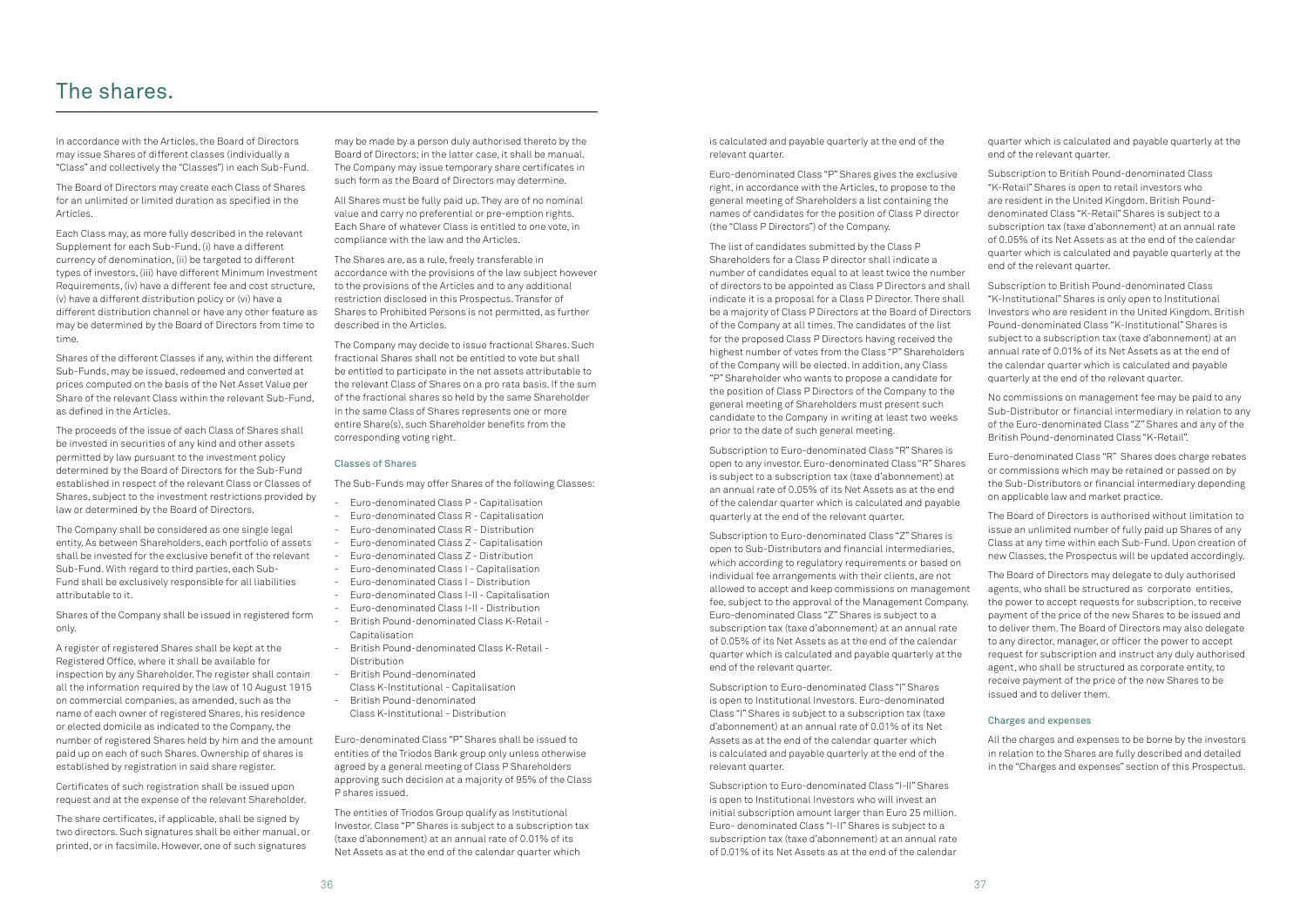The Subscription Price per Share will be the Net Asset Value per Share of each Class of the relevant Sub-Fund as of the Valuation Day, calculated in accordance with the Articles.

The Minimum Initial Investment requirements are set out for each Sub-Fund or Class of Shares in the relevant Supplement.

Subsequent subscriptions, other than, as the case may be as mentioned in the relevant Supplement, through reinvestment of dividends, must ordinarily equal or exceed the Minimum Initial Investment amount of the relevant Sub-Fund or Class of Shares. Minimum Subsequent Investment requirements may be set out for each Sub-Fund or Class of Shares in the relevant Supplement.

The Company reserves the right at its full discretion to accept or reject subscriptions in any amount, whole or part, to suspend under the terms of the Articles or at the Board of Directors' discretion in the best interests of the Company notably under other exceptional circumstances and without prior notice the issue of Shares of a Sub-Fund or Class of Shares, to modify the Minimum Initial Investment or Minimum Subsequent Investment requirements and the manner in which Shares are offered and to change or eliminate the entry charge applicable to the purchase of Shares. The Board of Directors may also impose restrictions on the frequency at which Shares shall be issued in any Class of Shares in any Sub-Fund.

Investors whose applications are accepted will be allotted Shares issued on the basis of the Net Asset Value per Share determined as of the Valuation Day (as defined for each Sub-Fund in the relevant Supplement) following receipt of the subscription request provided that such application is received at the registered office of the Registrar Agent by a time disclosed for each Sub-Fund or Class of Shares in the relevant Supplement and subject to receipt by the Depositary of the corresponding Subscription Price.

Different subscription procedures and time limits may apply if applications for Shares are made through a Sub-Distributor. In such instances, each investor should obtain from the Sub-Distributor information about the subscription procedure relevant to their application together with any time limit by which the subscription must be received. Investors should note that they may be unable to subscribe for Shares through a Sub-Distributor on days that such Sub-Distributor is not open for business.

Investors shall be required to complete a subscription form as may be prescribed from time to time or other documentation satisfactory to the Registrar Agent (and the Company as the case may be).

Payments for Shares will be required to be made in the Reference Currency of the relevant Class of Shares, within the timeframe specified for each Sub-Fund in the relevant Supplement. Any applications made in currencies other than the Reference Currency of the relevant Class of Shares will be converted into that currency at prevailing exchange rates. This foreign exchange transaction will be at the cost and risk of the relevant investor.

Payments for Shares should be made to the order of the Depositary by electronic bank transfer net of all bank charges (except where local banking practices do not allow electronic bank transfers).

Other methods of payment are subject to the prior approval of the Registrar Agent and of the Company. Where payments do not result in the immediate receipt of cleared funds, processing of the subscription will be deferred until cleared monies are received, unless otherwise agreed with the Company or its duly appointed agents. If payment is not received within the timeframe specified for each Sub-Fund in the relevant Supplement, then the Company reserves the right to cancel any allotment of the relevant Shares without prejudice to the right of the Company to obtain compensation for any loss directly or indirectly resulting from the failure of an applicant to effect settlement.

The Company may, if a prospective Shareholder requests and the Board of Directors so agrees, satisfy any application for subscription of Shares which is proposed to be made by way of contribution in kind. The nature and type of assets to be accepted in any such case shall be determined by the Board of Directors and must correspond to the investment policy and restrictions of the Company or the Sub-Fund being invested in. A report relating to the contributed assets must be delivered to the Company by an independent auditor (réviseur d'entreprises agréé). All costs associated with such contribution in kind shall be borne by the Shareholder making the contribution, or by such other third party as agreed by the Company or in any other way which the Board of Directors considers fair to all Shareholders of the Sub-Fund.

The issue of shares may be suspended under the terms of the Articles or at the Board of Directors' discretion in the best interests of the Company notably under other exceptional circumstances.

In the case of suspension of dealings in Shares the application will be dealt with on the first Valuation Day following the end of such suspension period.

In the event of the transfer of Shares to a third party, the Board of Directors shall be authorised to require from the transferor all of the information deemed necessary to identify the proposed transferee and prevent the

ownership of Shares by such proposed transferee in compliance with the relevant provisions of the Articles.

### Restriction on ownership of Shares

In compliance with the Articles, the Company may restrict or prevent the legal or beneficial ownership of shares or prohibit certain practices as disclosed in this Prospectus such as late trading and market timing by any person (individual, corporation, partnership or other entity), if in the opinion of the Board of Directors such ownership or practices may (i) result in a breach of any provisions of the Articles, this Prospectus or law or regulations of any jurisdiction, or (ii) require the Company, its Management Company or its Investment Manager (if any) to be registered under any laws or regulations whether as an investment fund or otherwise, or cause the Company to be required to comply with any registration requirements in respect of any of its Shares, whether in the United States of America or any other jurisdiction; or (iii) may cause the Company, its Management Company, its Investment Manager (if any) or Shareholders any legal, regulatory, taxation, administrative or financial disadvantages which they would not have otherwise incurred (such person being herein referred to as "Prohibited Persons"). In addition, a Prohibited Person shall also include any person (individual, corporation, partnership or other entity) which hold more than 10% of the shares of any Sub-Fund at the time of issue, or any time thereafter without written authorisation by the Board of Directors.

In addition, the Board of Directors has resolved to prevent the ownership of Shares by US Persons.

The sale of Shares of certain Classes may also be restricted to Institutional Investors and the Company will not issue or give effect to any transfer of Shares of such Classes to any investor who may not be considered an Institutional Investor. The Company may, at its discretion, delay the acceptance of any subscription for Shares of a Class restricted to Institutional Investors until such date as it has received sufficient evidence on the qualification of the investor as an Institutional Investor. If it appears at any time that a holder of Shares of a Class restricted to Institutional Investors is not an Institutional Investor, the Company will, at its discretion, redeem the relevant Shares in accordance with the provisions under the section "Redemption of shares" below.

The Company reserves the right to require the relevant Shareholders to indemnify the Company against any losses, costs or expenses arising as a result of any compulsory redemption of shares due to the shares being held by, on behalf or for the account or for the benefit of, Prohibited Persons or investors who are found to be in breach of, or have failed to provide, the

required representations, warranties or information in a timely manner. The Company may pay such losses, costs or expenses out of the proceeds of any compulsory redemption and/or redeem all or part of the relevant Shareholders' Shares in order to pay for such losses, costs or expenses.

### Nominees

Nominees are banks and financial institutions appointed as Sub-Distributors by the Management Company or the company responsible for arranging the distribution of the Shares of the Company which act as intermediaries between investors and the Company. Subject to local laws in countries where Shares are offered, the Sub-Distributors and their agents, if any, may, on the request of the respective investor, act as nominee for such investors. As nominee, the Sub-Distributor or its agents, if any, shall, in their name but as nominee for the investor, purchase, convert or redeem Shares and request registration of such operations in the register of shareholders. However, the investor is not obliged to make use of a nominee service provided by the Sub-Distributor and its agents and shall be entitled at any time to claim direct title to the Shares. In order to empower the nominee to vote at any general meeting of shareholders, the investor shall provide the nominee with specific or general voting instructions to that effect. Applicants retain the ability to directly invest in the Company without using a nominee service.

The terms and conditions of the nominee services, if any, will be provided in the relevant distribution or nominee agreement.

The Sub-Distributor and its agents, if any, will at all times comply with any obligations imposed by any applicable laws, rules and regulations with respect to anti-money laundering and will furthermore adopt procedures designed to ensure, to the extent applicable, that they shall comply with the foregoing undertaking. To the extent the Sub-Distributor or its agents are not submitted to anti-money laundering regulations, the necessary control will be carried out by the Registrar Agent of the Company.

### Money Laundering and Terrorist Financing

The Company, the Management Company, the Registrar Agent, any Sub-Distributor and their officers are subject to the provisions of legislation currently in force in Luxembourg relating to monies which are derived directly or indirectly from criminal activity including but not limited to activities relating to illegal substances and, where appropriate, for the provisions of similar legislation in force in any other relevant country. Applicants will be required to furnish independent documentary evidence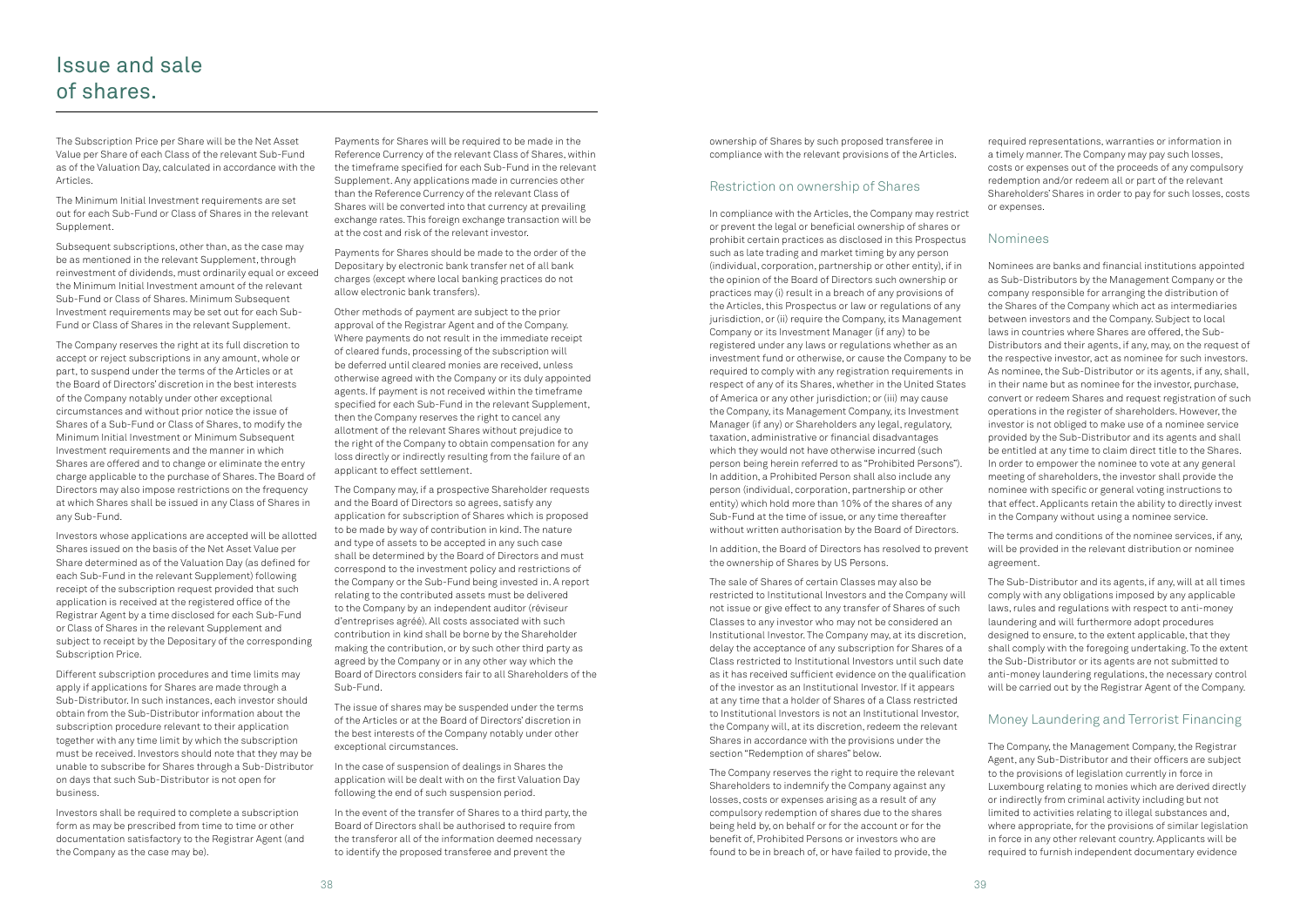of their identity, a permanent address and information relating to the source of the monies to be invested.

Failure to provide such information or documentation in a timely manner could result in delay in the allotment of Shares, or in a refusal to allot Shares.

### Market Timing and Late Trading

Subscriptions and conversions of Shares should be made for investment purposes only. The Company does not permit market-timing or other excessive trading practices. Excessive, short-term (market-timing) trading practices may disrupt portfolio management strategies and harm fund performance. To minimise harm to the Company and the Shareholders, the Board of Directors or the Administrative Agent on its behalf have the right to reject any subscription or conversion order, or levy in addition to any subscription, redemption or conversion fees which may be charged according to the Supplements, a fee of up to 2% of the value of the order for the benefit of the Company from any investor who is engaging in excessive trading or has a history of excessive trading or if an investor's trading, in the opinion of the Board of Directors, has been or may be disruptive to the Company or any of the Sub-Funds. In making this judgment, the Company may consider trading done in multiple accounts under common ownership or control. The Board of Directors also has the power to redeem all Shares held by a Shareholder who is or has been engaged in excessive trading. The Board of Directors or the Company will not be held liable for any loss resulting from rejected orders or mandatory redemptions.

Subscriptions, redemptions and conversions are dealt with at an unknown Net Asset Value per Share.

Each Shareholder of the Company may at any time request the Registrar Agent to redeem on any Valuation Day all or any of the Shares held by such Shareholder in any Class of Shares in any Sub-Funds.

Shareholders desiring to have all or any of their Shares redeemed should apply in writing to the registered office of the Registrar Agent.

The Board of Directors may delegate to duly authorised agents, who shall be structured as corporate entities, the power to accept requests for redemption and effect the payment of redemption proceeds. The Board of Directors may also delegate to any director, manager, or officer the power to accept request for redemption and instruct any duly authorised agent, who shall be structured as corporate entity, to effect the payment of redemption proceeds.

Redemption requests should contain the following information (if applicable): the identity, address and signature of the Shareholder requesting the redemption, the number of Shares to be redeemed, the relevant Sub-Fund and Class of Shares and details as to where payment should be made. Failure to provide required documentation or information may result in the withholding of redemption proceeds.

Shareholders whose applications for redemption are accepted will have their Shares redeemed at the next Valuation Day provided that the applications have been received in Luxembourg by a time disclosed for each Class of Shares in the relevant Supplement.

Shares will be redeemed at a price based on the Net Asset Value per Share of the relevant Class of Shares within the relevant Sub-Fund (the "Redemption Price").

The Redemption Price shall be paid within the timeframe specified for each Class of Shares or Sub-Fund in the relevant Supplement. When there is insufficient liquidity or in other exceptional circumstances, the Board of Directors reserves the right to postpone the payment of redemption proceeds.

Payment will be made by cheque mailed to the Shareholder at the address of record in the register of Shareholders maintained by the Registrar Agent or by wire to an account indicated by the Shareholder, in the Shareholder's name, at such Shareholder's expense and at the Shareholder's risk. No third-party payments will be made.

The Company shall have the right, if the Board of Directors so determines, to satisfy payment of the Redemption Price to any Shareholder who agrees, in specie by allocating to the holder investments from the portfolio of assets set up in connection with such Sub-Fund equal in value (calculated in the manner described in the Articles)

as of the Valuation Day on which the Redemption Price is calculated, to the value of the Shares to be redeemed. The nature and type of assets to be transferred in such case shall be determined on a fair and reasonable basis and without prejudicing the interests of the other holders of Shares and the valuation used shall be confirmed by a special report of the Auditors of the Company. The costs of any such transfers shall be borne by the transferee.

The Redemption Price will be paid in the Reference Currency of the relevant Class of Shares or in any other freely convertible currency specified by the Shareholder. In the latter case, any currency conversion costs and risk shall be borne by the Shareholder.

The Redemption Price may be higher or lower than the price paid at the time of subscription or purchase. Shares in any Sub-Fund will not be redeemed if the calculation of the Net Asset Value per Share in such Sub-Fund is suspended by the Board of Directors in accordance with the Articles.

If, as a result of any request for redemption, the aggregate Net Asset Value of the Shares held by any Shareholder in a Class of Shares would fall below the Minimum Investment Requirements indicated in the Supplement of certain Sub-Funds, the Company (or the Registrar Agent as the case may be) may treat such request as a request to redeem the entire shareholding of such Shareholder in such Class of Shares.

If on any Valuation Day, the redemption requests exceed 10% of the total number of Shares in issuance of any Sub-Fund, the Board of Directors may decide that part or all of such requests for redemption will be deferred pro rata, so that 10% limit is not exceeded. On the next Valuation Day following that period, these redemption requests will be satisfied in priority to later requests, subject always to the 10% limit. Following that period, with respect to the next relevant Valuation Day, these redemption requests will be met in priority to later requests, if necessary on a pro-rata basis among involved Shareholders.

If with respect to any given Valuation Day, redemption requests amount to the total number of Shares in issue in any Class(es) of Shares or Sub-Funds or if the remaining number of Shares in issue in that Sub-Fund or Class of Shares after such redemptions would represent a total Net Asset Value below the minimum level of assets under management required for such Sub-Fund or Class of Shares to be operated in an efficient manner, the Board of Directors may decide to terminate and liquidate the Sub-Fund or Class of Shares in accordance with the relevant provisions of the Articles. For the purpose of determining the Redemption Price, the calculation of the Net Asset Value per share of the relevant Sub-Funds or Class(es) of Shares shall take into consideration all liabilities that will

## Redemption of shares.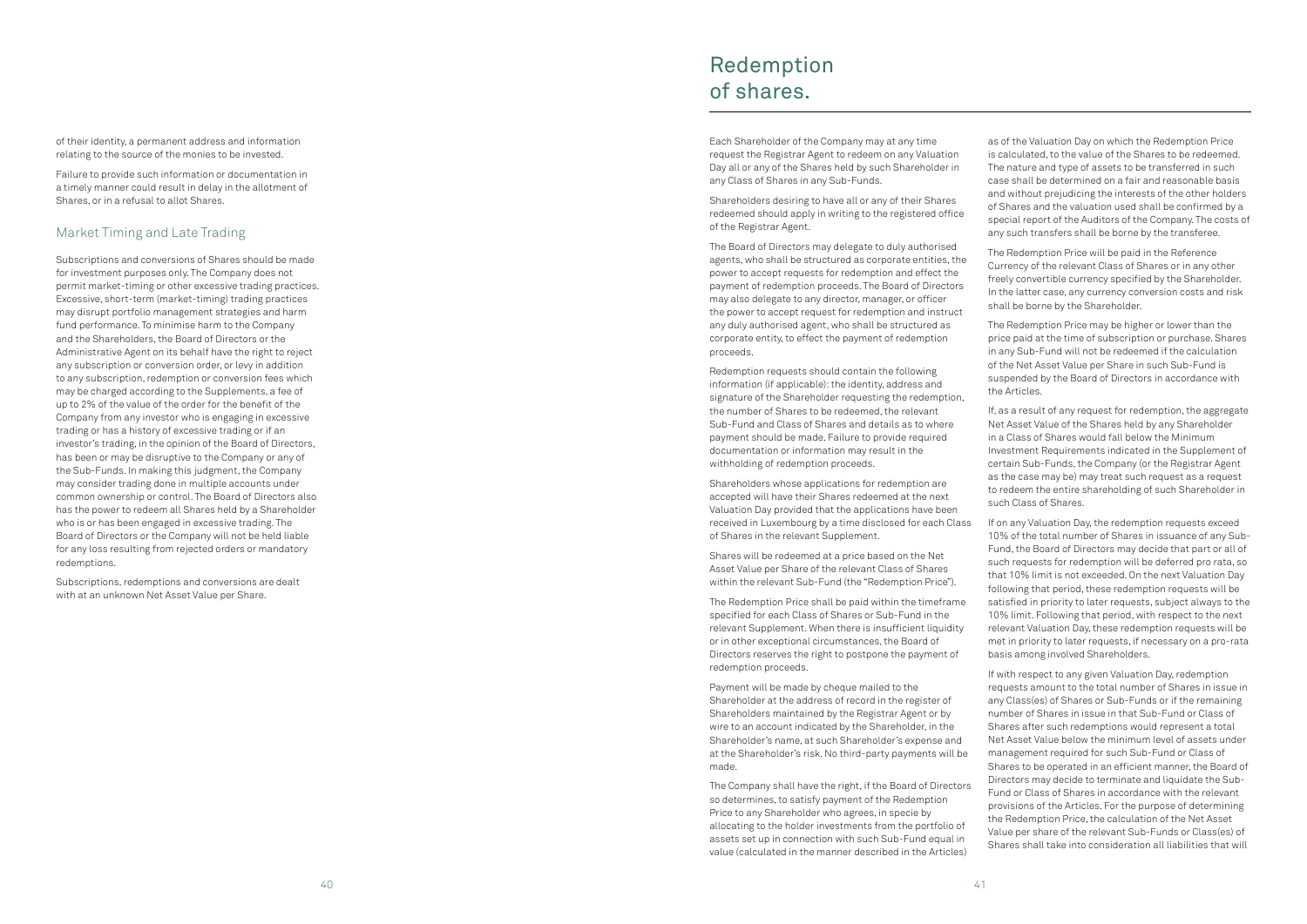The redemption of Shares may be suspended under the terms the Articles or in other exceptional cases where the circumstances and the best interests of the Shareholders so require.

be incurred in terminating and liquidating said Class(es) of Shares or Sub-Funds.

The Articles enable the Company to compulsorily redeem Shares held by Prohibited Persons. Additionally, the Company may redeem Shares of any Shareholder if the Board of Directors determine that any of the representations given by the Shareholder were not true and accurate or have ceased to be true and accurate or that the continuing ownership of Shares by the Shareholder would cause an undue risk of adverse tax consequences to the Company or any of its Shareholders. The Company may also redeem Shares of a Shareholder if it determines that the continuing ownership of Shares by such Shareholder may be prejudicial to the Company or any of its Shareholders.

All redeemed Shares may be cancelled.

Shareholders have the right, subject to the provisions hereinafter specified, to convert Shares from one Class of Shares of a Sub-Fund into Shares of the same Class of Shares of another Sub-Fund. If appropriate and as disclosed for each Sub-Fund in the Supplements, Shareholders may also have the right to convert their Shares from one Class to Shares of another Class within the same or another Sub-Fund. The conversion request may not be accepted until any previous transaction involving the shares to be converted has been fully settled.

The rate at which Shares of any Class in any Sub-Fund shall be converted will be determined by reference to the respective Net Asset Values of the relevant Shares and currency exchange rate if denominated in different Reference Currency, calculated as of the same Valuation Day following receipt of the documents referred to below. The conversion charge is indicated for each Class of Shares or Sub-Fund in the relevant Supplement.

If Shares are converted into Shares of another Sub-Fund or Class of Shares having a higher sales charge, the Company retains the right to charge, in addition to the conversion fee (if any) which is described in the "Charges and expenses" section of this Prospectus, a fee equal to the difference in percentage of the sales charges of the relevant Shares.

A conversion of Shares of one Sub-Fund into Shares of another Sub-Fund, including conversions between Classes of Shares, will be treated as a redemption of Shares and a simultaneous purchase of Shares. A converting Shareholder may, therefore, realise a taxable gain or loss in connection with the conversion under the laws of the country of the Shareholder's citizenship, residence or domicile.

Shares may be tendered for conversion on any Valuation Day. The conversion of Shares between Sub-Funds and/or Classes of Shares having different calculation frequencies of the Net Asset Value may only be effected on a common Valuation Day.

All terms and notices regarding the redemption of Shares shall equally apply to the conversion of Shares.

No conversion of Shares will be effected until the following documents have been received at the registered office of the Registrar Agent:

- a duly completed conversion request form or other written notification acceptable to the Registrar Agent;
- the transfer form duly completed together with any other documentation that may be requested by the Registrar Agent (or the Company as the case may be) from time to time (including the same identification documentation and information required of new Shareholders as noted above).

In converting Shares of a Sub-Fund into Shares of another Sub-Fund or Class of Shares, a Shareholder must meet the applicable Minimum Initial Investment requirements indicated for certain Classes of Shares in the relevant Supplement.

If, as a result of any request for conversion, the aggregate Net Asset Value of the Shares held by the converting Shareholder in a Class of Shares of a Sub-Fund falls below the Minimum Holding Investment requirement indicated in the relevant Supplement, the Company may treat such request as a request to convert the entire shareholding of such Shareholder in such Class.

If on any Valuation Day, the conversion requests exceed 10% of the total number of Shares in issuance of any Sub-Fund, the Board of Directors may decide that part or all of such requests for conversion will be deferred pro rata, so that 10% limit is not exceeded. On the next Valuation Day following that period, these conversion requests will be satisfied in priority to later requests, subject always to the 10% limit. Following that period, with respect to the next relevant Valuation Day, these conversion requests will be met in priority to later requests, if necessary on a pro-rata basis among involved Shareholders.

Shares of any Class in any Sub-Fund will not be converted in circumstances where the calculation of the Net Asset Value per Share of such Sub-Fund is suspended by the Company pursuant to the Articles.

Conversion will be carried out using the following formula:

$$
A = \frac{(B \times C \times D) - E}{F}
$$

- A being the number of Shares to be allotted in the new Sub-Fund or Class of Shares;
- B being the number of Shares to be converted in the initial Sub-Fund or Class of Shares;
- C being the Net Asset Value, on the applicable Valuation Day, of the Shares to be converted in the initial Sub-Fund or Class of Shares;
- D being the exchange rate applicable on the Valuation Day for the currencies of the two Sub-Funds or Classes of Shares;
- E being the conversion fees applicable (as indicated for each Sub-Fund or Class of Shares in the relevant Supplement):
- F being the Net Asset Value, on the applicable Valuation Day, of the Shares to be allotted in the new Sub-Fund or Class of Shares.

## Conversion of shares.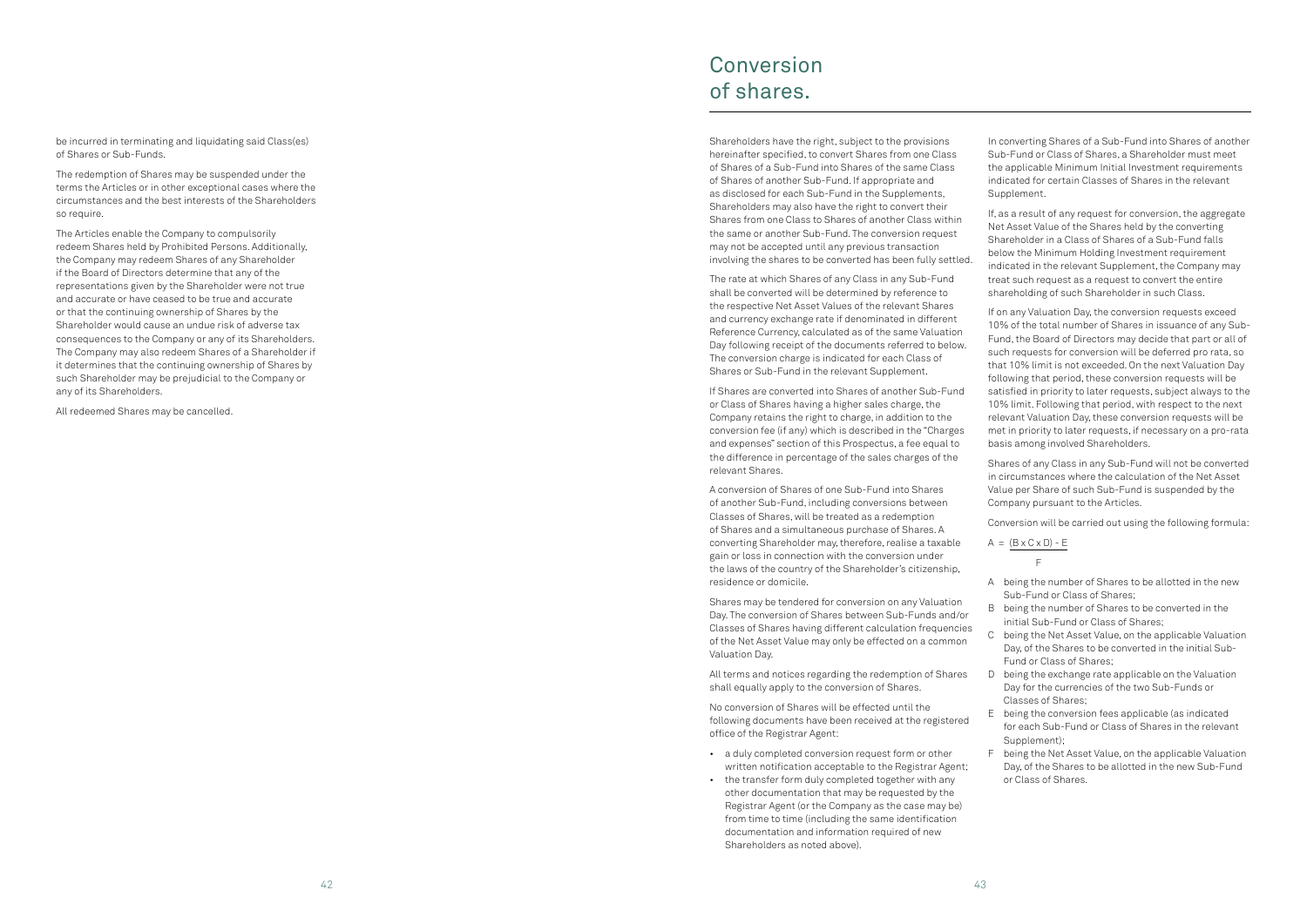### 1. Calculation

The Net Asset Value per Share of each Sub-Fund shall be expressed in the Reference Currency of the relevant Sub-Fund or Class as determined in the Supplements and shall be calculated for each Sub-Fund by dividing the Net Assets of the relevant Sub-Fund attributable to each Class of Shares, being the value of the portion of assets less the portion of liabilities attributable to such Class, on any such Valuation Day by the number of Shares in the relevant Class then outstanding, in accordance with the valuation rules set forth below. The Net Asset Value per Share may be rounded up or down to the nearest unit of the relevant currency as the Board of Directors shall determine.

The Company's Net Asset Value shall be equal at all times to the total Net Asset Value of all its Sub-Funds.

The value of the assets shall be determined as follows:

- a) The value of any cash on hand or on deposit, bills and demand notes and accounts receivable, prepaid expenses, cash dividends and interest declared or accrued as aforesaid and not yet received is deemed to be the full amount thereof, unless in any case the same is unlikely to be paid or received in full, in which case the value thereof is arrived at after making such discount as may be considered appropriate in such case to reflect the true value thereof.
- b) The value of Transferable Securities, Money Market Instruments and any financial assets listed or dealt in on a Regulated Market, a stock exchange in an Other State or on any Other Regulated Market is based on the last available price on the relevant market which is normally the principal market for such assets.
- c) In the event that any assets are not listed or dealt in on any Regulated Market, any stock exchange in an Other State or on any Other Regulated Market, or if, with respect to assets listed or dealt in on any such markets, the price as determined pursuant to subparagraph (b) is not representative of the fair market value of the relevant assets, the value of such assets will be based on reasonably foreseeable sales prices determined prudently and in good faith by the Board of Directors.
- d) The Board of Directors may authorise the use of the amortised cost method of valuation for short-term transferable debt securities in certain Sub-Funds of the Company. This method involves valuing a security at its cost and thereafter assuming a constant amortisation to maturity of any discount or premium regardless of the impact of fluctuating interest rates on the market value of the security or other instrument. While this method provides certainty in

valuation, it may result in periods during which value as determined by amortised cost, is higher or lower than the price the Sub-Fund would receive if it sold the securities. For certain short term transferable debt securities, the yield to a Shareholder may differ somewhat from that which could be obtained from a similar sub-fund which marks its portfolio securities to market each day.

- e) The liquidating value of futures, forward and options contracts not traded on Regulated Markets, stock exchanges in Other States or on Other Regulated Markets shall mean their net liquidating value determined, pursuant to the policies established by the Board of Directors, on a basis consistently applied for each different variety of contracts. The liquidating value of futures, forward or options contracts traded on Regulated Markets, stock exchanges in Other States or on Other Regulated Markets shall be based upon the last available settlement prices of these contracts on Regulated Markets, stock exchanges in Other States or Other Regulated Markets on which the particular futures, forward or options contracts are traded by the Company; provided that if a futures, forward or option contract could not be liquidated on the day with respect to which Net Assets are being determined, the basis for determining the liquidating value of such contract shall be such value as the Board of Directors may deem fair and reasonable.
- f) Interest rate swaps will be valued at their market value established by reference to the applicable interest rates curve. Index and financial instruments related swaps will be valued at their market value established by reference to the applicable index or financial instrument. The valuation of the index or financial instrument relating swap agreement shall be based upon the market value of such swap transaction established in good faith. Total return swaps will be valued on a consistent basis.
- g) Spot currency contracts are valued at their respective fair market values determined on the basis of prices supplied by independent services.
- h) Units or shares of UCITS and/or UCIs will be valued at their last determined and available Net Asset Value or, if such price is not representative of the fair market value of such assets, then the price shall be determined on a fair and equitable basis. Units or shares of closed ended UCIs will be valued at their available stock market value.
- i) All other securities and other assets will be valued at fair market value as determined in good faith pursuant to the procedures established by the Board of Directors.

The value of all assets and liabilities not expressed in the Reference Currency of a Sub-Fund or Class will be converted into the Reference Currency of such Sub-Fund or Class at rates last quoted by any major bank. If such quotations are not available, the rate of exchange will be determined in good faith by or under procedures established by the Board of Directors at rates last quoted by any major bank. If such quotations are not available, the rate of exchange will be determined in good faith by or under procedures established by the Board of Directors.

The Board of Directors, in its discretion, may permit some other method of valuation to be used if they consider that such valuation better reflects the fair value of any asset of the Company.

In the event that the quotations of certain assets held by the Company should not be available for calculation of the Net Asset Value per Share in a Class, each one of these quotations might be replaced by its last known quotation (provided this last known quotation is also representative) preceding the last quotation of the relevant month or by the last appraisal of the last quotation of such month on the relevant Valuation Day, as determined by the Board of Directors.

If since the time of determination of the Net Asset Value there has been a material change in the quotations in the markets on which a substantial portion of the investments attributable to the relevant Class of Shares are dealt in or quoted, the Company may, in order to safeguard the interests of the Shareholders and the Company, cancel the first valuation and carry out a second valuation, in which case all relevant subscription and redemption requests will be dealt with on the basis of that second valuation.

The Net Asset Value per Share and the issue, redemption and conversion prices per Share of each Class within each Sub-Fund may be obtained during business hours at the Registered Office.

With respect to the protection of Shareholders in case of Net Asset Value calculation error and the correction of the consequences resulting from non-compliance with the investment rules applicable to the Company, the Company complies with the principles and rules set out in Circular CSSF 02/77, as amended or restated from time to time, subject to the different tolerance threshold applicable for Net Asset Value calculation errors in the Sub-Fund Particulars for each relevant Sub-Fund.

### 2. Temporary suspension of the calculation

The Company may temporarily suspend the determination of the Net Asset Value per Share of any particular Class and/or the issue and redemption of its Shares from its Shareholders as well as the conversion from and to Shares of each Class:

- a) when any exchange or regulated market that supplies the price of the assets of the Company or a Sub-Fund is closed otherwise than for ordinary holidays, or in the event that transactions on such exchange or market are suspended, subject to restrictions, or impossible to execute in volumes allowing the determination of fair prices;
- b) when the information or calculation sources normally used to determine the value of the assets of the Company or a Sub-Fund are unavailable;
- c) during any period when any breakdown or malfunction occurs in the means of communication network or IT media normally employed in determining the price or value of the assets of the Company or a Sub-Fund, or which is required to calculate the Net Asset Value per Share;
- d) when exchange, capital transfer or other restrictions prevent the execution of transactions of the Company or a Sub-Fund or prevent the execution of transactions at normal rates of exchange and conditions for such transactions;
- e) when exchange, capital transfer or other restrictions prevent the repatriation of assets of the Company or a Sub-Fund for the purpose of making payments on the redemption of Shares or prevent the execution of such repatriation at normal rates of exchange and conditions for such repatriation;
- f) when the legal, political, economic, military or monetary environment, or an event of force majeure, prevents the Company from being able to manage the assets of the Company or a Sub-Fund in a normal manner and/or prevent the determination of their value in a reasonable manner;
- g) when there is a suspension of the Net Asset Value calculation or of the issue, redemption or conversion rights by the investment fund(s) in which the Company or a Sub-Fund is invested;
- h) following the suspension of the Net Asset Value calculation and/or the issue, redemption and conversion at the level of a master fund in which the Company or a Sub-Fund invests as a feeder fund;
- i) when, for any other reason, the prices or values of the assets of the Company or a Sub-Fund cannot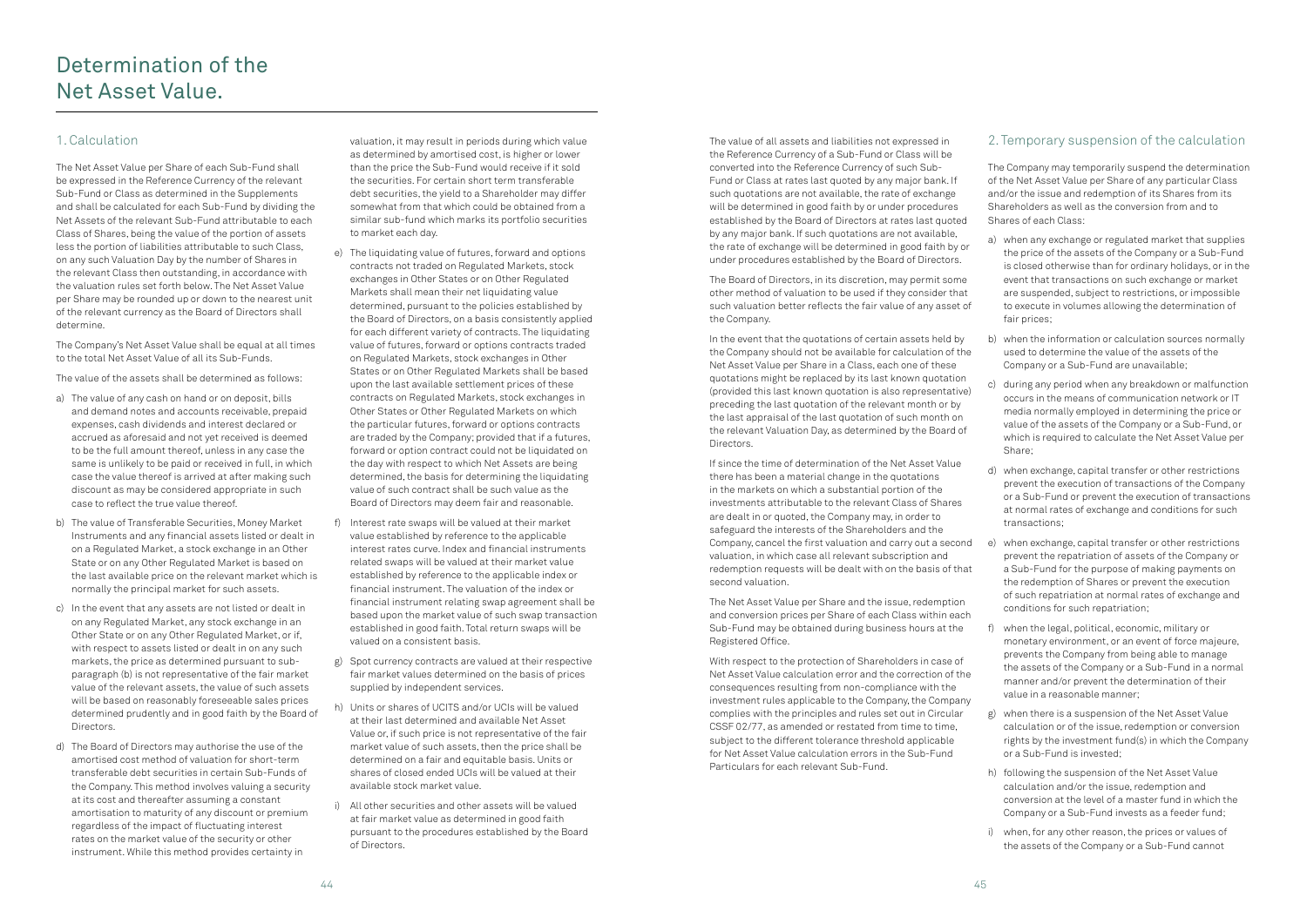be promptly or accurately ascertained or when it is otherwise impossible to dispose of the assets of the Company or a Sub-Fund in the usual way and/ or without materially prejudicing the interests of shareholders;

- j) in the event of a notice to Shareholders convening an extraordinary general meeting of Shareholders for the purpose of dissolving and liquidating the Company or informing them about the termination and liquidation of a Sub-Fund or Class of Shares, and more generally, during the process of liquidation of the Company, a Sub-Fund or Class of Shares;
- k) during the process of establishing exchange ratios in the context of a merger, a contribution of assets, an asset or share split or any other restructuring transaction;
- l) during any period when the dealing of the shares of the Company or Sub-Fund or Class of Shares on any relevant stock exchange where such Shares are listed is suspended or restricted or closed; and
- m) in exceptional circumstances, whenever the Board of Directors considers it necessary in order to avoid irreversible negative effects on the Company, a Sub-Fund or Class of Shares, in compliance with the principle of fair treatment of Shareholders in their best interests.

In the event of exceptional circumstances which could adversely affect the interests of the Shareholders or where significant requests for subscription, redemption or conversion of Shares are received for a Sub-Fund or Class of Shares, the Board of Directors reserves the right to determine the Net Asset Value per share for that Sub-Fund or Class of Shares only after the Company has completed the necessary investments or disinvestments in securities or other assets for the Sub-Fund or Class of Shares concerned.

The suspension of the calculation of the Net Asset Value and/or, where applicable, of the issue, redemption and/ or conversion of Shares, shall be published and/or communicated to Shareholders as required by applicable laws and regulations.

The suspension of the calculation of the Net Asset Value and/or, where applicable, of the issue, redemption and/or conversion of shares in any Sub-Fund or Class of Shares shall have no effect on the calculation of the Net Asset Value and/or, where applicable, of the issue, redemption and/or conversion of Shares in any other Sub-Fund or Class of Shares.

Any request for subscription or redemption shall be irrevocable except in the event of a suspension of the calculation of the Net Asset Value in the relevant SubFund, in which case applicants and Shareholders may give notice that they wish to withdraw their application. If no such notice is received by the Company, such application will be considered on the first Valuation Day following the end of the period of suspension.

## **Distribution** policy.

In each Class of Shares within each Sub-Fund, the Board of Directors may issue capitalisation Shares and distribution Shares, as more fully described in the relevant Supplement.

Distribution Shares may pay a dividend to their holders whereas capitalisation Shares capitalise their entire earnings.

The annual general meeting shall decide, on recommendation of the Board of Directors, what share of the Company's profits shall be distributed from each relevant Class of Shares. Distribution of a dividend may be decided independently of all capital gains or losses, realised or unrealised. Moreover, dividends may include a distribution of capital up to the minimum legal capital foreseen in the Law of 2010.

Consequently, the annual general meeting may approve, for each Sub-Fund or Class of Shares, the distribution of the net income and capital gains, realised or unrealised, after deduction of capital losses, realised or unrealised. The amounts corresponding to income attributable to the Shares of a Class which decided not to pay a dividend will be capitalised in the assets of the Class concerned.

It is the Company's intention that Shares of each Sub-Fund shall receive at least one annual distribution, normally payable no later than six months after the end of the accounting year to which such dividends relate, comprising the income of the Sub-Fund attributable to the relevant Class net of revenue expenses or, if greater, such amount as to enable the Class to attain the UK Inland Revenue distributing funds certification for the relevant accounts year (which for the avoidance of doubt may mean that part of such distribution is made out of capital profits).

The type of distribution (net investment income or capital) will be specified in the Company's financial statements. Every resolution of the annual general meeting deciding the distribution of a dividend in a Sub-Fund must be approved by the Shareholders of the said Sub-Fund by a simple majority vote of the Shareholders present or represented.

For each Sub-Fund, the Board of Directors may decide on the payment of interim dividends in compliance with legal requirements.

The distribution policy of each Class of Shares within each Sub-Fund is set out in the relevant Supplement.

Entitlement to dividends and allocations not claimed will be deposited, in accordance with applicable laws and regulations, in escrow at the "Caisse de Consignation" on behalf of the persons entitled thereto. Proceeds not claimed within the statutory period will be forfeited in accordance with laws and regulations.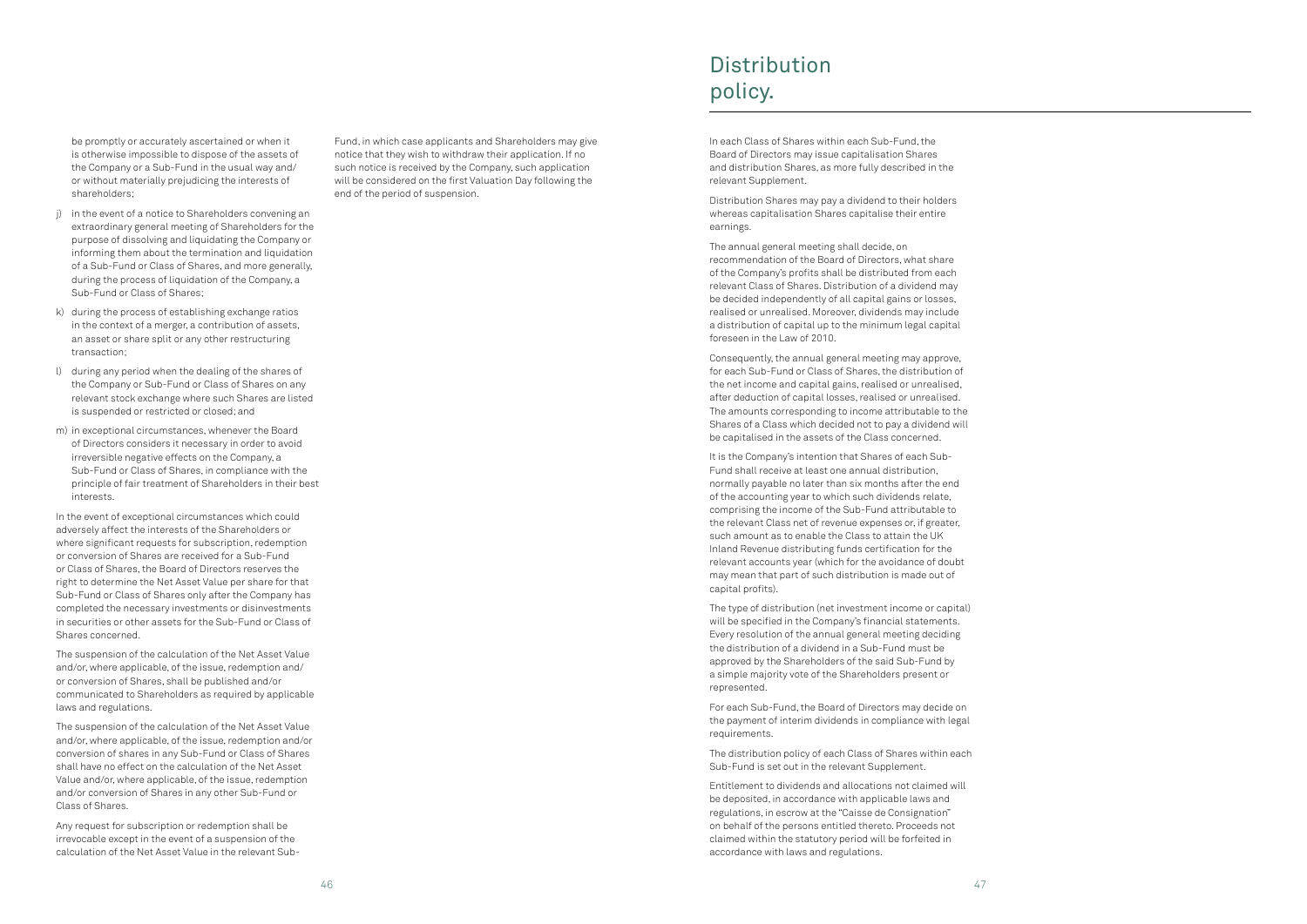The Company, acting as data controller (the "Data Controller"), collects, stores and processes by electronic or other means the data supplied by the Shareholders at the time of their subscription for the purpose of fulfilling the services required by the Shareholders and complying with its legal obligations.

Any data collected by the Company are to be processed in accordance with the data protection law applicable to the Grand Duchy of Luxembourg and the Regulation n°2016/679 of 27 April 2016 on the protection of natural persons with regard to the processing of personal data and on the free movement of such data (the "Data Protection Law").

The data processed includes the name, address and invested amount of each Shareholder (or, if the Shareholder is a legal person, of its contact person(s) and/or beneficial owner(s)) as well as any data requested by the Company in order to ensure the Company's compliance with applicable anti-money laundering/know your customer, counter terrorist financing, FATCA and CRS rules (the "Personal Data").

The investor may, at his/her/its discretion, refuse to communicate the Personal Data to the Company. In this case however the Company may reject his request for subscription of Shares in the Company.

Personal Data supplied by the Shareholders is processed in order to enter into and execute the subscription in the Company, for the legitimate interests of the Data Controller. In particular, the data supplied by Shareholders is processed for the purpose of (i) maintaining the register of Shareholders, (ii) processing subscriptions, redemptions and conversions of Shares and payments of dividends to Shareholders, (iii) performing controls on late trading and market timing practices, (iv) complying with applicable anti-money laundering/know your customer, counter terrorist financing, FATCA and CRS rules.

The Personal Data may also be processed by the Data Controller's data recipients (the "Recipients") which, in the context of the above-mentioned purposes, refer to the Management Company, the Depositary, Paying Agent, Registrar and Transfer Agent, Domiciliary and Corporate Agent, the Distributor, the Independent Auditors and the Legal Advisor. The Recipients may, under their own responsibility, disclose Personal Data to their agents and/or delegates (the "Sub-Recipients"), which shall process the Personal Data for the sole purposes of assisting the Recipients in providing their services to the Data Controller and/or assisting the Recipients in fulfilling their own legal obligations. The Recipients and Sub-Recipients may be located either inside or outside the European Economic Area (the "EEA"). Where the Recipients and Sub-Recipients are located outside the

EEA in a country which does not ensure an adequate level of protection for Personal data (including Malaysia), transfer to such countries shall rely upon legally binding transfer agreements in the form of the EU Commission approved model clauses. In this respect, Shareholders have a right to request copies of the relevant document for enabling the Personal Data transfer(s) towards such countries by writing to the Data Controller. The Recipients and Sub-Recipients may, as the case may be, process the Personal Data as data processors (when processing the Personal Data upon the instruction of the Data Controller), or as distinct data controllers (when processing the Personal Data for their own purposes, namely fulfilling their own legal obligations). The Personal Data may also be transferred to third-parties such as governmental or regulatory agencies, including tax authorities, in accordance with applicable laws and regulation. In particular, Personal Data may be disclosed to the Luxembourg tax authorities which in turn may, acting as data controller, disclose the same to foreign tax authorities.

In accordance with the conditions laid down by the Data Protection Law, the Shareholder has the right to:

- access his/her/its Personal Data;
- correct his/her/its Personal Data where it is inaccurate or incomplete;
- object to the processing of his/her/its Personal Data;
- ask for erasure of his/her/its Personal Data;
- ask for Personal Data portability under certain conditions.

The Shareholder also has the right to object to the use of his/her/its Personal Data for marketing purposes.

The Shareholder may exercise the above rights by writing to the Company at its Registered Office.

The Shareholder also acknowledges the existence of his/her/its right to lodge a complaint with the National Commission for Data Protection ("CNPD") at the following address: 1, Avenue du Rock'n'Roll, L-4361 Esch-sur-Alzette, Grand Duchy of Luxembourg.

Personal Data shall not be retained for longer than the time required for the purpose of its processing, subject to the legal limitation periods.

### Charges taken before investing

### These are deducted from a Shareholder's investment amount.

No fees or charges such as entry fees are applied at subscription by the Company or Triodos Investment Management B.V. in its role as Management Company and/or Distributor. However, investors should note that Sub-Distributors and/or other selling agents or other financial intermediaries might charge additional charges for services provided by them to investors, for their benefit. The precise amount of these additional charges can be obtained from the relevant Sub-Distributor, selling agent or financial intermediary.

### Charges taken after investing

These are deducted from a Shareholder's conversion amount or redemption proceeds.

### a. Conversion fee

The Company does not apply any conversion fee.

### b. Exit charge

No fees or charges such as exit fees are applied at redemption by the Company or Triodos Investment Management B.V. in its role as Management Company and/or Distributor. However, investors should note that Sub-Distributors and/ or other selling agents or other financial intermediaries might charge additional charges for services provided by them to investors, for their benefit. The precise amount of these additional charges can be obtained from the relevant Sub-Distributor, selling agent or financial intermediary.

### Fees and expenses taken from the Sub-Funds over a year

These fees and expenses are deducted from the Net Asset Value of the Sub-Funds and are the same for Shareholders of a given Sub-Fund. The amount paid varies depending on the value of the Net Asset Value of the Classes of the Sub-Fund. Fees and expenses borne by the Sub-Funds may be subject to VAT and other applicable taxes.

### a. Sub-Fund expenses

The Sub-Funds and their Classes pay directly the expenses ("the Sub-Fund Expenses") described below. They include but are not limited to:

- the normal commissions on transactions and banking, brokerage relating to the assets of the Sub-Funds (including interest, taxes, governmental duties, charges and levies) or expenses incurred in respect thereof. These expenses may also be related to the hedging of the Classes of Shares and any other transaction-related cost;
- the costs and expenses incurred in connection with the incorporation of the Company, including those incurred in the preparation and publication of the Prospectus, as well as the taxes, duties and any other publication expenses. These have been borne by the initial Sub-Funds and have been amortised over a period of five years. Expenses incurred in connection with the creation of any additional Sub-Fund shall be borne by the relevant Sub-Fund and, where applicable, will be written off in proportion to their Net Assets over a period not exceeding five years. The maximum formation expenses of any additional Sub-Fund launched after the initial Sub-Funds will be described in the relevant Supplement;
- the "taxe d'abonnement" as described in chapter "Taxation" and taxes in relation to the investments (such as withholding taxes) and transactions (such as stamp duties);
- the Belgian Net Asset Tax.

### b. Management fee

The Management Company is entitled to receive in respect of each Class, if any, within each Sub-Fund an annual fee (the "Management Fee"). This fee will be used to cover charges and expenses of the Sub-Fund to be paid to the Management Company and the Sub-Distributors. The Management Fee is separately disclosed for each Sub-Fund in the paragraph "Charges and expenses" of each Supplement, and payable quarterly out of the assets attributable to the relevant Class of Shares or Sub-Fund as a percentage of the Net Assets of the Sub-Fund and/ or Class. The Management Fee is excluding VAT when applicable.

### c. Service fee

Furthermore, the Classes of Shares will incur a fixed annual service fee (the "Service Fee") to cover the expenses related to the administration and safekeeping of assets, and other ongoing operating and administrative expenses.

The Service Fee is accrued at each calculation of the Net Asset Value at the percentage specified in the paragraph "Charges and expenses" of each Supplement. This Service Fee is fixed in the sense that the Management Company will bear the excess of any such expenses above the rate specified for each Class of Shares in the Supplement

## Charges and expenses.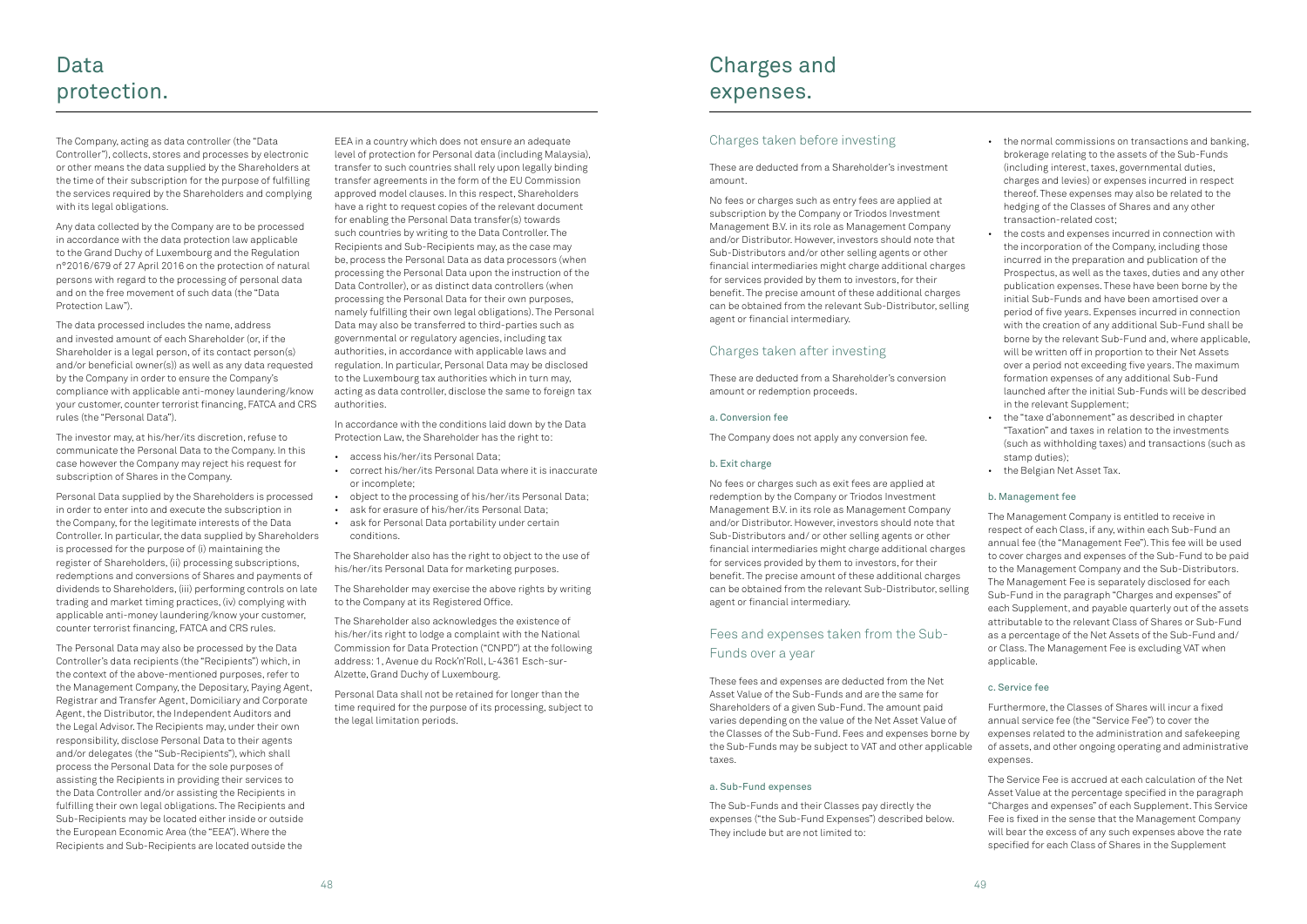of the relevant Sub-Fund. Conversely, the Management Company will be entitled to retain any amount by which the rate of these fees to be borne by the Classes of Shares, as set out in the Supplement, exceeds the actual expenses incurred by the relevant Class of the relevant Sub-Fund.

A Sub-Fund shall pay for the general costs and expenses directly attributable to it. General costs and expenses that cannot be attributed to a given Sub-Fund of the Company shall be allocated to the Sub-Funds of the Company in proportion to their respective Net Assets. These fees are all part of the Service Fee.

The Service Fee shall cover:

- The fees of the Depositary, Administrative Agent, Registrar Agent, Paying Agent and Domiciliary Agent;
- Proxy voting costs;
- The costs incurred for the obtention of sustainability labels;
- Audit fees;
- Remuneration of the Board of Directors and their reasonable out-of-pocket expenses, insurance coverage, and reasonable travelling costs in connection with board meetings;
- Fees for legal and tax advisors;
- The costs for the publication of the Subscription and Redemption Prices;
- The costs of holding shareholders meetings;
- Expenses incurred in the payment of dividends;
- Any fees and expenses involved in registering and maintaining the registration of the Company with any stock exchanges or other markets in the Grand Duchy of Luxembourg and in any other country;
- Costs related to the distribution of the Sub-Funds, and to the registration of the Sub-Funds for public offering in foreign jurisdictions including fees due to supervisory authorities in such countries;
- Fees of local paying agents and listing agents;
- Any permanent representatives in places of registration, as well as any other agent employed by the Company;
- Reporting and publishing expenses, including the costs of preparing, printing, advertising and distributing prospectuses, explanatory memoranda, periodical reports or registration statements and other necessary documents concerning the Company;
- All other operating expenses.

The Service Fee does not include:

- The Sub-Fund Expenses described under a. above
- The Management Fee described under b. above
- The fees charged for any third-party research and research-related services provided to the Management Company. Research fees are borne by

the Management Company and are not charged to the Sub-Funds.

The following information is of a general nature only and is based on the Company's understanding of certain aspects of the laws and practice in force in Luxembourg as of the date of this Prospectus. It does not purport to be a comprehensive description of all of the tax considerations that might be relevant to an investment decision. It is included herein solely for preliminary information purposes. It is not intended to be, nor should it be construed to be, legal or tax advice. It is a description of the essential material Luxembourg tax consequences with respect to the Shares and may not include tax considerations that arise from rules of general application or that are generally assumed to be known to Shareholders. This summary is based on the laws in force in Luxembourg on the date of this Prospectus and is subject to any change in law that may take effect after such date. Prospective Shareholders should consult their professional advisors with respect to particular circumstances, the effects of state, local or foreign laws to which they may be subject and as to their tax position.

Please be aware that the residence concept used under the respective headings below applies for Luxembourg income tax assessment purposes only. Any reference in the present section to a tax, duty, levy, impost or other charge or withholding of a similar nature refers to Luxembourg tax law and/or concepts only. Also, please note that a reference to Luxembourg income tax encompasses corporate income tax (impôt sur le revenu des collectivités), municipal business tax (impôt commercial communal), a solidarity surcharge (contribution au fonds pour l'emploi) as well as personal income tax (impôt sur le revenu). Corporate taxpayers may further be subject to net worth tax (impôt sur la fortune), as well as other duties, levies or taxes. Corporate income tax, municipal business tax, as well as the solidarity surcharge invariably apply to most corporate taxpayer's resident of Luxembourg for tax purposes. Individual taxpayers are generally subject to personal income tax and the solidarity surcharge. Under certain circumstances, where an individual taxpayer acts in the course of the management of a professional or business undertaking, municipal business tax may apply as well.

### I. Taxation of the Company

### 1. Subscription tax

The Company is as a rule liable in Luxembourg to a subscription tax (taxe d'abonnement) of 0.05% per annum, such tax being payable quarterly on the basis of the Net Asset Value of the Company at the end of the relevant calendar quarter.

This rate is however of 0.01% per annum for:

- undertakings, the exclusive object of which is the collective investment in money market instruments and the placing of deposits with credit institutions;
- undertakings, the exclusive object of which is the collective investment in deposits with credit institutions; and
- individual compartments of UCIs with multiple compartments as well as for individual classes of securities issued within a UCI or within a compartment of a UCI with multiple compartments, provided that the securities of such compartments or classes are reserved to one or more institutional investors.

Are further exempt from the subscription tax:

- the value of the assets represented by units held in other UCIs, provided such units have already been subject to the subscription tax provided for by Article 174 of the Law of 2010, or by Article 68 of the amended law of 13 February 2007 on specialised investment funds or by Article 46 of the law of 23 July 2016 on reserved alternative investment funds;
- UCIs as well as individual compartment of UCIs with multiple compartments (i) whose securities are reserved for institutional investors, (ii) whose exclusive object is the collective investment in money market instruments and the placing of deposits with credit institutions, (iii) whose weighted residual portfolio maturity does not exceed 90 days, and (iv) which have obtained the highest possible rating from a recognised rating agency. Where several classes of securities exist within the UCI or the compartment, the exemption only applies to classes whose securities are reserved for institutional investors;
- UCIs whose securities are reserved for (i) institutions for occupational retirement provision, or similar investment vehicles, created on the initiative of one or more employers for the benefit of their employees and (i) companies of one or more employers investing funds they hold to provide retirement benefits to their employees;
- UCIs as well as individual compartments of UCIs with multiple compartments whose main object is to invest in microfinance institutions;
- UCIs as well as individual compartments of UCIs with multiple compartments (i) whose securities are listed or traded on at least one stock exchange or another regulated market, operating regularly, recognised and open to the public, and (ii) whose sole object is to replicate the performance of one or more indices. If several classes of securities exist within the UCI or the compartment, the exemption only applies to classes fulfilling the condition sub-point (i).

## Taxation.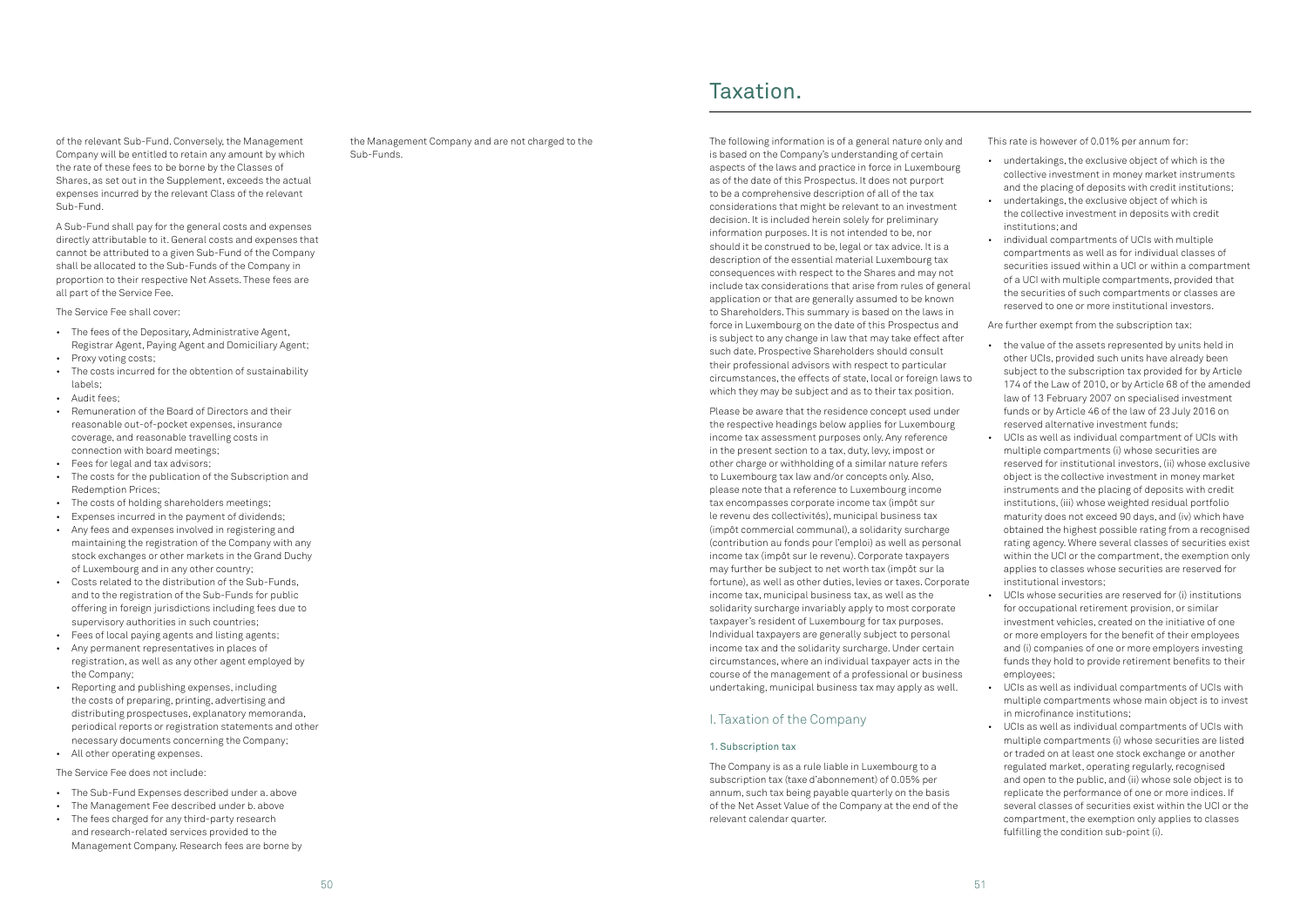#### 2. Withholding tax

Under current Luxembourg tax law, there is no withholding tax on any distribution, redemption or payment made by the Company to its Shareholders under the Shares. There is no withholding tax on the distribution of liquidation proceeds to the Shareholders either.

#### 3. Income tax and net worth tax

Under current law and practice, the Company is not liable to any Luxembourg income tax or net worth tax.

### 4. Value added tax

The Company is considered in Luxembourg as a taxable person for value added tax ("VAT") purposes without input VAT deduction right with regards to its fund management activities. According to current Luxembourg legislation, a SICAV benefits from a VAT exemption for the services received which qualify as fund management services.

Other services supplied to the Company could potentially trigger VAT and require the VAT registration of the Company in Luxembourg as to self-assess the VAT regarded as due in Luxembourg on taxable services (or goods to some extent) purchased from abroad.

No VAT liability in principle arises in Luxembourg in respect of any payments by the Company to its Shareholders to the extent such payments are linked to their subscription to the Company's Shares and do therefore not constitute the consideration received for any taxable services supplied.

#### 5. Other taxes

No stamp or other tax is generally payable at a proportional rate in Luxembourg in connection with the issue of Shares against cash by the Company. Any amendment to the Articles of the Company is generally subject to a fixed registration duty of EUR 75.

The Company may be subject to withholding tax on dividends and interest and to tax on capital gains in the country of origin of its investments. As the Company itself is exempt from income tax, withholding tax and other taxes levied at source, if any, is not refundable in Luxembourg. Whether the Company may benefit from a double tax treaty concluded by Luxembourg must be determined on a case-by-case basis.

### II. Taxation of the Shareholders

#### 1. Luxembourg tax residency of the Shareholders

A Shareholder will not become resident, nor be deemed to be resident, in Luxembourg by reason only of the holding and/or disposing of the Shares or the execution, performance or enforcement of his rights thereunder.

### 2. Income tax

### 2.1. Luxembourg resident Shareholders

A Luxembourg resident Shareholder is not liable to any Luxembourg income tax on reimbursement of share capital previously contributed to the Company.

### *Luxembourg resident individuals*

Dividends and other payments derived from the Shares by a resident individual Shareholder, who acts in the course of the management of either his private wealth or his professional/business activity, are subject to income tax at the ordinary progressive rates.

Capital gains realised upon the disposal of the Shares by a resident individual Shareholder, who acts in the course of the management of his private wealth, are not subject to income tax, unless said capital gains qualify either as speculative gains or as gains on a substantial participation. Capital gains are deemed to be speculative and are thus subject to income tax at ordinary rates if the Shares are disposed of within six months after their acquisition or if their disposal precedes their acquisition. A participation is deemed to be substantial where a resident individual Shareholder holds or has held, either alone or together with his spouse or partner and/or minor children, directly or indirectly at any time within the 5 years preceding the disposal, more than 10% of the share capital of the company whose Shares are being disposed of. A Shareholder is also deemed to alienate a substantial participation if he acquired free of charge, within the 5 years preceding the transfer, a participation that was constituting a substantial participation in the hands of the alienator (or the alienators in case of successive transfers free of charge within the same five-year period). Capital gains realised on a substantial participation more than six months after the acquisition thereof are taxed according to the half-global rate method (i.e. the average rate applicable to the total income is calculated according to progressive income tax rates and half of the average rate is applied to the capital gains realised on the substantial participation). A disposal may include a sale, an exchange, a contribution or any other kind of alienation of the participation.

Capital gains realised on the disposal of the Shares by a resident individual Shareholder, who acts in the course of the management of his professional/business activity, are

subject to income tax at ordinary rates. Taxable gains are determined as being the difference between the price for which the Shares have been disposed of and the lower of their cost or book value.

### *Luxembourg resident companies*

A Luxembourg resident company (société de capitaux) must include any profits derived, as well as any gain realised on the sale, disposal or redemption of Shares, in its taxable profits for Luxembourg income tax assessment purposes. Taxable gains are determined as being the difference between the sale, repurchase or redemption price and the lower of the cost or book value of the Shares sold or redeemed.

*Luxembourg residents benefiting from a special tax regime* Shareholders who are Luxembourg resident companies benefiting from a special tax regime, such as (i) UCIs governed by the Law of 2010, (ii) specialised investment funds governed by the amended law of 13 February 2007, (ii) family wealth management companies governed by the amended law of 11 May 2007, and (iv) reserved alternative investment funds governed by the law of 23 July 2016 and treated as a specialised investment fund for Luxembourg tax purposes are income tax exempt entities in Luxembourg, and profits derived from the Shares are thus not subject to Luxembourg income tax.

### 2.2. Luxembourg non-resident Shareholders

A non-resident, who has neither a permanent establishment nor a permanent representative in Luxembourg to which or whom the Shares are attributable, is not liable to any Luxembourg income tax on income received and capital gains realised upon the sale, disposal or redemption of the Shares.

A non-resident company which has a permanent establishment or a permanent representative in Luxembourg to which or whom the Shares are attributable, must include any income received, as well as any gain realised on the sale, disposal or redemption of Shares, in its taxable income for Luxembourg tax assessment purposes. The same inclusion applies to individuals, acting in the course of the management of a professional or business undertaking, who have a permanent establishment or a permanent representative in Luxembourg to which or whom the Shares are attributable. Taxable gains are determined as being the difference between the sale, repurchase or redemption price and the lower of the cost or book value of the Shares sold or redeemed.

Shareholders should consult their professional advisors regarding the possible tax or other consequences of buying, holding, transferring or selling Shares under the laws of their countries of citizenship, residence or domicile.

#### 3. Net worth tax

A Luxembourg resident, as well as a non-resident Shareholder who has a permanent establishment or a permanent representative in Luxembourg to which or whom the Shares are attributable, are subject to Luxembourg net worth tax on such Shares, except if the Shareholder is (i) a resident or non-resident individual taxpayer, (ii) a UCI governed by the Law of 2010, (iii) a securitisation company governed by the amended law of 22 March 2004 on securitisation, (iv) a company governed by the amended law of 15 June 2004 on venture capital vehicles, (v) a professional pension institution governed by the amended law of 13 July 2005, (vi) a specialised investment fund governed by the amended law of 13 February 2007, (vii) a family wealth management company governed by the amended law of 11 May 2007 or (viii) a reserved alternative investment fund governed by the law of 23 July 2016. However, (i) a securitisation company governed by the amended law of 22 March 2004 on securitisation, (ii) a company governed by the amended law of 15 June 2004 on venture capital vehicles, (iii) a professional pension institution governed by the amended law of 13 July 2005, and (iv) a reserved alternative investment fund governed by the law of 23 July 2016 and treated as a venture capital vehicle for Luxembourg tax purposes remain subject to the minimum net worth tax in Luxembourg.

#### 4. Other taxes

Under Luxembourg tax law, where an individual Shareholder is a resident of Luxembourg for tax purposes at the time of his death, the Shares are included in his taxable basis for inheritance tax purposes. On the contrary, no inheritance tax is levied on the transfer of the Shares upon death of a Shareholder in cases where the deceased was not a resident of Luxembourg for inheritance purposes.

Gift tax may be due on a gift or donation of the Shares, if embodied in a Luxembourg notarial deed or otherwise registered in Luxembourg.

### 5.Additional information for German Tax Resident Investors

### Equity Funds

At least 50% of the value of the following Sub-Funds is invested permanently in Equity Participations within the meaning of Sec. 2 (8) German Investment Tax Act:

Triodos Global Equities Impact Fund Triodos Impact Mixed Fund – Offensive Triodos Pioneer Impact Fund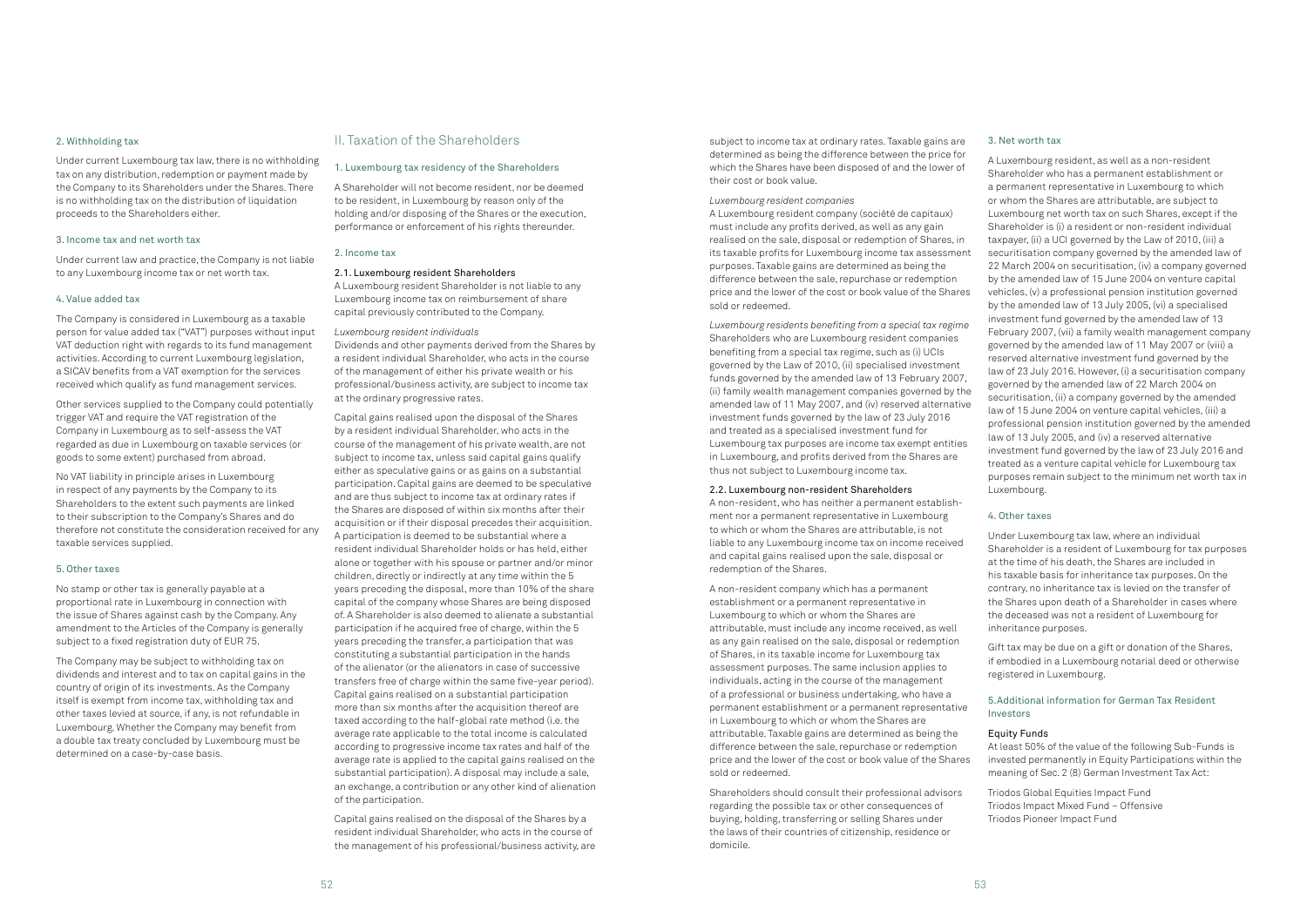### Mixed Funds

At least 25% of the value of the following Sub-Fund is invested permanently in Equity Participations within the meaning of Sec. 2 (8) German Investment Tax Act:

### Triodos Impact Mixed Fund – Neutral

Equity Participations means shares in corporations admitted to official listing on a stock exchange or admitted to or included in another regulated market; shares in corporations which are resident in a Member State of the European Union or in another Contracting State to the Agreement on the European Economic Area and are subject to the income tax for corporations and are not exempt from it; shares in corporations which are resident in a non-member country and are subject to income taxation for corporations of at least 15% and are not exempt from it; shares in other investment funds either (i) equal to the quota of their value actually invested in the aforementioned shares in corporations and published on each valuation day of the other investment fund or (ii) in the amount of the minimum quota specified in the investment terms of the other investment fund.

### III. Exchange of information

### 1. FATCA

Capitalised terms used in this section should have the meaning as set forth in the FATCA Law (as defined below), unless provided otherwise herein.

The Company may be subject to the so-called FATCA legislation which generally requires reporting to the U.S. Internal Revenue Service of non-U.S. Financial Institutions that do not comply with FATCA and direct or indirect ownership by U.S. persons of non-U.S. entities. As part of the process of implementing FATCA, the U.S. government has negotiated intergovernmental agreements with certain foreign jurisdictions which are intended to streamline reporting and compliance requirements for entities established in such foreign jurisdictions and subject to FATCA.

Luxembourg has entered into a Model I Intergovernmental Agreement implemented by the amended Luxembourg law dated 24 July 2015 (the "FATCA Law") which requires Foreign Financial Institutions located in Luxembourg to report, when required, information on Financial Accounts held by Specified U.S. Persons, if any, to the Luxembourg tax authorities (Administration des contributions directes).

Under the terms of the FATCA Law, the Company is likely to be treated as a Luxembourg Reporting Financial Institution.

This status imposes on the Company the obligation to regularly obtain and verify information on all of its Shareholders. On the request of the Company, each Shareholder shall agree to provide certain information, including, in the case of a passive Non-Financial Foreign Entity ("NFFE"), information on the Controlling Persons of such NFFE, along with the required supporting documentation. Similarly, each Shareholder shall agree to actively provide to the Company within thirty (30) days any information that would affect its status, such as for instance a new mailing address or a new residency address.

FATCA may require the Company to disclose the names, addresses and taxpayer identification numbers (if available) of Shareholders as well as information such as account balances, income and gross proceeds (nonexhaustive list) to the Luxembourg tax authorities for the purposes set out in the FATCA Law. Such information will be relayed by the Luxembourg tax authorities to the U.S. Internal Revenue Service.

Additionally, the Company is responsible for the processing of personal data and each Shareholder has the right to access the data communicated to the Luxembourg tax authorities and to correct such data (if necessary). Any data obtained by the Company are to be processed in accordance with the Data Protection Law.

Although the Company will attempt to satisfy any obligation imposed on it to avoid imposition of FATCA withholding tax, no assurance can be given that the Company will be able to satisfy these obligations. If the Company becomes subject to a withholding tax or penalties as a result of the FATCA regime, the value of the Shares held by the Shareholders may suffer material losses. The failure of the Company to obtain such information from each Shareholder and to transmit it to the Luxembourg tax authorities may trigger the 30% withholding tax to be imposed on payments of U.S. source income and on proceeds from the sale of property or other assets that could give rise to U.S. source interest and dividends as well as penalties.

Any Shareholder that fails to comply with the Company's documentation requests may be charged with any taxes and/or penalties imposed on the Company as a result of such Shareholder's failure to provide the information and the Company may, at its sole discretion, redeem the Shares of such Shareholder.

Shareholders who invest through intermediaries are reminded to check if and how their intermediaries comply with this U.S. withholding tax and reporting regime.

Shareholders should consult a U.S. tax advisor or otherwise seek professional advice regarding the above requirements.

### 2. CRS

Capitalised terms used in this section should have the meaning as set forth in the CRS Law (as defined below), unless provided otherwise herein.

The Company may be subject to the Common Reporting Standard (the "CRS") as set out in the Luxembourg law dated 18 December 2015 (the "CRS Law") implementing Directive 2014/107/EU which provides for an automatic exchange of financial account information between Member States of the European Union as well as the OECD's multilateral competent authority agreement on automatic exchange of financial account information signed on 29 October 2014 in Berlin, with effect as of 1 January 2016.

Under the terms of the CRS Law, the Company is likely to be treated as a Luxembourg Reporting Financial Institution.

The Company's ability to satisfy its reporting obligations under the CRS Law will depend on each Shareholder providing the Company with the Information, along with the required supporting documentary evidence. In this context, the Shareholders are hereby informed that, as data controller, the Company will process the Information for the purposes as set out in the CRS Law.

Shareholders qualifying as passive NFEs undertake to inform their Controlling Persons, if applicable, of the processing of their Information by the Company.

Additionally, the Company is responsible for the processing of personal data and each Shareholder has a right to access the data communicated to the Luxembourg tax authorities and to correct such data (if necessary). Any data obtained by the Company are to be processed in accordance with the Data Protection Law.

As such, as of 30 June 2017 and without prejudice to other applicable data protection provisions as set out in the Company documentation, the Company will be required to annually report to the Luxembourg tax authorities personal and financial information related, inter alia, to the identification of, holdings by and payments made to (i) certain Shareholders qualifying as Reportable Persons and (ii) Controlling Persons of certain non-financial entities ("NFEs") which are themselves Reportable Persons. This information, as exhaustively set out in Annex I of the CRS Law (the "Information"), will include personal data related to the Reportable Persons. of such Shareholder. Although the Company will attempt to satisfy any obligation imposed on it to avoid any penalties imposed by the CRS Law, no assurance can be given that the Company will be able to satisfy these obligations. If the Company becomes subject to a penalty as result of the CRS Law, the value of the Shares held by the Shareholders may suffer material losses. Shareholders should consult their own tax advisor or otherwise seek professional advice regarding the impact of the CRS Law on their investment.

The Shareholders are further informed that the Information related to Reportable Persons will be disclosed to the Luxembourg tax authorities annually for the purposes set out in the CRS Law. The Luxembourg tax authorities will, under their own responsibility, eventually exchange the reported information to the competent

authority of the Reportable Jurisdiction. In particular, Reportable Persons are informed that certain operations performed by them will be reported to them through the issuance of statements, and that part of this information will serve as a basis for the annual disclosure to the Luxembourg tax authorities.

Similarly, the Shareholders undertake to inform the Company within thirty (30) days of receipt of these statements should any included personal data be not accurate. The Shareholders further undertake to immediately inform the Company of, and provide the Company with all supporting documentary evidence of any changes related to the Information after occurrence of such changes.

Any Shareholder that fails to comply with the Company's Information or documentation requests may be held liable for penalties imposed on the Company and attributable to such Shareholder's failure to provide the Information, and the Company may in its sole discretion redeem the Shares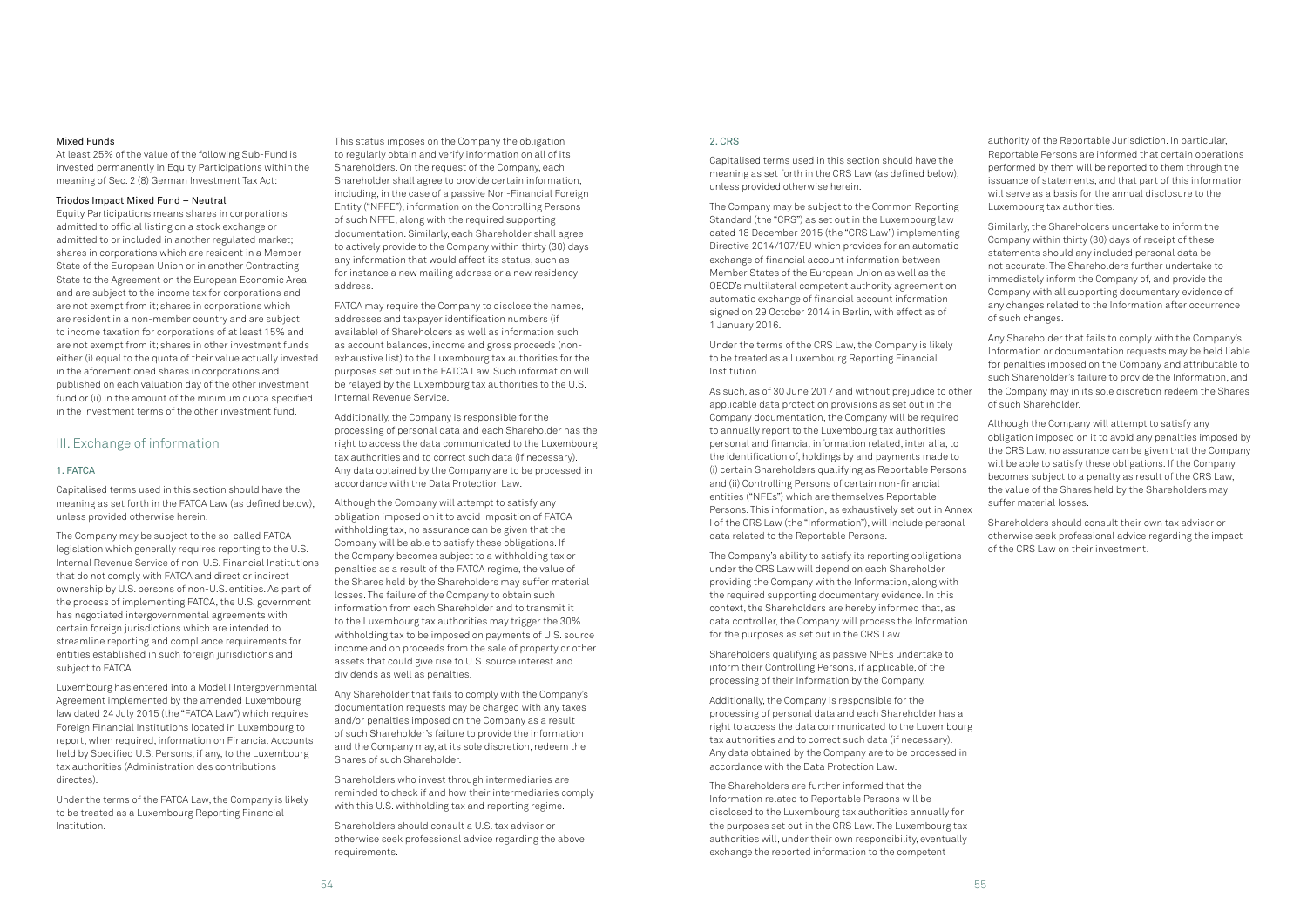### Meetings

The annual general meeting of Shareholders shall be held within four (4) months of the end of each financial year in the Grand Duchy of Luxembourg at the registered office of the Company or at such other place in the Grand Duchy of Luxembourg as may be specified in the convening notice of such meeting.

Other meetings of shareholders may be held at such places and times as may be specified in the respective notices of meeting.

The convening notice for every general meeting of shareholders shall contain the date, time, place and agenda of the meeting and may be made through announcements filed with the Luxembourg Trade and Companies Register and published at least fifteen (15) days before the meeting on the RESA and in a Luxembourg newspaper. In such case, notices by mail shall be sent at least eight (8) days before the meeting to the registered shareholders by ordinary mail (lettre missive).

Alternatively, the convening notices may be exclusively made by registered mail, or if the addressees have individually agreed to receive the convening notices by another means of communication ensuring access to the information, by such means of communication.

The Shareholders of any Sub-Fund may hold, at any time, general meetings to decide on any matters which relate exclusively to such Sub-Fund.

The Shareholders of any Class of Shares of any Sub-Fund may hold, at any time, general meetings to decide on any matters which relate exclusively to such Class of Shares.

### Reports

The Company publishes annually a detailed audited report on its activities and on the management of its assets; such report shall include, inter alia, the combined accounts relating to all the Sub-Funds, a detailed description of the assets of each Sub-Fund and a report from the Auditors.

The Company shall further publish semi-annual unaudited reports, including, inter alia, a description of the investments underlying the portfolio of each Sub-Fund and the number of Shares issued and redeemed since the last publication.

Copies of the aforementioned documents may be obtained free of charge by any person at the Registered Office.

The combined accounts of the Company shall be maintained in Euro being the currency of the share capital. The financial statements relating to the various separate Sub-Funds shall also be expressed in the Reference Currency of the Sub-Funds.

### Accounting year

The accounting year of the Company shall commence on the 1st January of each year and shall terminate on the 31st December of the same year.

### Dissolution and liquidation of the Company

The Company may at any time be dissolved with or without cause by a resolution of the general meeting of Shareholders subject to the quorum and majority requirements applicable for amendments to the Articles.

Whenever the share capital falls below two-thirds of the minimum capital of the Company, the question of the dissolution of the Company shall be referred to a general meeting of Shareholders by the Board of Directors. The general meeting, for which no quorum shall be required, shall decide by the simple majority of the Shares represented at the meeting.

The question of the dissolution of the Company shall also be referred to a general meeting of Shareholders whenever the share capital falls below one-fourth of the minimum capital of the Company; in such event, the general meeting shall be held without any quorum requirement and the dissolution may be decided by Shareholders holding one-fourth of the Shares represented at the meeting.

The meeting must be convened so that it is held within a period of forty days as from ascertainment that the Net Assets have fallen below two-thirds or one-fourth of the legal minimum, as the case may be.

Liquidation shall be carried out by one or several liquidators, who may be physical persons or legal entities, duly approved by the regulatory authority and appointed by the general meeting of Shareholders which shall determine their powers and their compensation.

The net proceeds of liquidation corresponding to each Class of Shares within each Sub-Fund shall be distributed by the liquidators to the holders of Shares of the relevant Class in the relevant Sub-Fund in proportion to their holding of such Shares in such Class.

Should the Company be voluntarily or compulsorily liquidated, its liquidation will be carried out in accordance with the provisions of the Law of 2010. Such Law specifies the steps to be taken to enable Shareholders to participate in the distribution(s) of the liquidation proceeds and provides for a deposit in escrow at the

Caisse de Consignation at the time of the close of liquidation. Amounts not claimed from escrow within the statute of limitation period shall be liable to be forfeited in accordance with the provisions of Luxembourg law.

### Liquidation of Sub-Funds

If the Net Assets of a Sub-Fund fall below the equivalent of EUR 5 million in any Reference Currency, which is the minimum level for a Sub-Fund to be operated in an economically efficient manner or in case of a substantial modification in the political, economic or monetary situation or as a matter of economic rationalisation, the Board of Directors may decide on a forced redemption of the remaining Shares in the Sub-Fund concerned without the Shareholders' approval being necessary. In this case, a notice relating to the closing of the Sub-Fund will be sent to all the Shareholders of this Sub-Fund. The said redemption will be effected on the basis of the Net Asset Value per Share calculated after all the assets attributable to this Sub-Fund have been sold.

Liquidation proceeds which have not been claimed by Shareholders at the time of the closure of the liquidation shall be deposited in escrow at the Caisse de Consignation in Luxembourg. Proceeds not claimed within the statutory period shall be forfeited in accordance with applicable laws and regulations.

### Mergers

The merger (i) of the Company, either as receiving or absorbed UCITS, with another Luxembourg or foreign UCITS (the "New UCITS") or a sub-fund thereof, as well as the merger (ii) of any Sub-Fund of the Company, either as receiving or absorbed Sub-Fund, with another existing Sub-Fund within the Company or another sub-fund within a New UCITS, or a New UCITS, shall be implemented in compliance with the Law of 2010 and the Articles, in particular with regard to the information that shall be provided to the Shareholders on the proposed merger and a project of the merger to be prepared by the Board of Directors.

### Documents available for inspection

Copies of the following documents may be obtained for inspection during usual business hours on any Business Day at the Registered Office and at the Management Company:

- (i) the Prospectus;
- (ii) the KIIDs;
- (iii) the Articles;
- (iv) the Depositary Bank and Principal Paying Agent Agreement entered into between the Company and the Depositary;
- (v) the Domiciliary and Corporate Agency Agreement entered into by the Company and the Domiciliary Agent;
- (vi) the Administration Agency Agreement entered into by the Company, the Administrative Agent and the Management Company;
- (vii) the Management Company Agreement entered into between the Company and the Management Company;
- (viii) the Distribution Agreement entered into between the Company and the Distributor and the list of (Sub-) Distributors appointed;
- (ix) the Collaboration Agreement entered into between the Management Company and the Depositary.

### Complaints handling

The Company has a complaints handling policy to guarantee a conscientious handling of complaints. The policy is, amongst others, applicable to complaints of investors in relation to the Company and the Sub-Funds. The Company has appointed a Complaints Handling Officer, who is responsible for implementation of the complaints handling policy.

Complaints are expected to be filed in writing to the attention of the Complaints Handling Officer with the reference "Complaint Filing" at the following address or e-mail:

Triodos SICAV I Attention: Complaints Handling Officer 11-13, Boulevard de la Foire L-1528 Luxembourg Grand-Duché de Luxembourg E-mail address: [TriodosIM@triodos.com](mailto:TriodosIM@triodos.com)

Complainants will be able to file complaints in English as well as in Dutch.

The following information shall be provided to ensure a prompt handling of the complaint:

- identity and contact details of the complainant;
- reason of the complaint and the resulting alleged damage or loss in relation thereof;
- where necessary, copies of any documentation supporting the complaint.

The Complaints Handling Officer must send an acknowledgment of receipt in writing within (10) ten Business Days of receipt of the complaint, unless the answer itself is provided to the complainant within this period.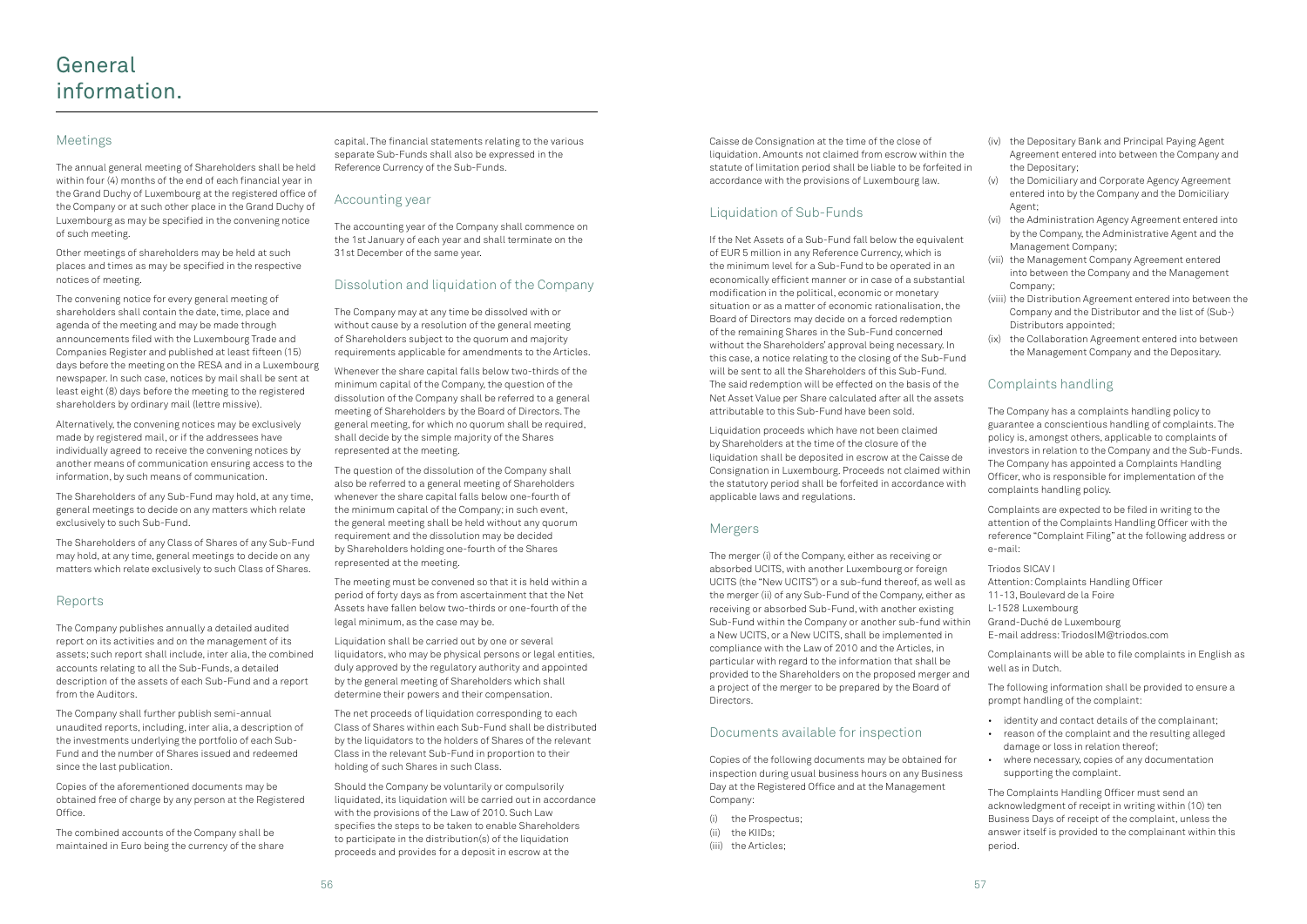If the Complainant did not obtain an answer or a satisfactory answer from the Complaints Handling Officer, it shall be given the opportunity to raise the Complaint up to the Board of Directors of the Company, without prejudice to the below paragraph. In this respect, the Complaints Handling Officer shall indicate to the complainant the means to contact the Board of Directors of the Company to escalate its complaint.

Where the complaint handling at the level of the Complaints Handling Officer did not result in a satisfactory answer for the complainant, the Complaints Handling Officer shall:

- provide the complainant with a full explanation of its position as regards to the complaint;
- inform the complainant, on paper or by way of another durable medium, of the existence of the out-of-court complaint resolution procedure before the CSSF and send a copy of the relevant CSSF regulation or the reference of the CSSF website;
- indicate to the complainant the different means to contact the CSSF to file a request; and
- inform the complainant, on paper or by way of another durable medium, that s/he can file a request with the CSSF and that, in this case, his/her request with the CSSF must be filed with the CSSF within one (1) year after the filing of the initial complaint with the Company.

### Proxy voting

The Company takes its responsibility as a shareholder seriously, strongly believing that by exercising its voting rights, it can exert a positive influence on a company's long term strategy. So the Company votes by proxy at shareholder meetings of all companies in which the Company invests. We also attend shareholder meetings to question the company's board or management on its sustainability performance. The Company has strict proxy voting guidelines which can be found on [www.triodos-im.com/socially-responsible-investing](http://www.triodos-im.com/socially-responsible-investing)

The Sub-Fund invests at least 67% of its Net Assets in shares of large cap companies that are listed on the worldwide markets, that comply with the sustainable investment strategy described in the general part of the Prospectus, in the section "Sustainability assessment", and that offer good investment prospects. Up to 33% of the Sub-Fund's Net Assets may be held in small and mid cap companies. The definition of the market capitalisation of small, mid and large cap companies is dynamic and is based on the index methodology used by MSCI. The Management Company will update the market capitalisation thresholds for small, mid and large cap companies at least once a year.

Up to 10% of the Net Assets may be held in cash. Under exceptional circumstances such as substantial uncertainties in the financial markets this percentage may be exceeded for a short period of time.

The information contained in this Supplement must be read in conjunction with the complete text of the Prospectus. 1. Profile of the typical investors The typical investor in the Sub-Fund would be a natural person or an Institutional Investor, who wants to invest in shares of publicly listed companies that combine good financial results with a good performance on environmental, social and governance issues. The typical investor can handle the risk of losing (part of or all) their investment. The Sub-Fund is designed for the investment objective of long-term capital growth through a portfolio that is well diversified across economic sectors and geographical regions. 2. Investment policy agenda. Triodos Global Equities Impact Fund is actively managed. It aims to achieve financial returns that are in line with the market. The Sub-Fund compares its returns with the MSCI World Index in EUR (converted to GBP with the London 16:00 exchange rates, depending on the share class) as a benchmark for global equity funds. This is a generally accepted index for worldwide equity funds that are well-diversified across sectors and regions. The investment policy that is pursued by Triodos Global Equities Impact Fund is not aimed at replicating or outperforming the benchmark. The Sub-Fund may deviate from the benchmark because it only invests in companies that meet strict sustainability criteria. The Sub-Fund believes that in the long term, sustainable investments offer more stable and higher risk-adjusted financial returns than non-sustainable investments. The Sub-Fund therefore tends to invest in companies on the basis of a long-term investment horizon.

In accordance with the "Investment restrictions" section of the general part of this Prospectus, the Sub-Fund may invest up to 10% of its Net Assets in Target Sub-Funds, subject to the compliance with the rules laid down in the "Investment restrictions" section. In such a case no subscription fee and no redemption fee shall be levied and the Management Company will levy no additional management fee.

The Sub-Fund may not invest more than 10% of its Net Assets in shares or units of other UCITS or other UCIs.

The Sub-Fund uses the commitment approach to calculate its global exposure.

#### 3. Return

Triodos Global Equities Impact Fund invests worldwide in shares of listed companies that meet strict sustainability criteria. By entering into a dialogue with these companies, the Sub-Fund aims to further advance the sustainability

### 4. Special risk consideration

The Triodos investment universe does not represent regular country or sector indices. The performance of the Sub-Fund can temporarily differ from these indices both in a positive and in a negative way. The Sub-Fund aims to diversify its investments geographically and across sectors and themes, but as it focuses on companies with sustainable activities, the return of the Sub-Fund is likely to differ from other large cap funds that invest globally.

### 5. Protection of Shareholders

With respect to the protection of Shareholders in case of Net Asset Value calculation error, the Company complies with the principles and rules set out in CSSF circular 02/77 of 27 November 2002 as amended or restated from time to time and the tolerance threshold applicable for the Net Asset Value calculation error will be 1.0%.

### 6. Reference currency

The Reference Currency of the Sub-Fund is the Euro.

### 7. Minimum investment requirements

The table below shows the Minimum Holding Investment, the Minimum Initial Investment and the Minimum Subsequent Investment requirements for each Class of Shares.

All Minimum Investment Requirements are subject to the discretion of the Board of Directors to accept lesser amounts.

## Triodos Global Equities Impact Fund.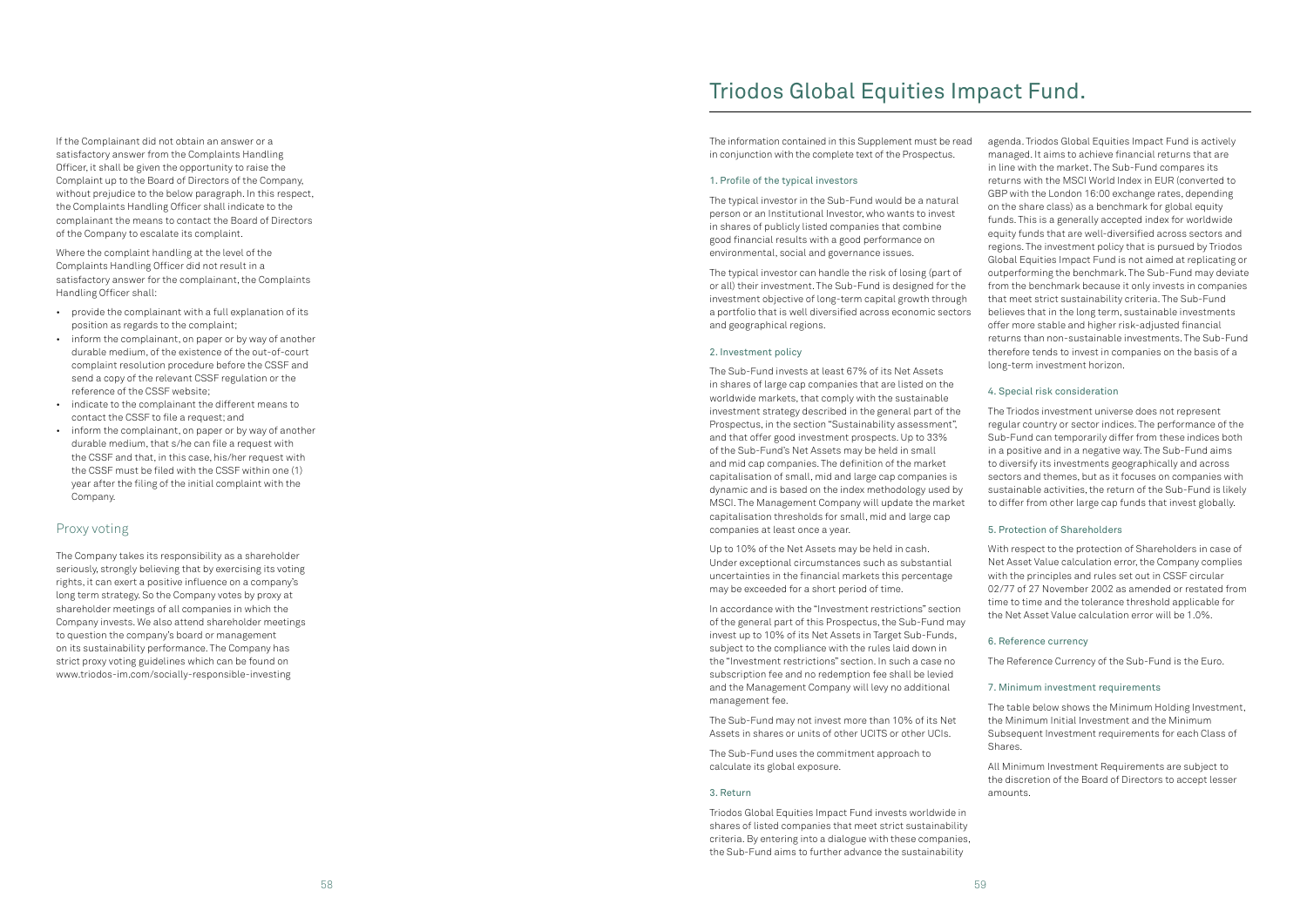|                                | Minimum Holding<br>Investment | Minimum Initial<br>Investment | Minimum Subsequent<br>Investment |
|--------------------------------|-------------------------------|-------------------------------|----------------------------------|
| Class "P" Shares               | No minimum                    | No minimum                    | No minimum                       |
| Class "R" Shares               | No minimum                    | No minimum                    | No minimum                       |
| Class "Z" Shares               | No minimum                    | No minimum                    | No minimum                       |
| Class "I" Shares               | EUR 1,000,000                 | EUR 1,000,000                 | No minimum                       |
| Class "I-II" Shares            | EUR 25,000,000                | EUR 25,000,000                | No minimum                       |
| Class "K-Retail" Shares        | No minimum                    | No minimum                    | No minimum                       |
| Class "K-Institutional" Shares | GBP 800,000                   | GBP 800,000                   | No minimum                       |

### 8. Frequency of the Net Asset Value calculation and valuation day

The Net Asset Value per Share of each Class of the Sub-Fund is calculated on each Business Day (the "Valuation Day").

### 9. Subscriptions

### Subscriptions during the Initial Offering Period of Shares

The Initial Offering Period for the British Pounddenominated Class "K-Institutional" Shares – Distribution was 17 February 2017 at the Initial Subscription Price of GBP 20. In case no subscription is received in the Initial Offering Period, the Initial Subscription Price shall remain the same until a first subscription in the relevant Class of Shares is received.

### Subscriptions after the Initial Offering Period of Shares

After the relevant Initial Offering Period, Shares may be offered for subscription to any investors without reserving the existing Shareholders a pre-emptive right to subscription.

All applications must be received in good order by the Registrar Agent prior to 2.00 p.m. (Central European Time) on the Business Day preceding the relevant Valuation Day.

Any application received after the time aforesaid shall be deemed to be made in respect of the Valuation Day next following such relevant Valuation Day.

Payment of the subscription monies must be received by the Depositary in the relevant Reference Currency of a Class, within two Business Days after the relevant Valuation Day. In the event of a late payment, the investor may be charged with an interest.

#### 10. Redemptions

All redemption requests must be received in good order by the Registrar Agent prior to 2.00 p.m. (Central European Time) on the Business Day preceding the relevant Valuation Day.

Redemption proceeds shall be paid in the relevant Reference Currency usually within two Business Days

after the relevant Valuation Day. Redemption proceeds may be converted into any freely convertible currency on a Shareholder's request and at his own expense.

### 11. Conversions

Shares of the Sub-Fund may be converted into Shares of other Sub-Funds within the same Class of Shares, as further described under Section "Conversion of shares" of the Prospectus. If appropriate, Shareholders may also have the right to convert their Shares from one Class to Shares of another Class within the same or another Sub-Fund subject to the requirements and procedure set forth under Section "Conversion of shares" of the Prospectus.

### 12. Charges and expenses

See section "Charges and expenses" of the general part of this Prospectus.

| Class of<br><b>Shares</b>                                         | Management<br>Fee | Service<br>Fee | <b>ISIN Code</b> |
|-------------------------------------------------------------------|-------------------|----------------|------------------|
| Euro-denominated<br>Class P-Capitalisation                        | Not launched yet  |                |                  |
| Euro-denominated<br>Class R-Capitalisation                        | 1.30%             | 0.20%          | LU0278271951     |
| Euro-denominated<br>Class R-Distribution                          | 1.30%             | 0.20%          | LU0278272413     |
| Euro-denominated<br>Class Z-Capitalisation                        | 0.75%             | 0.20%          | LU0785617340     |
| Euro-denominated<br>Class Z-Distribution                          | 0.75%             | 0.20%          | LU0785617423     |
| Euro-denominated<br>Class I-Capitalisation                        | 0.60%             | 0.15%          | LU0309381191     |
| Euro-denominated<br>Class I-Distribution                          | 0.60%             | 0.15%          | LU0309381514     |
| Euro-denominated<br>Class I-II-Capitalisation                     | 0.45%             | 0.15%          | LU1782629478     |
| Euro-denominated<br>Class I-II-Distribution                       | 0.45%             | 0.15%          | LU1782629551     |
| British Pound-denominated<br>Class K-Retail-Capitalisation        | 0.75%             | 0.20%          | LU0785617183     |
| British Pound-denominated<br>Class K-Retail-Distribution          | 0.75%             | 0.20%          | LU0785617266     |
| British Pound-denominated<br>Class K-Institutional-Capitalisation | 0.60%             | 0.15%          | LU1092519765     |
| British Pound-denominated<br>Class K-Institutional-Distribution   | 0.60%             | 0.15%          | LU1092519849     |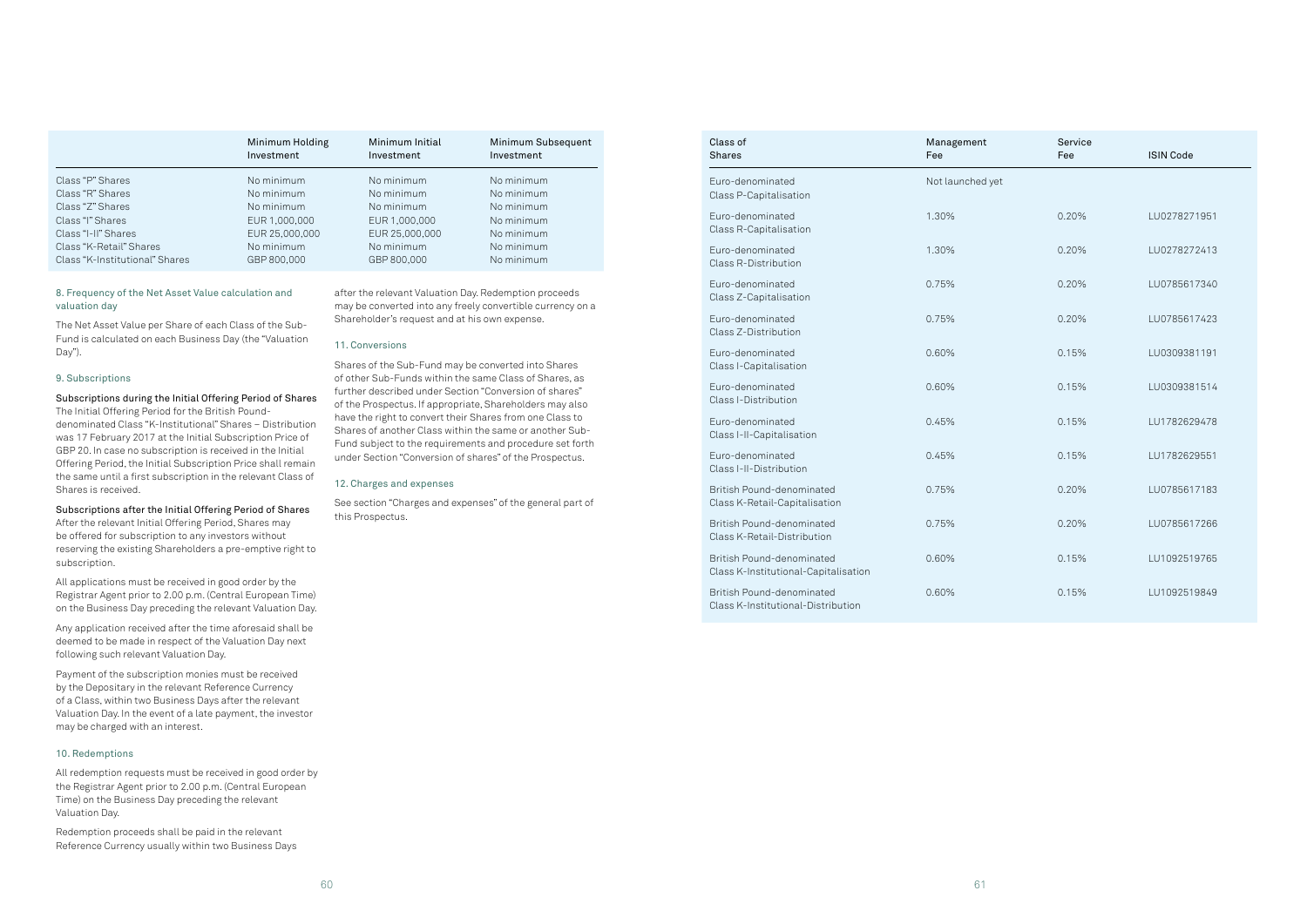The information contained in this Supplement must be read in conjunction with the complete text of the Prospectus.

### 1. Profile of the typical investors

The typical investor in the Sub-Fund would be a natural person or an Institutional Investor, who wants to invest in (i) Corporate Bonds, (ii) Sovereign Bonds, (iii) Sub Sovereign Bonds and (iv) Impact Bonds that combine good financial results with a good performance on environmental, social and governance issues.

The typical investor can handle the risk of losing (part of or all) their investment. The Sub-Fund is designed for the investment objective of long-term capital growth.

#### 2. Investment policy

The Sub-Fund primarily invests in Euro-denominated Corporate Bonds, Impact Bonds, Sovereign Bonds and Sub Sovereign Bonds which comply with the sustainable investment strategy described in the general part of the Prospectus, in the section "Sustainability assessment", and offer good investment prospects.

Corporate Bonds, Impact Bonds and Sub Sovereign Bonds not issued by regional or local authorities must be rated at least investment grade. Ratings of the following rating agencies are considered: Standard & Poor's, Moody's or Fitch. If a bond is rated by several agencies, then the arithmetic average rating is attached to the bond. If a bond is not rated, the rating of its parent is applied to determine whether the bond is eligible for the Sub-Fund. The rating is consolidated to the nearest rating grade. Rating notches are not used.

Euro-denominated Sovereign Bonds and Sub Sovereign Bonds issued by regional or local authorities must be rated at least investment grade. Ratings of the following rating agencies are considered: Standard & Poor's, Moody's or Fitch. For Sovereign Bonds and Sub Sovereign Bonds issued by regional or local authorities, individual bond rating is not used. Instead, the average (including unsolicited) long-term local currency sovereign debt rating is used.

Up to 10% of the Net Assets may be held in cash. Under exceptional circumstances such as substantial uncertainties in the financial markets this percentage may be exceeded for a short period of time.

In accordance with the "Investment restrictions" section of the general part of this Prospectus, the Sub-Fund may invest up to 10% of its Net Assets in Target Sub-Funds, subject to the compliance with the rules laid down in the "Investment restrictions" section. In such a case no subscription fee and no redemption fee shall be levied

and the Management Company will levy no additional management fee.

The Sub-Fund may not invest more than 10% of its Net Assets in shares or units of other UCITS or other UCIs.

The Sub-Fund uses the commitment approach to calculate its global exposure.

### 3. Return

Triodos Euro Bond Impact Fund invests worldwide in Impact Bonds and bonds issued by listed companies that meet strict sustainability criteria. By entering into a dialogue with these companies, the Sub-Fund aims to further advance the sustainability agenda. In addition to Impact Bonds and Corporate Bonds, the Sub-Fund also invests in Sovereign and Sub Sovereign Bonds for liquidity and risk management purposes. Triodos Euro Bond Impact Fund is actively managed. It aims to achieve financial returns that are in line with the market. The Sub-Fund compares its returns with the iBoxx Euro Nonsovereigns Eurozone Net Total Return (60%) and the iBoxx Euro Sovereigns Eurozone Net Total Return (40%). These are generally accepted indices for (non-sustainable) worldwide diversified bond funds. The investment policy that is pursued by Triodos Euro Bond Impact Fund is not aimed at replicating or outperforming the benchmark. The Sub-Fund may deviate from the benchmark because it only invests in bonds that meet strict sustainability criteria. The Sub-Fund believes that in the long term, sustainable investments offer more stable and higher risk-adjusted financial returns than non-sustainable investments. The Sub-Fund therefore tends to invest in companies, Impact Bonds, Sovereign and Sub Sovereign Bonds on the basis of a long-term investment horizon.

#### 4. Special risk consideration

The Triodos investment universe does not represent regular country or sector indices. The performance of the Sub-Fund can temporarily differ from these indices both in a positive and in a negative way.

#### 5. Protection of Shareholders

With respect to the protection of Shareholders in case of Net Asset Value calculation error, the Company complies with the principles and rules set out in CSSF circular 02/77 of 27 November 2002 as amended or restated from time to time and the tolerance threshold applicable for the Net Asset Value calculation error will be 0.5%.

#### 6. Reference currency

The Reference Currency of the Sub-Fund is the Euro.

## Triodos Euro Bond Impact Fund.

|                     | Minimum Holding<br>Investment | Minimum Initial<br>Investment | Minimum Subsequent<br>Investment |
|---------------------|-------------------------------|-------------------------------|----------------------------------|
| Class "P" Shares    | No minimum                    | No minimum                    | No minimum                       |
| Class "R" Shares    | No minimum                    | No minimum                    | No minimum                       |
| Class "Z" Shares    | No minimum                    | No minimum                    | No minimum                       |
| Class "I" Shares    | EUR 1,000,000                 | EUR 1,000,000                 | No minimum                       |
| Class "I-II" Shares | EUR 25,000,000                | EUR 25,000,000                | No minimum                       |

#### 7. Minimum investment requirements

The table above shows the Minimum Holding Investment, the Minimum Initial Investment and the Minimum Subsequent Investment requirements for each Class of Shares.

All Minimum Investment Requirements are subject to the discretion of the Board of Directors to accept lesser amounts.

### 8. Frequency of the Net Asset Value calculation and valuation day

The Net Asset Value per Share of each Class of the Sub-Fund is calculated on each Business Day (the "Valuation Day").

#### 9. Subscriptions

All applications must be received in good order by the Registrar Agent prior to 2.00 p.m. (Central European Time) on the Business Day preceding the relevant Valuation Day.

Any application received after the time aforesaid shall be deemed to be made in respect of the Valuation Day next following such relevant Valuation Day.

Payment of the subscription monies must be received by the Depositary in the relevant Reference Currency of a Class, within two Business Days after the relevant Valuation Day. In the event of a late payment, the investor may be charged with an interest.

#### 10. Redemptions

All redemption requests must be received in good order by the Registrar Agent prior to 2.00 p.m. (Central European Time) on the Business Day preceding the relevant Valuation Day.

Redemption proceeds shall be paid in the relevant Reference Currency usually within two Business Days after the relevant Valuation Day. Redemption proceeds may be converted into any freely convertible currency on a Shareholder's request and at his own expense.

### 11. Conversions

Shares of the Sub-Fund may be converted into Shares of other Sub-Funds within the same Class of Shares, as further described under Section "Conversion of shares" of the Prospectus. If appropriate, Shareholders may also have the right to convert their Shares from one Class to Shares of another Class within the same or another Sub-Fund subject to the requirements and procedure set forth under Section "Conversion of shares" of the Prospectus.

### 12. Charges and expenses

See section "Charges and expenses" of the general part of this Prospectus.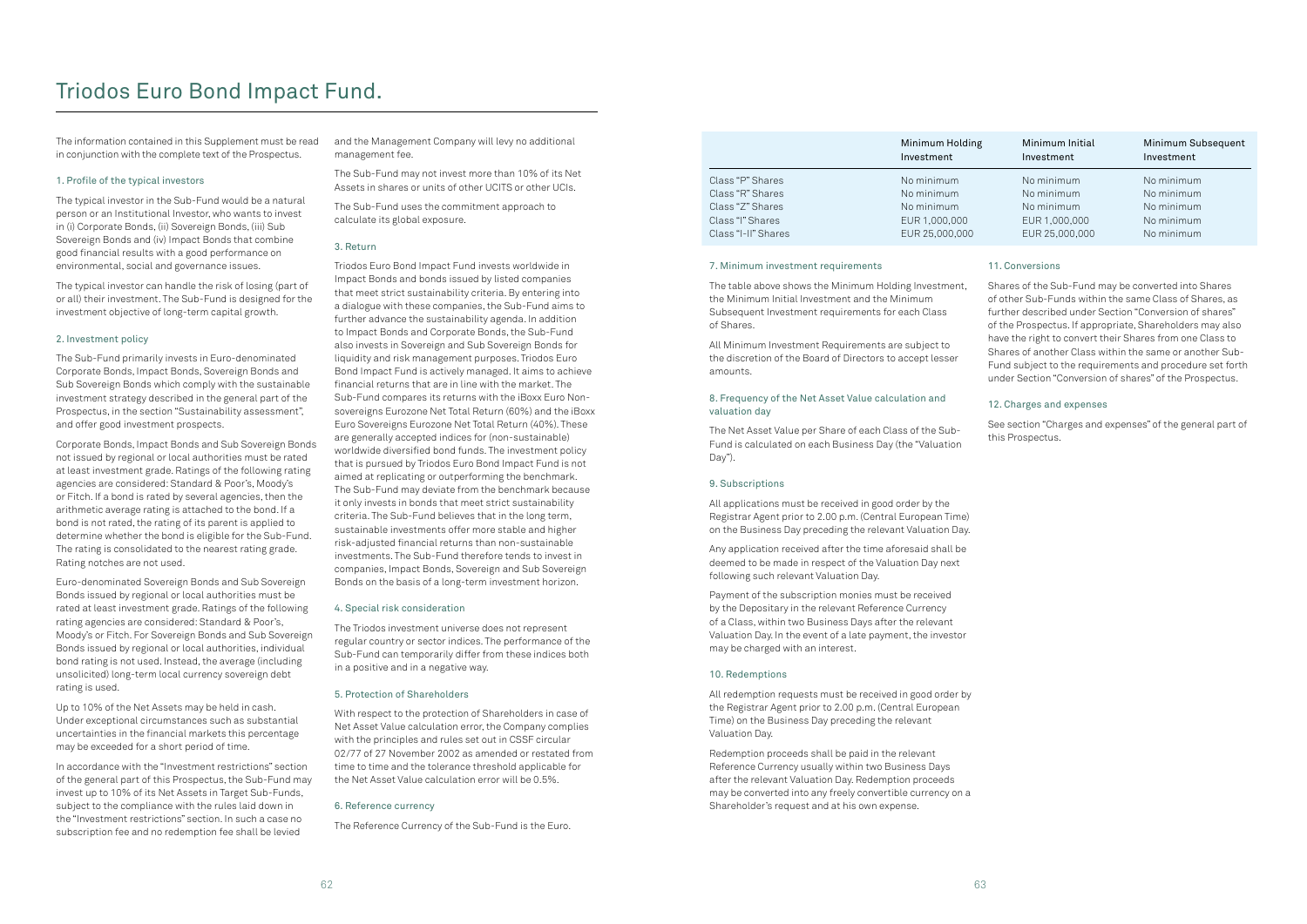| Class of<br><b>Shares</b>                     | Management<br>Fee | Service<br>Fee | <b>ISIN Code</b> |
|-----------------------------------------------|-------------------|----------------|------------------|
| Euro-denominated<br>Class P-Capitalisation    | Not launched yet  |                |                  |
| Euro-denominated<br>Class R-Capitalisation    | 0.80%             | 0.20%          | LU0278272504     |
| Euro-denominated<br>Class R-Distribution      | 0.80%             | 0.20%          | LU0278272769     |
| Euro-denominated<br>Class Z-Capitalisation    | 0.40%             | 0.20%          | LU0785617852     |
| Euro-denominated<br>Class Z-Distribution      | 0.40%             | 0.20%          | LU0785617936     |
| Euro-denominated<br>Class I-Capitalisation    | 0.35%             | 0.15%          | LU0309381605     |
| Euro-denominated<br>Class I-Distribution      | 0.35%             | 0.15%          | LU0309381860     |
| Euro-denominated<br>Class I-II-Capitalisation | 0.20%             | 0.15%          | LU1782629122     |
| Euro-denominated<br>Class I-II-Distribution   | 0.20%             | 0.15%          | LU1782629395     |

The information contained in this Supplement must be read in conjunction with the complete text of the Prospectus.

### 1. Profile of the typical investors

The typical investor in the Sub-Fund would be a natural person or an Institutional Investor, who wants to invest in (i) Corporate Bonds, (ii) Sovereign Bonds, (iii) Sub Sovereign Bonds and (iv) Impact Bonds that combine good financial results with a good performance on environmental, social and governance issues.

The typical investor can handle the risk of losing (part of or all) their investment. The Sub-Fund is designed for the investment objective of long-term capital growth.

denominated Corporate Bonds, Impact Bonds, Sovereign Bonds and Sub Sovereign Bonds which comply with the part of the Prospectus, in the section "Sustainability assessment", and offer good investment prospects.

Sovereign Bonds issued by regional or local authorities must be rated at least investment grade. Ratings of the following rating agencies are considered: Standard & Poor's, Moody's or Fitch. For Sovereign Bonds and Sub Sovereign Bonds issued by regional or local authorities, individual bond rating is not used. Instead, the average (including unsolicited) long-term local currency sovereign debt rating is used.

Up to 10% of the Net Assets may be held in cash. Under exceptional circumstances such as substantial uncertainties in the financial markets this percentage may be exceeded for a short period of time.

In accordance with the "Investment restrictions" section of the general part of this Prospectus, the Sub-Fund may invest up to 10% of its Net Assets in Target Sub-Funds,

2. Investment policy The Sub-Fund primarily invests in British Poundsustainable investment strategy described in the general British Pound-denominated Corporate Bonds, Impact Bonds and Sub Sovereign Bonds not issued by regional or local authorities must be rated at least investment grade. However, the Sub-Fund may invest up to 5% of the Net Assets in Corporate Bonds and Impact Bonds that are non-rated or below investment grade. Ratings of the following rating agencies are considered: Standard & Poor's, Moody's or Fitch. If a bond is rated by several agencies, then the arithmetic average rating is attached to the bond. If a bond is not rated, the rating of its parent is applied to determine whether the bond is eligible for the Sub-Fund. The rating is consolidated to the nearest rating grade. Rating notches are not used. British Pound-denominated Sovereign Bonds and Sub Triodos Sterling Bond Impact Fund invests worldwide in Impact Bonds and bonds issued by listed companies that meet strict sustainability criteria. By entering into a dialogue with these companies, the Sub-Fund aims to further advance the sustainability agenda. In addition to Impact Bonds and Corporate Bonds, the Sub-Fund also invests in Sovereign and Sub Sovereign Bonds for liquidity and risk management purposes. Triodos Sterling Bond Impact Fund is actively managed. It aims to achieve financial returns that are in line with the market. The Sub-Fund compares its returns with the Bloomberg Barclays UK Gilt 1-5 year Total Return Unhedged GBP index (50%) and the Bloomberg Barclays Sterling Non-Gilts Total Return Value Unhedged GBP index (50%). These are generally accepted indices for (non-sustainable) worldwide diversified bond funds investing in British Pound-denominated bonds. The investment policy that is pursued by Triodos Sterling Bond Impact Fund is not aimed at replicating or outperforming the benchmark. The Sub-Fund may deviate from the benchmark because it only invests in bonds that meet strict sustainability criteria. The Sub-Fund believes that in the long term, sustainable investments offer more stable and higher risk-adjusted financial returns than non-sustainable investments. The Sub-Fund therefore tends to invest in companies, Impact Bonds, Sovereign and Sub Sovereign Bonds on the basis of a long-term investment horizon.

subject to the compliance with the rules laid down in the "Investment restrictions" section. In such a case no subscription fee and no redemption fee shall be levied and the Management Company will levy no additional management fee.

The Sub-Fund may not invest more than 10% of its Net Assets in shares or units of other UCITS or other UCIs.

The Sub-Fund uses the commitment approach to calculate its global exposure.

### 3. Return

### 4. Special risk consideration

The Triodos investment universe does not represent regular country or sector indices. The performance of the Sub-Fund can temporarily differ from these indices both in a positive and in a negative way.

### 5. Protection of Shareholders

With respect to the protection of Shareholders in case of Net Asset Value calculation error, the Company complies with the principles and rules set out in CSSF circular 02/77 of 27 November 2002 as amended or restated from time to time and the tolerance threshold applicable for the Net Asset Value calculation error will be 0.5%.

# Triodos Sterling Bond Impact Fund.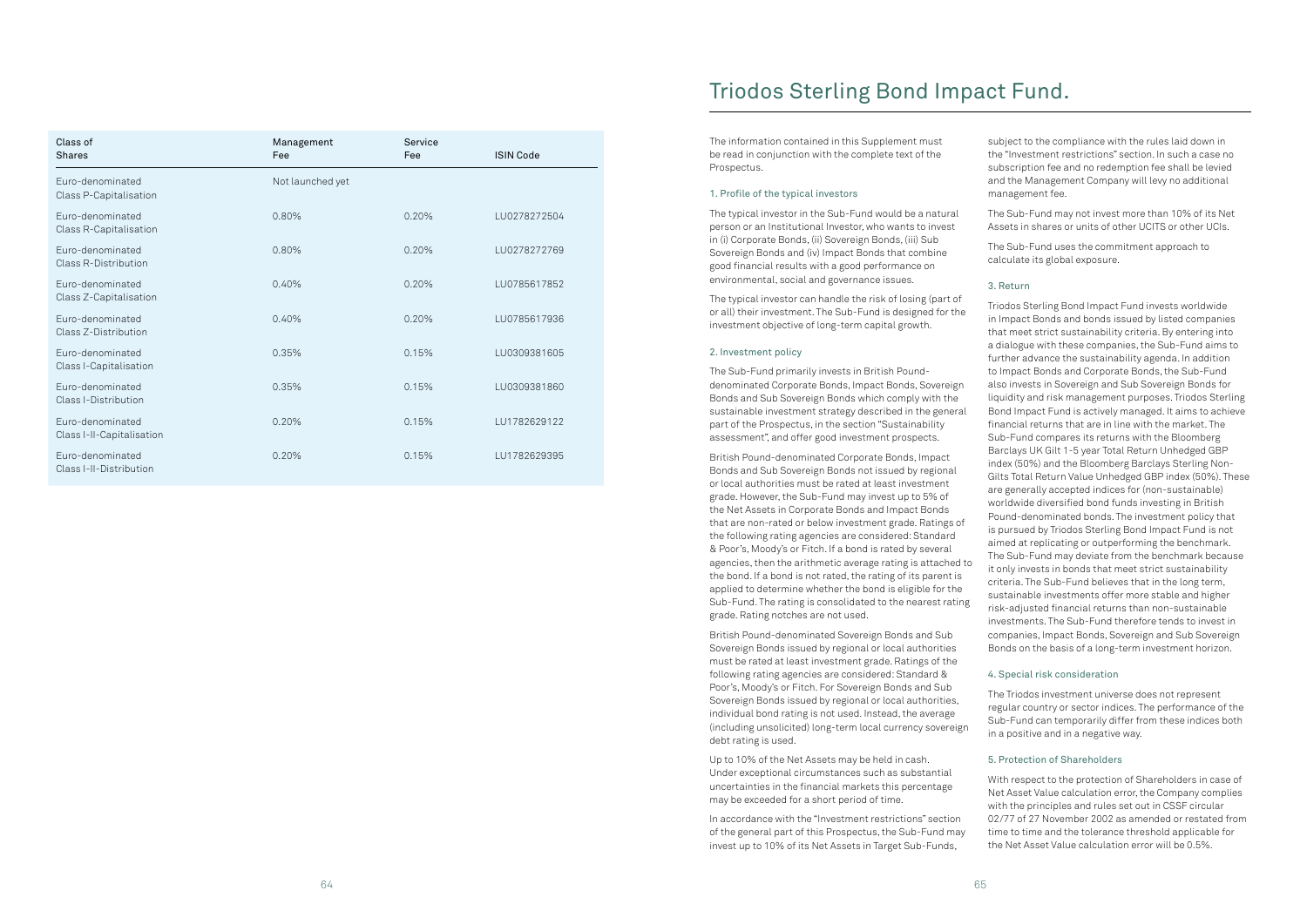#### 6. Reference currency

The Reference Currency of the Sub-Fund is the British Pound.

#### 7. Minimum investment requirements

The table above shows the Minimum Holding Investment, the Minimum Initial Investment and the Minimum Subsequent Investment requirements for each Class of Shares.

All Minimum Investment Requirements are subject to the discretion of the Board of Directors to accept lesser amounts.

### 8. Frequency of the Net Asset Value calculation and valuation day

The Net Asset Value per Share of each Class of the Sub-Fund is calculated on each Business Day (the "Valuation Day").

#### 9. Subscriptions

### Subscriptions during the Initial Offering Period of Shares

The Initial Offering Period for the British Pounddenominated Class "K-Institutional" Shares – Distribution was between 21 September 2020 and 30 October 2020 2.00 p.m. (Central European Time) at the Initial Subscription Price of GBP 20. In case no subscription is received in the Initial Offering Period, the Initial Subscription Price shall remain the same until a first subscription in the relevant Class of Shares is received.

#### Subscriptions after the Initial Offering Period of Shares

After the relevant Initial Offering Period, Shares may be offered for subscription to any investors without reserving the existing Shareholders a pre-emptive right to subscription.

All applications must be received in good order by the Registrar Agent prior to 2.00 p.m. (Central European Time) on the Business Day preceding the relevant Valuation Day.

Any application received after the time aforesaid shall be deemed to be made in respect of the Valuation Day next following such relevant Valuation Day.

Payment of the subscription monies must be received by the Depositary in the relevant Reference Currency of a Class, within two Business Days after the relevant Valuation Day. In the event of a late payment, the investor may be charged with an interest.

#### 10. Redemptions

All redemption requests must be received in good order by the Registrar Agent prior to 2.00 p.m. (Central European Time) on the Business Day preceding the relevant Valuation Day.

Redemption proceeds shall be paid in the relevant Reference Currency usually within two Business Days after the relevant Valuation Day. Redemption proceeds may be converted into any freely convertible currency on a Shareholder's request and at his own expense.

#### 11. Conversions

Shares of the Sub-Fund may be converted into Shares of other Sub-Funds within the same Class of Shares, as further described under Section "Conversion of shares" of the Prospectus. If appropriate, Shareholders may also have the right to convert their Shares from one Class to Shares of another Class within the same or another Sub-Fund subject to the requirements and procedure set forth under Section "Conversion of shares" of the Prospectus.

#### 12. Charges and expenses

See section "Charges and expenses" of the general part of this Prospectus.

The maximum formation expenses for the launching of the Sub-Fund may not exceed EUR 40,000. In accordance with the Section "Charges and expenses" of the Prospectus, these expenses are borne by the Sub-Fund and, where applicable, will be written off in proportion to its Net Assets over a period not exceeding five year.

|                                | Minimum Holding | Minimum Initial | Minimum Subsequent |
|--------------------------------|-----------------|-----------------|--------------------|
|                                | Investment      | Investment      | Investment         |
| Class "P" Shares               | No minimum      | No minimum      | No minimum         |
| Class "K-Retail" Shares        | No minimum      | No minimum      | No minimum         |
| Class "K-Institutional" Shares | GBP 800,000     | GBP 800,000     | No minimum         |

| Class of<br><b>Shares</b>                                         | Management<br>$\text{Fe}e^1$ | Service<br>Fee | <b>ISIN Code</b> |
|-------------------------------------------------------------------|------------------------------|----------------|------------------|
| British Pound-denominated<br>Class P-Capitalisation               | Not launched yet             |                |                  |
| British Pound-denominated<br>Class K-Retail-Capitalisation        | $0.50\%$                     | 0.20%          | LU2113918556     |
| British Pound-denominated<br>Class K-Retail-Distribution          | 0.50%                        | 0.20%          | LU2113918630     |
| British Pound-denominated<br>Class K-Institutional-Capitalisation | 0.40%                        | 0.15%          | LU2113918713     |
| British Pound-denominated<br>Class K-Institutional-Distribution   | 0.40%                        | 0.15%          | LU2113918804     |

<sup>1</sup> The Management Company has waived its Management Fee for all the Classes of Shares launched in this Sub-fund as of the day of the launching of the Sub-Fund (i.e. 30 October 2020) until 31 January 2021.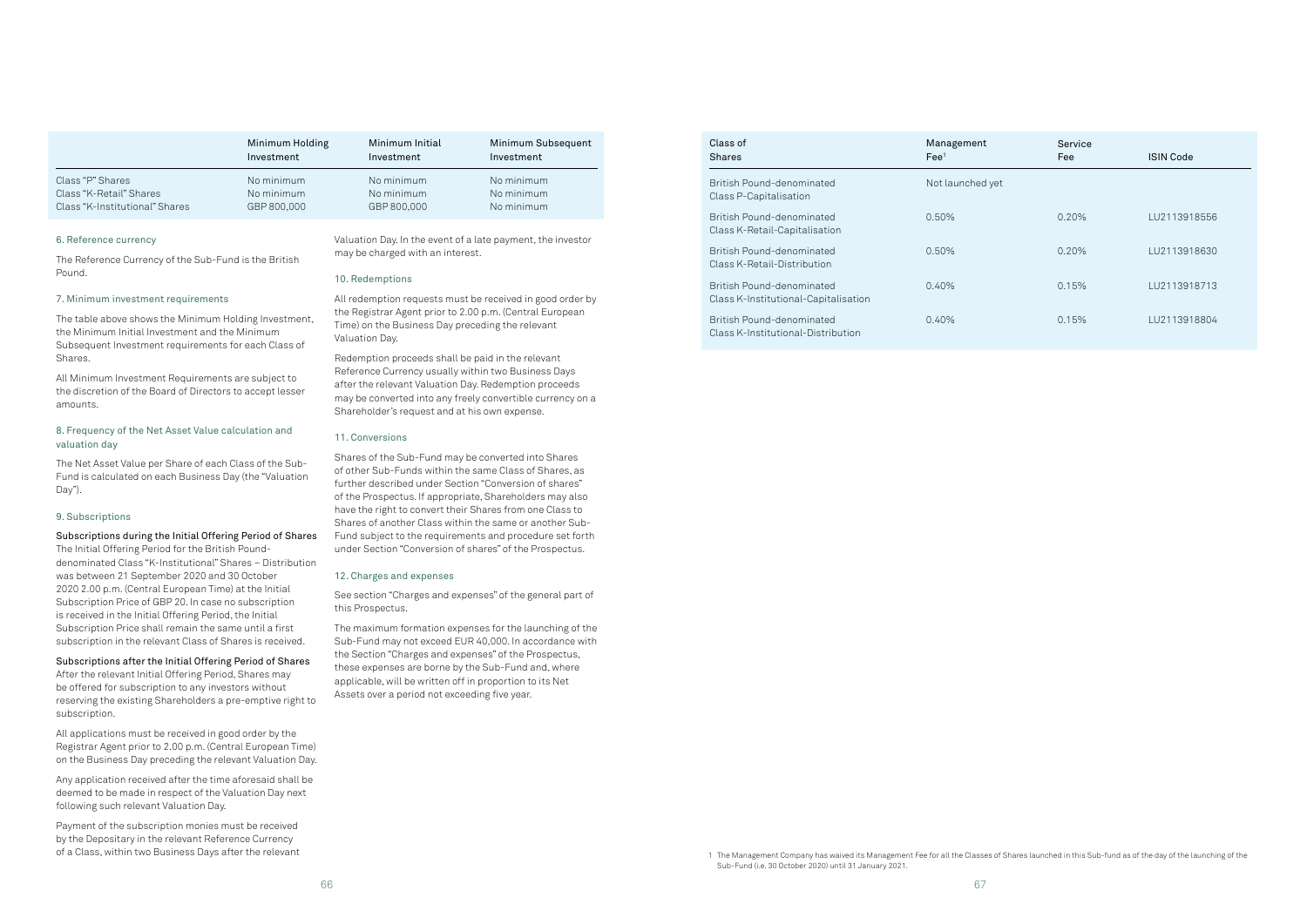The information contained in this Supplement must be read in conjunction with the complete text of the Prospectus.

### 1. Profile of the typical investors

The typical investor in the Sub-Fund would be a natural person or an Institutional Investor, who wants to invest in shares of listed companies and (i) Corporate Bonds, (ii) Sovereign Bonds (iii) Sub Sovereign Bonds and (iv) Impact Bonds that combine good financial results with a good performance on environmental, social and governance issues.

The typical investor can handle the risk of losing (part of or all) their investment. The Sub-Fund is designed for the investment objective of long-term capital growth.

### 2. Investment policy

The Sub-Fund primarily invests in shares of large cap companies that are listed on the worldwide markets, and in Euro-denominated Corporate Bonds, Impact Bonds, Sovereign Bonds and Sub Sovereign Bonds which comply with the sustainable investment strategy described in the general part of the Prospectus, in the section "Sustainability assessment", and offer good investment prospects.

These investments will have the same characteristics as the investments described in the investment policy of Triodos Global Equities Impact Fund and Triodos Euro Bond Impact Fund.

The Sub-Fund may also invest in units or shares of UCITS and/or UCIs which offer the possibility to enhance the sustainable profile of the Sub-Fund. Investments in units or shares of UCITS and/or UCIs may be allowed up to a maximum of 10% of the Sub-Fund's Net Assets. The selected UCITS and/or UCIs shall provide for sufficient liquidity.

Triodos Impact Mixed Fund - Defensive adjusts the allocation between shares and bonds in order to take advantage of market developments, within the following ranges:

Shares minimum 20% - maximum 30% Bonds minimum 60% - maximum 80%

Up to 20% of the Net Assets may be held in cash. Under exceptional circumstances such as substantial uncertainties in the financial markets this percentage may be exceeded for a short period of time.

In accordance with the "Investment restrictions" section of the general part of this Prospectus, the Sub-Fund may invest up to 10% of its Net Assets in Target Sub-Funds, subject to the compliance with the rules laid down in the "Investment restrictions" section. In such a case no

subscription fee and no redemption fee shall be levied and the Management Company will levy no additional management fee.

The Sub-Fund uses the commitment approach to calculate its global exposure.

### 3. Return

Triodos Impact Mixed Fund - Defensive invests worldwide in shares, Impact Bonds and bonds issued by listed companies that meet strict sustainability criteria. By entering into a dialogue with these companies, the Sub-Fund aims to further advance the sustainability agenda. In addition to Impact Bonds and Corporate Bonds, the Sub-Fund also invests in Sovereign and Sub Sovereign Bonds for liquidity and risk management purposes. In principle 25% of the portfolio is invested in shares and 75% is invested in bonds. Triodos Impact Mixed Fund - Defensive is actively managed. It aims to achieve financial returns that are in line with the market. The Sub-Fund compares its returns with the MSCI World Index in EUR (converted to GBP with the London 16:00 exchange rates, depending on the share class) (25%), the iBoxx Euro Non-sovereigns Eurozone Net Total Return (45%) and the iBoxx Euro Sovereigns Eurozone Net Total Return (30%). These are generally accepted indices for (non-sustainable) worldwide diversified equity and bond funds. The investment policy that is pursued by Triodos Impact Mixed Fund - Defensive is not aimed at replicating or outperforming the benchmark. The Sub-Fund may deviate from the benchmark because it only invests in equity and bonds that meet strict sustainability criteria. The Sub-Fund believes that in the long term, sustainable investments offer more stable and higher risk-adjusted financial returns than non-sustainable investments. The Sub-Fund therefore tends to invest in companies, Impact Bonds, Sovereign and Sub Sovereign Bonds on the basis of a long-term investment horizon.

#### 4. Special risk consideration

The Triodos investment universe does not represent regular country or sector indices. The performance of the Sub-Fund can temporarily differ from these indices both in a positive and in a negative way.

### 5. Protection of Shareholders

With respect to the protection of Shareholders in case of Net Asset Value calculation error, the Company complies with the principles and rules set out in CSSF circular 02/77 of 27 November 2002 as amended or restated from time to time and the tolerance threshold applicable for the Net Asset Value calculation error will be 0.5%.

### 6. Reference currency

The Reference Currency of the Sub-Fund is the Euro.

### 7. Minimum investment requirements

The table above shows the Minimum Holding Investment, the Minimum Initial Investment and the Minimum Subsequent Investment requirements for each Class of Shares.

All Minimum Investment Requirements are subject to the discretion of the Board of Directors to accept lesser amounts.

### 8. Frequency of the Net Asset Value calculation and valuation day

The Net Asset Value per Share of each Class of the Sub-Fund is calculated on each Business Day (the "Valuation Day").

#### 9. Subscriptions

Subscriptions during the Initial Offering Period of Shares The Initial Offering Period for the Euro-denominated Classes "Z" Shares – Capitalisation and "I" Shares – Distribution was between 15 May 2019 and 21 June 2019 2.00 p.m. (Central European Time) at the Initial Subscription Price of EUR 25. In case no subscription is received in the Initial Offering Period, the Initial Subscription Price shall remain the same until a first subscription in the relevant Class of Shares is received.

Euro-denominated Class "I-II" Shares is not launched for the time being. The Prospectus will be updated upon decision of the Board of Directors to open such Class to subscription.

### Subscriptions after the Initial Offering Period of Shares

After the relevant Initial Offering Period, Shares may be offered for subscription to any investors without reserving the existing Shareholders a pre-emptive right to subscription.

All applications must be received in good order by the Registrar Agent prior to 2.00 p.m. (Central European Time) on the Business Day preceding the relevant Valuation Day. Any application received after the time aforesaid shall be deemed to be made in respect of the Valuation Day next following such relevant Valuation Day.

Payment of the subscription monies must be received by the Depositary in the relevant Reference Currency of a Class, within two Business Days after the relevant Valuation Day. In the event of a late payment, the investor may be charged with an interest.

### 10. Redemptions

All redemption requests must be received in good order by the Registrar Agent prior to 2.00 p.m. (Central European Time) on the Business Day preceding the relevant Valuation Day.

Redemption proceeds shall be paid in the relevant Reference Currency usually within two Business Days after the relevant Valuation Day. Redemption proceeds may be converted into any freely convertible currency on a Shareholder's request and at his own expense.

### 11. Conversions

Shares of the Sub-Fund may be converted into Shares of other Sub-Funds within the same Class of Shares, as further described under Section "Conversion of shares" of the Prospectus. If appropriate, Shareholders may also have the right to convert their Shares from one Class to Shares of another Class within the same or another Sub-Fund subject to the requirements and procedure set forth under Section "Conversion of shares" of the Prospectus.

### 12. Charges and expenses

See section "Charges and expenses" of the general part of this Prospectus.

The maximum formation expenses for the launching of the Sub-Fund may not exceed EUR 15,000. In accordance with the Section "Charges and expenses" of the Prospectus, these expenses are borne by the Sub-Fund and, where applicable, will be written off in proportion to its Net Assets over a period not exceeding five year.

|                     | Minimum Holding<br>Investment | Minimum Initial<br>Investment | Minimum Subsequent<br>Investment |
|---------------------|-------------------------------|-------------------------------|----------------------------------|
| Class "P" Shares    | No minimum                    | No minimum                    | No minimum                       |
| Class "R" Shares    | No minimum                    | No minimum                    | No minimum                       |
| Class "Z" Shares    | No minimum                    | No minimum                    | No minimum                       |
| Class "I" Shares    | EUR 1,000,000                 | EUR 1,000,000                 | No minimum                       |
| Class "I-II" Shares | EUR 25,000,000                | EUR 25,000,000                | No minimum                       |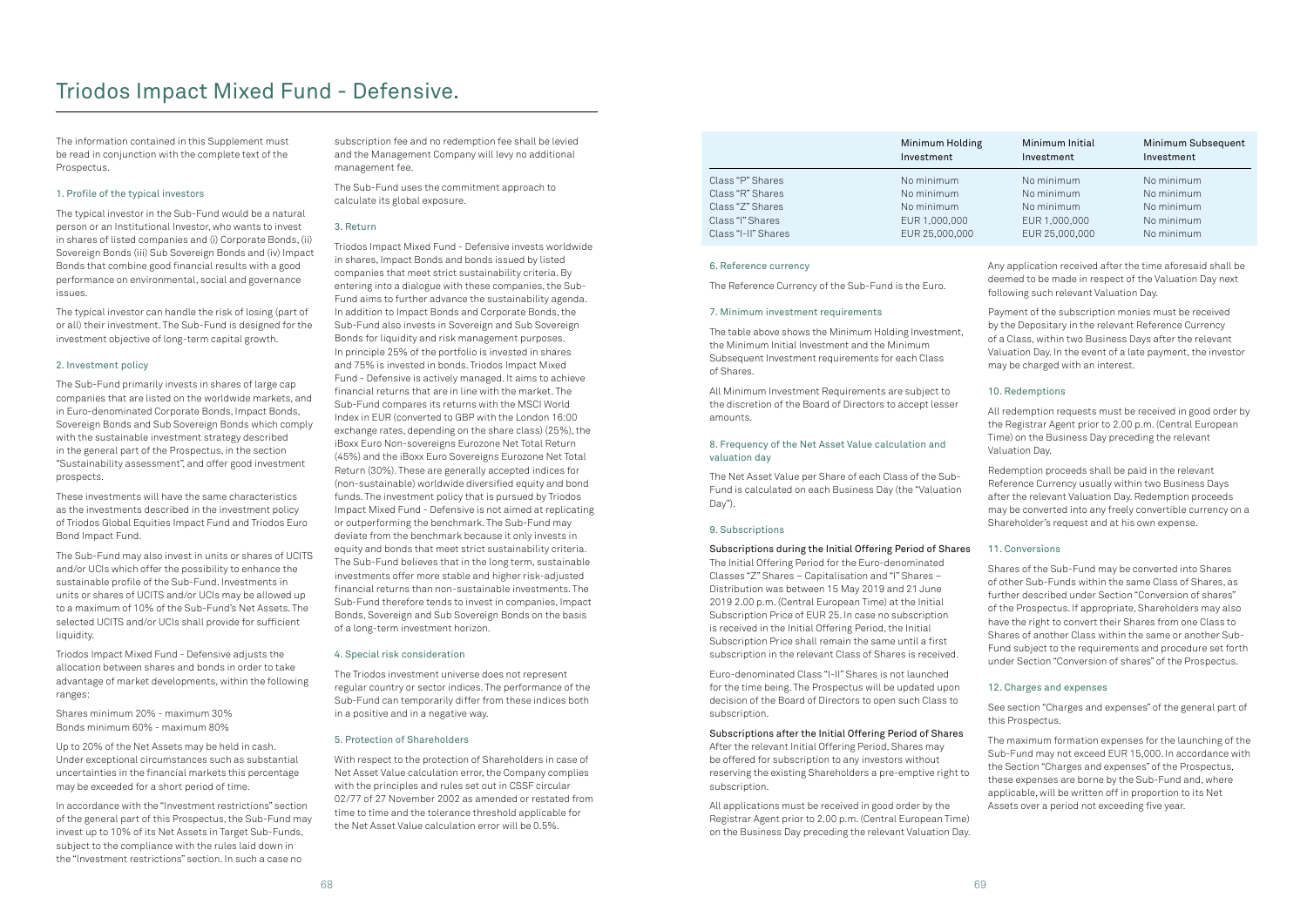| Class of<br><b>Shares</b>                     | Management<br>Fee               | Service<br>Fee | <b>ISIN Code</b> |
|-----------------------------------------------|---------------------------------|----------------|------------------|
| Euro-denominated<br>Class P-Capitalisation    | to be determined<br>upon launch |                |                  |
| Euro-denominated<br>Class R-Capitalisation    | 1.00%                           | 0.20%          | LU1956010893     |
| Euro-denominated<br>Class R-Distribution      | 1.00%                           | 0.20%          | LU1956010976     |
| Euro-denominated<br>Class Z-Capitalisation    | 0.60%                           | 0.20%          | LU1956011354     |
| Euro-denominated<br>Class Z-Distribution      | 0.60%                           | 0.20%          | LU1956011438     |
| Euro-denominated<br>Class I-Capitalisation    | 0.45%                           | 0.15%          | LU1956011198     |
| Euro-denominated<br>Class I-Distribution      | 0.45%                           | 0.15%          | LU1956011271     |
| Euro-denominated<br>Class I-II-Capitalisation | to be determined<br>upon launch |                |                  |
| Euro-denominated<br>Class I-II-Distribution   | to be determined<br>upon launch |                |                  |

The information contained in this Supplement must be read in conjunction with the complete text of the Prospectus.

### 1. Profile of the typical investors

The typical investor in the Sub-Fund would be a natural person or an Institutional Investor, who wants to invest in shares of listed companies and (i) Corporate Bonds, (ii) Sovereign Bonds (iii) Sub Sovereign Bonds and (iv) Impact Bonds that combine good financial results with a good performance on environmental, social and governance issues.

The typical investor can handle the risk of losing (part of or all) their investment. The Sub-Fund is designed for the investment objective of long-term capital growth.

### 2. Investment policy

The Sub-Fund primarily invests in shares of large cap companies that are listed on the worldwide markets, and in Euro-denominated Corporate Bonds, Impact Bonds, Sovereign Bonds and Sub Sovereign Bonds which comply with the sustainable investment strategy described in the general part of the Prospectus, in the section "Sustainability assessment", and offer good investment prospects.

These investments will have the same characteristics as the investments described in the investment policy of Triodos Global Equities Impact Fund and Triodos Euro Bond Impact Fund.

The Sub-Fund may also invest in units or shares of UCITS and/or UCIs which offer the possibility to enhance the sustainable profile of the Sub-Fund. Investments in units or shares of UCITS and/or UCIs may be allowed up to a maximum of 10% of the Sub-Fund's Net Assets. The selected UCITS and/or UCIs shall provide for sufficient liquidity.

Triodos Impact Mixed Fund - Neutral adjusts the allocation between shares and bonds in order to take advantage of market developments, within the following ranges:

Shares minimum 40% - maximum 60% Bonds minimum 40% - maximum 60%

Up to 20% of the Net Assets may be held in cash. Under exceptional circumstances such as substantial uncertainties in the financial markets this percentage may be exceeded for a short period of time.

In accordance with the "Investment restrictions" section of the general part of this Prospectus, the Sub-Fund may invest up to 10% of its Net Assets in Target Sub-Funds, subject to the compliance with the rules laid down in

the "Investment restrictions" section. In such a case no subscription fee and no redemption fee shall be levied and the Management Company will levy no additional management fee.

The Sub-Fund uses the commitment approach to calculate its global exposure.

### 3. Return

Triodos Impact Mixed Fund - Neutral invests worldwide in shares, Impact Bonds and bonds issued by listed companies that meet strict sustainability criteria. By entering into a dialogue with these companies, the Sub-Fund aims to further advance the sustainability agenda. In addition to Impact Bonds and Corporate Bonds, the Sub-Fund also invests in Sovereign and Sub Sovereign Bonds for liquidity and risk management purposes. In principle 50% of the portfolio is invested in shares and 50% is invested in bonds. Triodos Impact Mixed Fund - Neutral is actively managed. It aims to achieve financial returns that are in line with the market. The Sub-Fund compares its returns with the MSCI World Index in EUR (converted to GBP with the London 16:00 exchange rates, depending on the share class) (50%), the iBoxx Euro Non-sovereigns Eurozone Net Total Return (30%) and the iBoxx Euro Sovereigns Eurozone Net Total Return (20%). These are generally accepted indices for (non-sustainable) worldwide diversified equity and bond funds. The investment policy that is pursued by Triodos Impact Mixed Fund - Neutral is not aimed at replicating or outperforming the benchmark. The Sub-Fund may deviate from the benchmark because it only invests in equity and bonds that meet strict sustainability criteria. The Sub-Fund believes that in the long term, sustainable investments offer more stable and higher risk-adjusted financial returns than non-sustainable investments. The Sub-Fund therefore tends to invest in companies, Impact Bonds, Sovereign and Sub Sovereign Bonds on the basis of a long-term investment horizon.

### 4. Special risk consideration

The Triodos investment universe does not represent regular country or sector indices. The performance of the Sub-Fund can temporarily differ from these indices both in a positive and in a negative way.

### 5. Protection of Shareholders

With respect to the protection of Shareholders in case of Net Asset Value calculation error, the Company complies with the principles and rules set out in CSSF circular 02/77 of 27 November 2002 as amended or restated from time to time and the tolerance threshold applicable for the Net Asset Value calculation error will be 0.5%.

## Triodos Impact Mixed Fund - Neutral.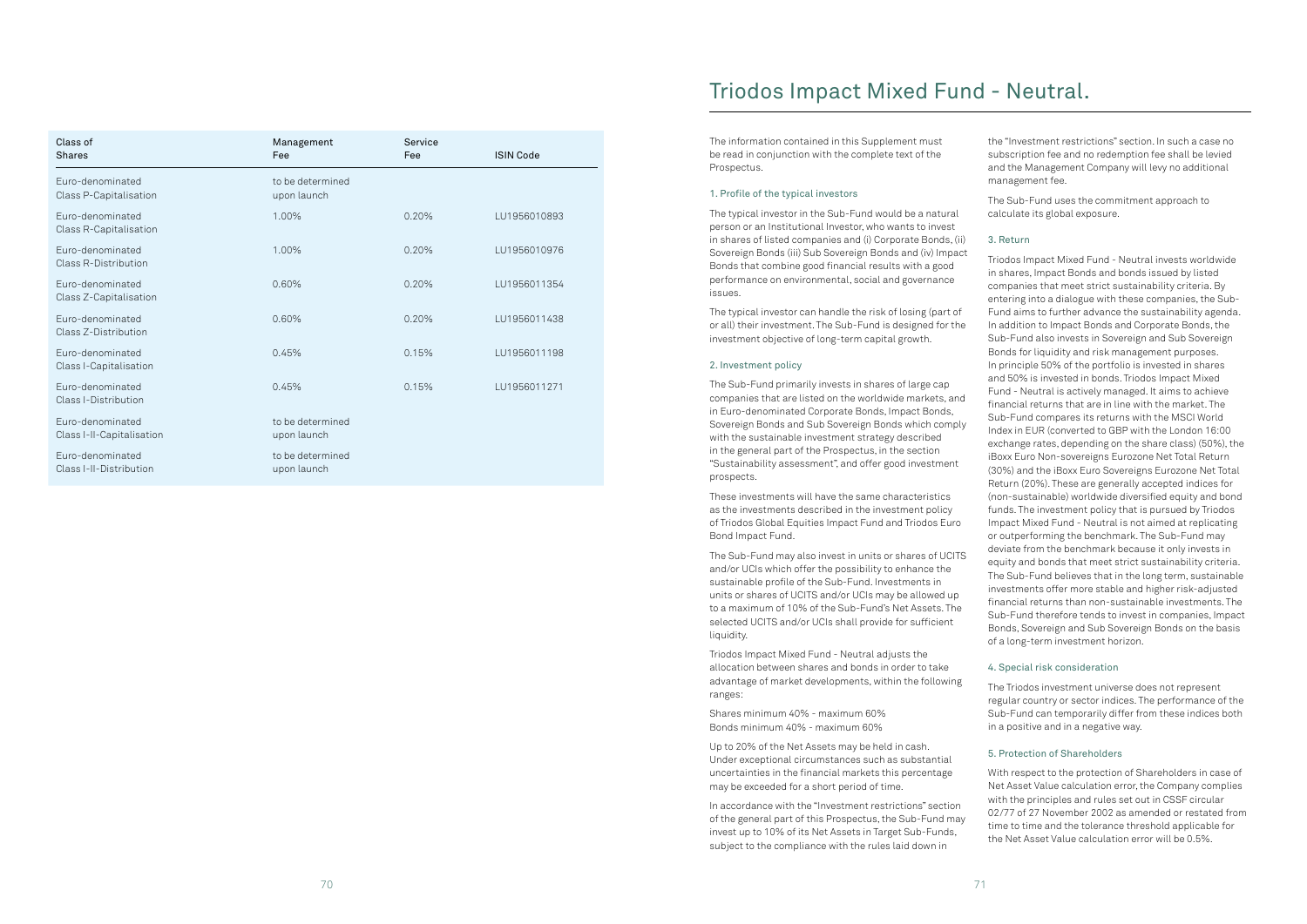### 6. Reference currency

The Reference Currency of the Sub-Fund is the Euro.

#### 7. Minimum investment requirements

The table above shows the Minimum Holding Investment, the Minimum Initial Investment and the Minimum Subsequent Investment requirements for each Class of Shares.

All Minimum Investment Requirements are subject to the discretion of the Board of Directors to accept lesser amounts.

### 8. Frequency of the Net Asset Value calculation and valuation day

The Net Asset Value per Share of each Class of the Sub-Fund is calculated on each Business Day (the "Valuation Day").

### 9. Subscriptions

Subscriptions during the Initial Offering Period of Shares The Initial Offering Period for the Euro-denominated Class "I-II" Shares – Capitalisation and Distribution was 3 April 2018 at the Initial Subscription Price of EUR 25. In case no subscription is received in the Initial Offering Period, the Initial Subscription Price shall remain the same until a first subscription in the relevant Class of Shares is received.

### Subscriptions after the Initial Offering Period of Shares

After the relevant Initial Offering Period, Shares may be offered for subscription to any investors without reserving the existing Shareholders a pre-emptive right to subscription.

All applications must be received in good order by the Registrar Agent prior to 2.00 p.m. (Central European Time) on the Business Day preceding the relevant Valuation Day.

Any application received after the time aforesaid shall be deemed to be made in respect of the Valuation Day next following such relevant Valuation Day.

Payment of the subscription monies must be received by the Depositary in the relevant Reference Currency of a Class, within two Business Days after the relevant Valuation Day. In the event of a late payment, the investor may be charged with an interest.

### 10. Redemptions

All redemption requests must be received in good order by the Registrar Agent prior to 2.00 p.m. (Central European Time) on the Business Day preceding the relevant Valuation Day.

Redemption proceeds shall be paid in the relevant Reference Currency usually within two Business Days after the relevant Valuation Day. Redemption proceeds may be converted into any freely convertible currency on a Shareholder's request and at his own expense.

### 11. Conversions

Shares of the Sub-Fund may be converted into Shares of other Sub-Funds within the same Class of Shares, as further described under Section "Conversion of shares" of the Prospectus. If appropriate, Shareholders may also have the right to convert their Shares from one Class to Shares of another Class within the same or another Sub-Fund subject to the requirements and procedure set forth under Section "Conversion of shares" of the Prospectus.

#### 12. Charges and expenses

See section "Charges and expenses" of the general part of this Prospectus.

|                     | Minimum Holding<br>Investment | Minimum Initial<br>Investment | Minimum Subsequent<br>Investment |
|---------------------|-------------------------------|-------------------------------|----------------------------------|
| Class "P" Shares    | No minimum                    | No minimum                    | No minimum                       |
| Class "R" Shares    | No minimum                    | No minimum                    | No minimum                       |
| Class "Z" Shares    | No minimum                    | No minimum                    | No minimum                       |
| Class "I" Shares    | EUR 1,000,000                 | EUR 1,000,000                 | No minimum                       |
| Class "I-II" Shares | EUR 25,000,000                | EUR 25,000,000                | No minimum                       |

| Class of<br><b>Shares</b>                       | Management<br>Fee | Service<br>Fee | <b>ISIN Code</b> |
|-------------------------------------------------|-------------------|----------------|------------------|
| Euro-denominated<br>Class P-Capitalisation      | Not launched yet  |                |                  |
| Euro-denominated<br>Class R-Capitalisation      | 1.10%             | 0.20%          | LU0504302356     |
| Euro-denominated<br><b>Class R-Distribution</b> | 1.10%             | 0.20%          | LU0504302604     |
| Euro-denominated<br>Class Z-Capitalisation      | 0.65%             | 0.20%          | LU0785618231     |
| Euro-denominated<br>Class Z-Distribution        | 0.65%             | 0.20%          | LU0785618405     |
| Euro-denominated<br>Class I-Capitalisation      | 0.50%             | 0.15%          | LU0504302943     |
| Euro-denominated<br>Class I-Distribution        | 0.50%             | 0.15%          | LU0504303081     |
| Euro-denominated<br>Class I-II-Capitalisation   | 0.40%             | 0.15%          | LU1782629635     |
| Euro-denominated<br>Class I-II-Distribution     | 0.40%             | 0.15%          | LU1782629718     |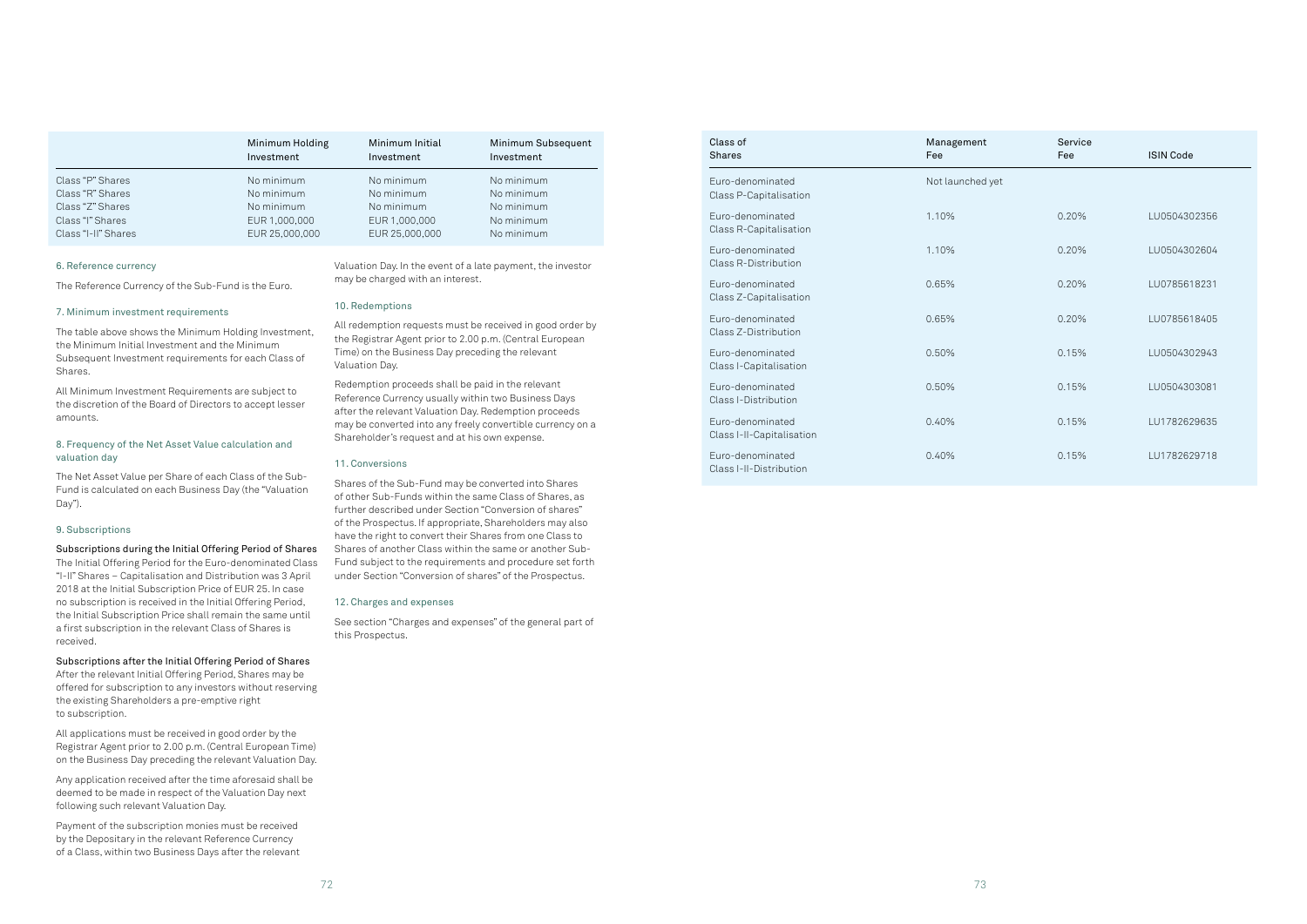The information contained in this Supplement must be read in conjunction with the complete text of the Prospectus.

### 1. Profile of the typical investors

The typical investor in the Sub-Fund would be a natural person or an Institutional Investor, who wants to invest in shares of listed companies and (i) Corporate Bonds, (ii) Sovereign Bonds (iii) Sub Sovereign Bonds and (iv) Impact Bonds that combine good financial results with a good performance on environmental, social and governance issues.

The typical investor can handle the risk of losing (part of or all) their investment. The Sub-Fund is designed for the investment objective of long-term capital growth.

### 2. Investment policy

The Sub-Fund primarily invests in shares of large cap companies that are listed on the worldwide markets, and in Euro-denominated Corporate Bonds, Impact Bonds, Sovereign Bonds and Sub Sovereign Bonds which comply with the sustainable investment strategy described in the general part of the Prospectus, in the section "Sustainability assessment", and offer good investment prospects.

These investments will have the same characteristics as the investments described in the investment policy of Triodos Global Equities Impact Fund and Triodos Euro Bond Impact Fund.

The Sub-Fund may also invest in units or shares of UCITS and/or UCIs which offer the possibility to enhance the sustainable profile of the Sub-Fund. Investments in units or shares of UCITS and/or UCIs may be allowed up to a maximum of 10% of the Sub-Fund's Net Assets. The selected UCITS and/or UCIs shall provide for sufficient liquidity.

Triodos Impact Mixed Fund - Offensive adjusts the allocation between shares and bonds in order to take advantage of market developments, within the following ranges:

Shares minimum 60% - maximum 80% Bonds minimum 20% - maximum 30%

Up to 20% of the Net Assets may be held in cash. Under exceptional circumstances such as substantial uncertainties in the financial markets this percentage may be exceeded for a short period of time.

In accordance with the "Investment restrictions" section of the general part of this Prospectus, the Sub-Fund may invest up to 10% of its Net Asset in Target Sub-Funds, subject to the compliance with the rules laid down in the "Investment restrictions" section. In such a case no

subscription fee and no redemption fee shall be levied and the Management Company will levy no additional management fee.

The Sub-Fund uses the commitment approach to calculate its global exposure.

### 3. Return

Triodos Impact Mixed Fund - Offensive invests worldwide in shares, Impact Bonds and bonds issued by listed companies that meet strict sustainability criteria. By entering into a dialogue with these companies, the Sub-Fund aims to further advance the sustainability agenda. In addition to Impact Bonds and Corporate Bonds, the Sub-Fund also invests in Sovereign and Sub Sovereign Bonds for liquidity and risk management purposes. In principle 75% of the portfolio is invested in shares and 25% is invested in bonds. Triodos Impact Mixed Fund - Offensive is actively managed. It aims to achieve financial returns that are in line with the market. The Sub-Fund compares its returns with the MSCI World Index in EUR (converted to GBP with the London 16:00 exchange rates, depending on the share class) (75%), the iBoxx Euro Non-sovereigns Eurozone Net Total Return (15%) and the iBoxx Euro Sovereigns Eurozone Net Total Return (10%). These are generally accepted indices for (non-sustainable) worldwide diversified equity and bond funds. The investment policy that is pursued by Triodos Impact Mixed Fund - Offensive is not aimed at replicating or outperforming the benchmark. The Sub-Fund may deviate from the benchmark because it only invests in equity and bonds that meet strict sustainability criteria. The Sub-Fund believes that in the long term, sustainable investments offer more stable and higher risk-adjusted financial returns than non-sustainable investments. The Sub-Fund therefore tends to invest in companies, Impact Bonds, Sovereign and Sub Sovereign Bonds on the basis of a long-term investment horizon.

### 4. Special risk consideration

The Triodos investment universe does not represent regular country or sector indices. The performance of the Sub-Fund can temporarily differ from these indices both in a positive and in a negative way.

### 5. Protection of Shareholders

With respect to the protection of Shareholders in case of Net Asset Value calculation error, the Company complies with the principles and rules set out in CSSF circular 02/77 of 27 November 2002 as amended or restated from time to time and the tolerance threshold applicable for the Net Asset Value calculation error will be 1%.

### 6. Reference currency

The Reference Currency of the Sub-Fund is the Euro.

### 7. Minimum investment requirements

The table above shows the Minimum Holding Investment, the Minimum Initial Investment and the Minimum Subsequent Investment requirements for each Class of Shares.

All Minimum Investment Requirements are subject to the discretion of the Board of Directors to accept lesser amounts.

### 8. Frequency of the Net Asset Value calculation and valuation day

The Net Asset Value per Share of each Class of the Sub-Fund is calculated on each Business Day (the "Valuation Day").

### 9. Subscriptions

Subscriptions during the Initial Offering Period of Shares The Initial Offering Period for the Euro-denominated Classes "Z" Shares – Capitalisation and "I" Shares – Distribution was between 15 May 2019 and 21 June 2019 2.00 p.m. (Central European Time) at the Initial Subscription Price of EUR 25. In case no subscription is received in the Initial Offering Period, the Initial Subscription Price shall remain the same until a first subscription in the relevant Class of Shares is received.

Euro-denominated Class "I-II" Shares is not launched for the time being. The Prospectus will be updated upon decision of the Board of Directors to open such Class to subscription.

### Subscriptions after the Initial Offering Period of Shares

After the relevant Initial Offering Period, Shares may be offered for subscription to any investors without reserving the existing Shareholders a pre-emptive right to subscription.

All applications must be received in good order by the Registrar Agent prior to 2.00 p.m. (Central European Time) on the Business Day preceding the relevant Valuation Day. Any application received after the time aforesaid shall be deemed to be made in respect of the Valuation Day next following such relevant Valuation Day.

Payment of the subscription monies must be received by the Depositary in the relevant Reference Currency of a Class, within two Business Days after the relevant Valuation Day. In the event of a late payment, the investor may be charged with an interest.

### 10. Redemptions

All redemption requests must be received in good order by the Registrar Agent prior to 2.00 p.m. (Central European Time) on the Business Day preceding the relevant Valuation Day.

Redemption proceeds shall be paid in the relevant Reference Currency usually within two Business Days after the relevant Valuation Day. Redemption proceeds may be converted into any freely convertible currency on a Shareholder's request and at his own expense.

### 11. Conversions

Shares of the Sub-Fund may be converted into Shares of other Sub-Funds within the same Class of Shares, as further described under Section "Conversion of shares" of the Prospectus. If appropriate, Shareholders may also have the right to convert their Shares from one Class to Shares of another Class within the same or another Sub-Fund subject to the requirements and procedure set forth under Section "Conversion of shares" of the Prospectus.

### 12. Charges and expenses

See section "Charges and expenses" of the general part of this Prospectus.

The maximum formation expenses for the launching of the Sub-Fund may not exceed EUR 15,000. In accordance with the Section "Charges and expenses" of the Prospectus, these expenses are borne by the Sub-Fund and, where applicable, will be written off in proportion to its Net Assets over a period not exceeding five year.

|                     | Minimum Holding<br>Investment | Minimum Initial<br>Investment | Minimum Subsequent<br>Investment |
|---------------------|-------------------------------|-------------------------------|----------------------------------|
| Class "P" Shares    | No minimum                    | No minimum                    | No minimum                       |
| Class "R" Shares    | No minimum                    | No minimum                    | No minimum                       |
| Class "Z" Shares    | No minimum                    | No minimum                    | No minimum                       |
| Class "I" Shares    | EUR 1,000,000                 | EUR 1,000,000                 | No minimum                       |
| Class "I-II" Shares | EUR 25,000,000                | EUR 25,000,000                | No minimum                       |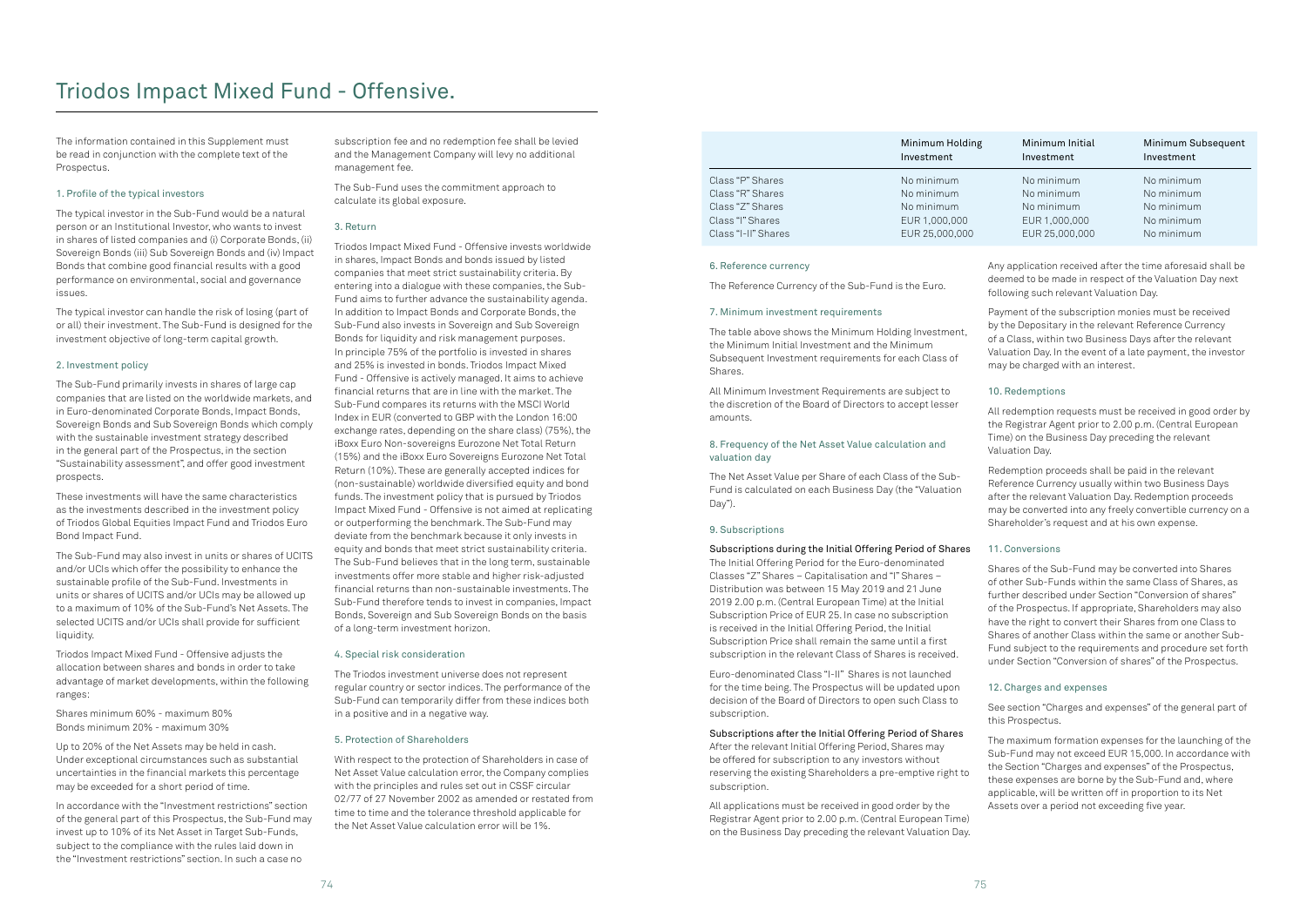| Class of<br><b>Shares</b>                     | Management<br>Fee               | Service<br>Fee | <b>ISIN Code</b> |
|-----------------------------------------------|---------------------------------|----------------|------------------|
| Euro-denominated<br>Class P-Capitalisation    | to be determined<br>upon launch |                |                  |
| Euro-denominated<br>Class R-Capitalisation    | 1.20%                           | 0.20%          | LU1956011511     |
| Euro-denominated<br>Class R-Distribution      | 1.20%                           | 0.20%          | LU1956011602     |
| Euro-denominated<br>Class Z-Capitalisation    | 0.70%                           | 0.20%          | LU1956011941     |
| Euro-denominated<br>Class Z-Distribution      | 0.70%                           | 0.20%          | LU1956012089     |
| Euro-denominated<br>Class I-Capitalisation    | 0.55%                           | 0.15%          | LU1956011784     |
| Euro-denominated<br>Class I-Distribution      | 0.55%                           | 0.15%          | LU1956011867     |
| Euro-denominated<br>Class I-II-Capitalisation | to be determined<br>upon launch |                |                  |
| Euro-denominated<br>Class I-II-Distribution   | to be determined<br>upon launch |                |                  |

The information contained in this Supplement must be read in conjunction with the complete text of the Prospectus.

### 1. Profile of the typical investors

The typical investor in the Sub-Fund would be a natural person or an Institutional Investor, who wants to invest globally in shares of listed companies of primarily small and midcap size that combine good financial results with proven leadership in their contribution to sustainable development. This leadership is proven by an excellent performance on social and environmental issues if a company provides regular products and services, or by the provision of sustainable products and services.

The typical investor can handle the risk of losing (part of or all) their investment. The Sub-Fund is designed for the investment objective of long-term capital growth through a concentrated and focused investment portfolio that is typically suited for investors with a higher risk tolerance.

#### 2. Investment policy

The Sub-Fund invests at least 67% of its Net Assets in shares of small and midcap companies that are listed on the worldwide markets, that comply with the sustainable investment strategy described in the general part of the Prospectus, in the section "Sustainability assessment", and that offer good investment prospects. Up to 33% of the Sub-Fund's Net Assets may be held in large cap companies. The definition of market capitalisation of small, mid and large cap companies is dynamic and is based on the index methodology used by MSCI. The Management Company will update the market capitalisation thresholds for small, mid and large cap companies at least once a year.

Through the Sub-Fund the investor will invest in shares of global small and mid-sized companies that are active on the forefront of innovative and ground-breaking developments in the field of sustainability. The Sub-Fund focuses on a sustainable future for People and Planet through investments in companies that are leading in sustainable products and technologies and that provide solutions addressing the seven identified sustainability themes.

Up to 10% of the Net Assets may be held in cash. Under exceptional circumstances such as substantial uncertainties in the financial markets this percentage may be exceeded for a short period of time.

In accordance with the "Investment restrictions" section of the general part of this Prospectus, the Sub-Fund may invest up to 10% of its Net Assets in Target Sub-Funds, subject to the compliance with the rules laid down in the "Investment restrictions" section. In such a case no

subscription fee and no redemption fee shall be levied and the Management Company will levy no additional management fee.

The Sub-Fund may not invest more than 10% of its Net Assets in shares or units of other UCITS or other UCIs.

The Sub-Fund uses the commitment approach to calculate its global exposure.

### 3. Return

Triodos Pioneer Impact Fund invests worldwide in shares of listed companies that meet strict sustainability criteria and are frontrunners in sustainability. By entering into a dialogue with these companies, the Sub-Fund aims to further advance the sustainability agenda. Triodos Pioneer Impact Fund is actively managed. It aims to achieve financial returns that are in line with the market. The Sub-Fund compares its returns with the MSCI World Small & Mid Cap Index in EUR (converted to GBP with the London 16:00 exchange rates, depending on the share class) as a generally accepted benchmark for global equity funds that invest in small and midcap companies. The investment policy that is pursued by Triodos Pioneer Impact Fund is not aimed at replicating or outperforming the benchmark. The Sub-Fund may deviate from the benchmark because it only invests in companies that meet strict sustainability criteria. The Sub-Fund believes that in the long term, sustainable investments offer more stable and higher risk-adjusted financial returns than non- sustainable investments. The Sub-Fund therefore tends to invest in companies on the basis of a long-term investment horizon.

### 4. Special risk consideration

The Triodos investment universe does not represent regular country or sector indices. The positioning and performance of the Sub-Fund can and will (temporarily) differ from these indices both in a positive and in a negative way. The Sub-Fund aims to diversify its investments across and within investment themes. In addition, by its very nature of concentrating in small and mid-sized companies and focusing on companies pioneering in sustainable activities, the Sub-Fund may invest a significant proportion of its assets in a limited number of sectors. As mentioned in the "Risk factors" section of the general part of this Prospectus, some markets and sectors will have greater exposure to sustainability risks than others. Even though it is not anticipated that any single sustainability risk will drive a material negative financial impact on the value of the Sub-Fund (as a result of the positive screening and the application of strict Minimum Standards), the Management Company recognises that the Sub-Fund has

## Triodos Pioneer Impact Fund.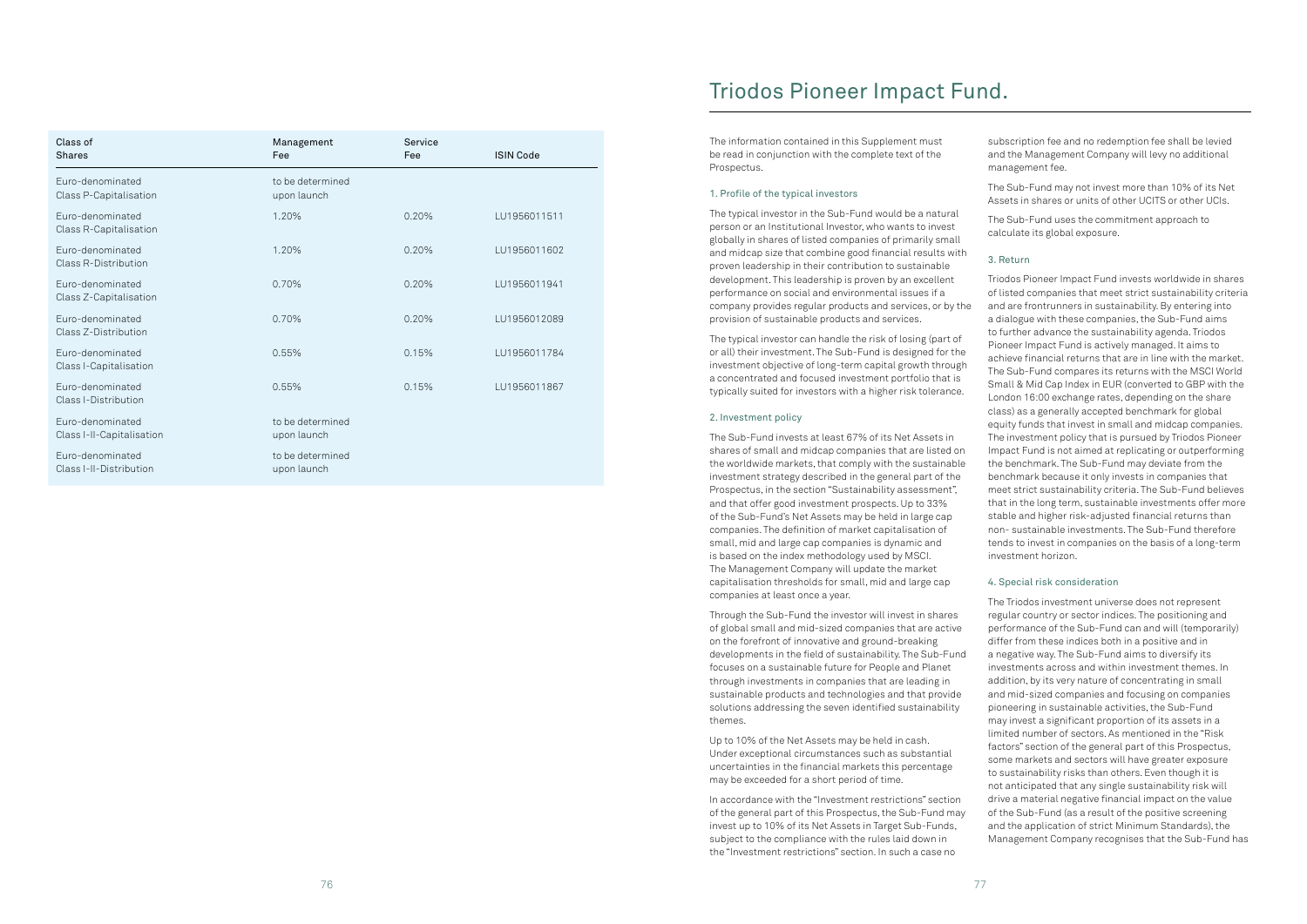some overexposures which could lead to specific risks, notably due to its exposure to:

- Renewable energy companies: These companies might be adversely impacted by government regulation and (removal of) subsidy schemes in countries of operation and activity.
- Healthcare companies: These might be adversely impacted by government regulation, consumer confidence or reimbursement schemes in the country of operations and activity.
- Small-caps: Smaller companies are typically less transparent and deliver less robust disclosures (financial or CSR reporting) compared to larger companies. The information scarcity results in a more challenging task for the Management Company to identify and assess the materiality of eventual sustainability risks. Through engagement with the management of these companies, the Management Company aims at improving disclosure practices and enhancing non-financial reporting as well.
- The Industrial sector: Many of these companies are often material or manufacturing intense, which heightens the probability of incidents relating to labour laws, diversity & inclusion, accidents and pollution or spills, workplace incidents in the occupational health & safety sphere along with impacts of supply chain disruptions, geopolitical issues such as trade wars, and meteorological issues such as earthquakes etc. – all impacting a company's profitability, and sometimes reputation or license to operate.

As a result, both the return of the Sub-Fund and its volatility can and will differ significantly from regular country and sector indices as well as from other small and midcap funds.

#### 5. Protection of Shareholders

With respect to the protection of Shareholders in case of Net Asset Value calculation error, the Company complies with the principles and rules set out in CSSF circular 02/77 of 27 November 2002 as amended or restated from time to time and the tolerance threshold applicable for the Net Asset Value calculation error will be 1.0%.

#### 6. Reference currency

The Reference Currency of the Sub-Fund is the Euro.

#### 7. Minimum investment requirements

The table below shows the Minimum Holding Investment, the Minimum Initial Investment and the Minimum Subsequent Investment requirements for each Class of Shares.

All Minimum Investment Requirements are subject to the discretion of the Board of Directors to accept lesser amounts.

### 8. Frequency of the Net Asset Value calculation and valuation day

The Net Asset Value per Share of each Class of the Sub-Fund is calculated on each Business Day (the "Valuation Day").

#### 9. Subscriptions

Subscriptions during the Initial Offering Period of Shares The Initial Offering Period for the Euro-denominated Class Z Shares – Distribution was 17 February 2017 at the Initial Subscription Price of EUR 25. In case no subscription is received in the Initial Offering Period, the Initial Subscription Price shall remain the same until a first subscription in the relevant Class of Shares is received.

The Initial Offering Period for the British Pounddenominated Class "K-Institutional" Shares – Capitalisation and Distribution was 17 February 2017 at the Initial Subscription Price of GBP 20. In case no subscription is received in the Initial Offering Period, the Initial Subscription Price shall remain the same until a first subscription in the relevant Class of Shares is received. The Initial Offering Period for the Eurodenominated Class "I-II" Shares – Capitalisation and Distribution was 3 April 2018 at the Initial Subscription Price of EUR 25. In case no subscription is received in the

|                                | Minimum Holding<br>Investment | Minimum Initial<br>Investment | Minimum Subsequent<br>Investment |
|--------------------------------|-------------------------------|-------------------------------|----------------------------------|
| Class "P" Shares               | No minimum                    | No minimum                    | No minimum                       |
| Class "R" Shares               | No minimum                    | No minimum                    | No minimum                       |
| Class "Z" Shares               | No minimum                    | No minimum                    | No minimum                       |
| Class "I" Shares               | EUR 1,000,000                 | EUR 1,000,000                 | No minimum                       |
| Class "I-II" Shares            | EUR 25,000,000                | EUR 25,000,000                | No minimum                       |
| Class "K-Retail" Shares        | No minimum                    | No minimum                    | No minimum                       |
| Class "K-Institutional" Shares | GBP 800,000                   | GBP 800,000                   | No minimum                       |

Initial Offering Period, the Initial Subscription Price shall remain the same until a first subscription in the relevant Class of Shares is received.

Subscriptions after the Initial Offering Period of Shares After the relevant Initial Offering Period, Shares may be offered for subscription to any investors without reserving the existing Shareholders a pre-emptive right to subscription.

All applications must be received in good order by the Registrar Agent prior to 2.00 p.m. (Central European Time) on the Business Day preceding the relevant Valuation Day.

Any application received after the time aforesaid shall be deemed to be made in respect of the Valuation Day next following such relevant Valuation Day.

Payment of the subscription monies must be received by the Depositary in the relevant Reference Currency of a Class, within two Business Days after the relevant Valuation Day. In the event of a late payment, the investor may be charged with an interest.

#### 10. Redemptions

All redemption requests must be received in good order by the Registrar Agent prior to 2.00 p.m. (Central European Time) on the Business Day preceding the relevant Valuation Day.

Redemption proceeds shall be paid in the relevant Reference Currency usually within two Business Days after the relevant Valuation Day. Redemption proceeds may be converted into any freely convertible currency on a Shareholder's request and at his own expense.

#### 11. Conversions

Shares of the Sub-Fund may be converted into Shares of other Sub-Funds within the same Class of Shares, as further described under Section "Conversion of shares" of the Prospectus. If appropriate, Shareholders may also have the right to convert their Shares from one Class to Shares of another Class within the same or another Sub-Fund subject to the requirements and procedure set forth under Section "Conversion of shares" of the Prospectus.

If Shares are converted for Shares of another Sub-Fund or Class of Shares having a higher sales charge, the Company retains the right to charge a fee equal to the difference in percentage of the sales charges of the relevant Shares.

No conversion fee shall apply.

#### 12. Charges and expenses

See section "Charges and expenses" of the general part of this Prospectus.